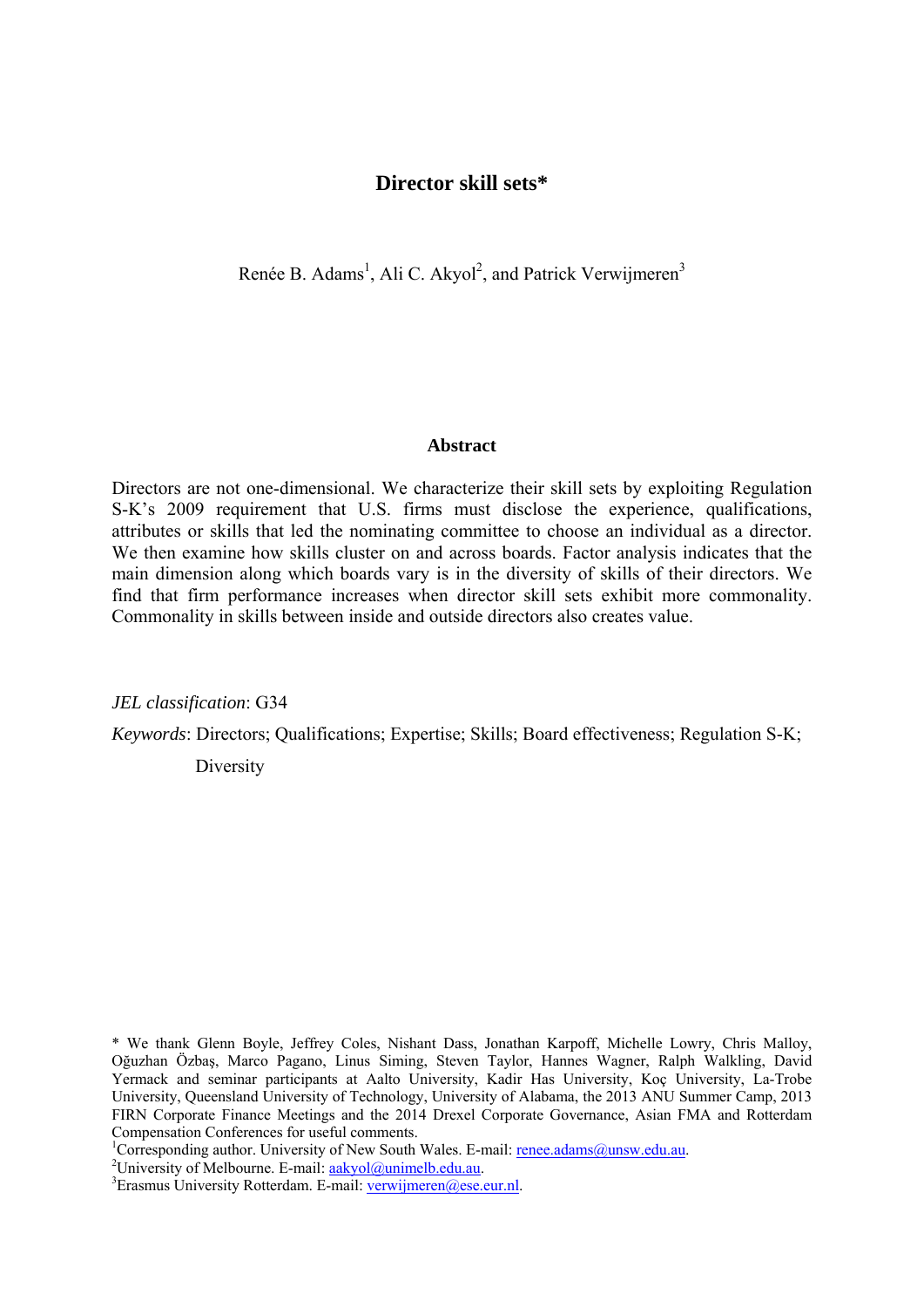# **Director skill sets**

### **Abstract**

Directors are not one-dimensional. We characterize their skill sets by exploiting Regulation S-K's 2009 requirement that U.S. firms must disclose the experience, qualifications, attributes or skills that led the nominating committee to choose an individual as a director. We then examine how skills cluster on and across boards. Factor analysis indicates that the main dimension along which boards vary is in the number of skills of their directors. We find that firm performance increases when director skill sets exhibit more commonality. Commonality in skills between inside and outside directors also creates value.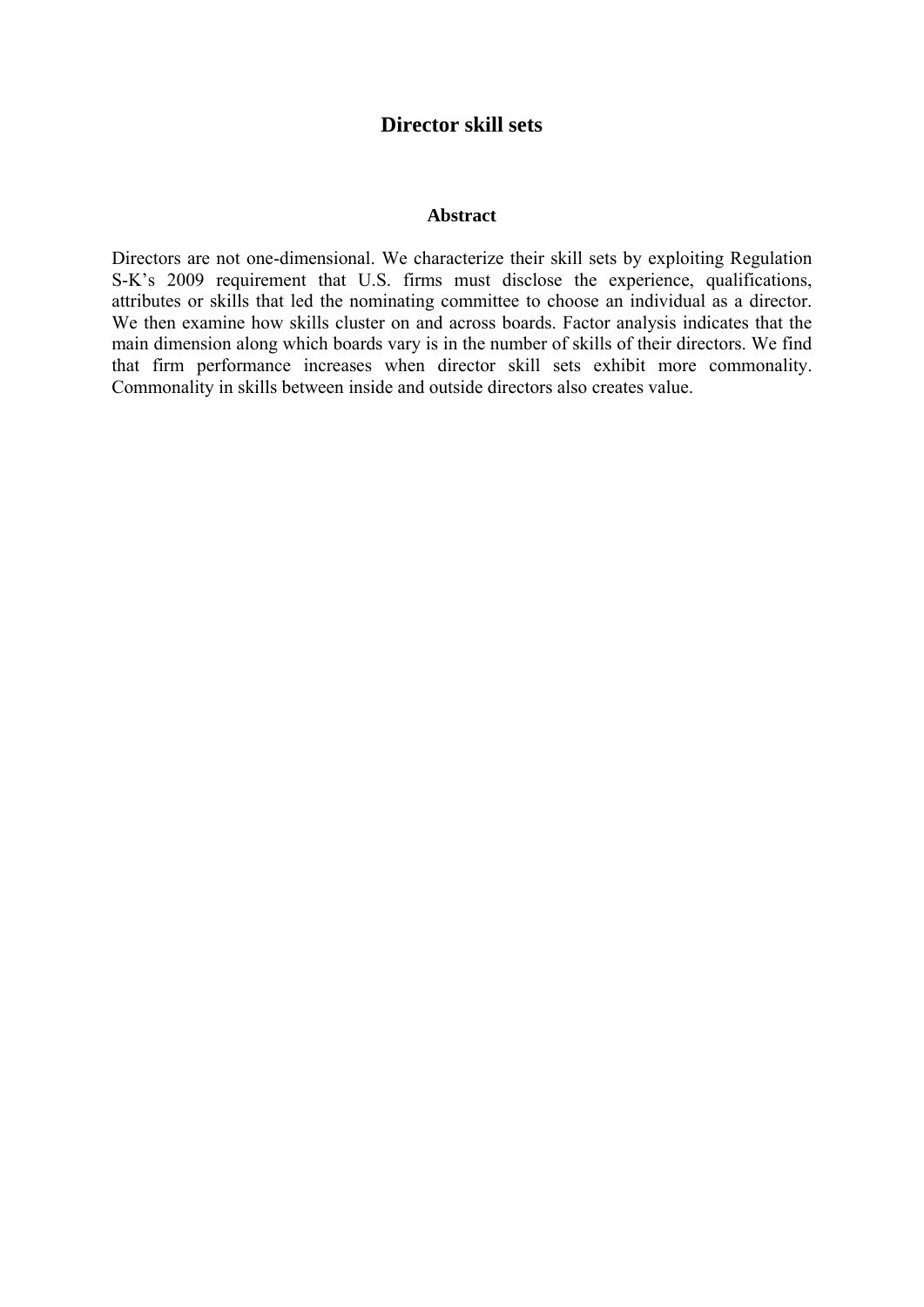### **I. Introduction**

The literature on boards argues that directors may (or may not) add value for different reasons. Some directors may add value because of who they work for, as the literature on industry experience argues.<sup>1</sup> Some have potentially valuable professional or career skills.<sup>2</sup> Others may add value because the titles they hold, e.g. CEO or CFO, suggest they have valuable leadership or financial skills.<sup>3</sup>

But, if outside directors with industry experience comprise only 18.9% of independent directors (Faleye, Hoitash and Hoitash, 2012) or 6.5% of the entire board (Dass et al., 2013) and CEOs comprise only roughly 6.6% of new director appointments (Fahlenbrach, Low and Stulz, 2010), then this begs the question: what skills do the other directors have? For example, J.C. Penney's 2010 proxy statement reports the employment experience of director R. Gerald Turner as follows:

*President of Southern Methodist University since 1995; Chancellor of the University of Mississippi from 1984 to 1995; Co-Chairman, Knight Commission on Intercollegiate Athletics since 2005; Director of Kronos Worldwide, Inc., American Beacon Funds and the National Association of Independent Colleges and Universities.*

Mr. Turner does not seem to have direct industry experience that is relevant for J.C. Penney, a chain of American mid-range department stores. As his leadership experience lies outside the corporate sector, he also does not hold an organizational position that would normally be classified as indicative of valuable executive or financial skills. Although Mr. Turner's background gives the impression that he can add value, it is not obvious how to classify his skills.

<sup>&</sup>lt;sup>1</sup> See Kor and Misangyi (2008), Faleye, Hoitash and Hoitash (2012), Masulis, Ruzzier, Xiao and Zhao (2012), Dass, Kini, Nanda, Onal and Wang (2013), Drobetz, Von Meyerinck, Oesch and Schmid (2013).

 $2^2$  See Krishnan, Wen and Zhao (2011), Masulis, Wang and Xie (2012).

<sup>&</sup>lt;sup>3</sup> See Fich (2005), Guner, Malmendier and Tate (2008), Fahlenbrach, Low and Stulz (2010), Bedard, Hoitash and Hoitash (2014).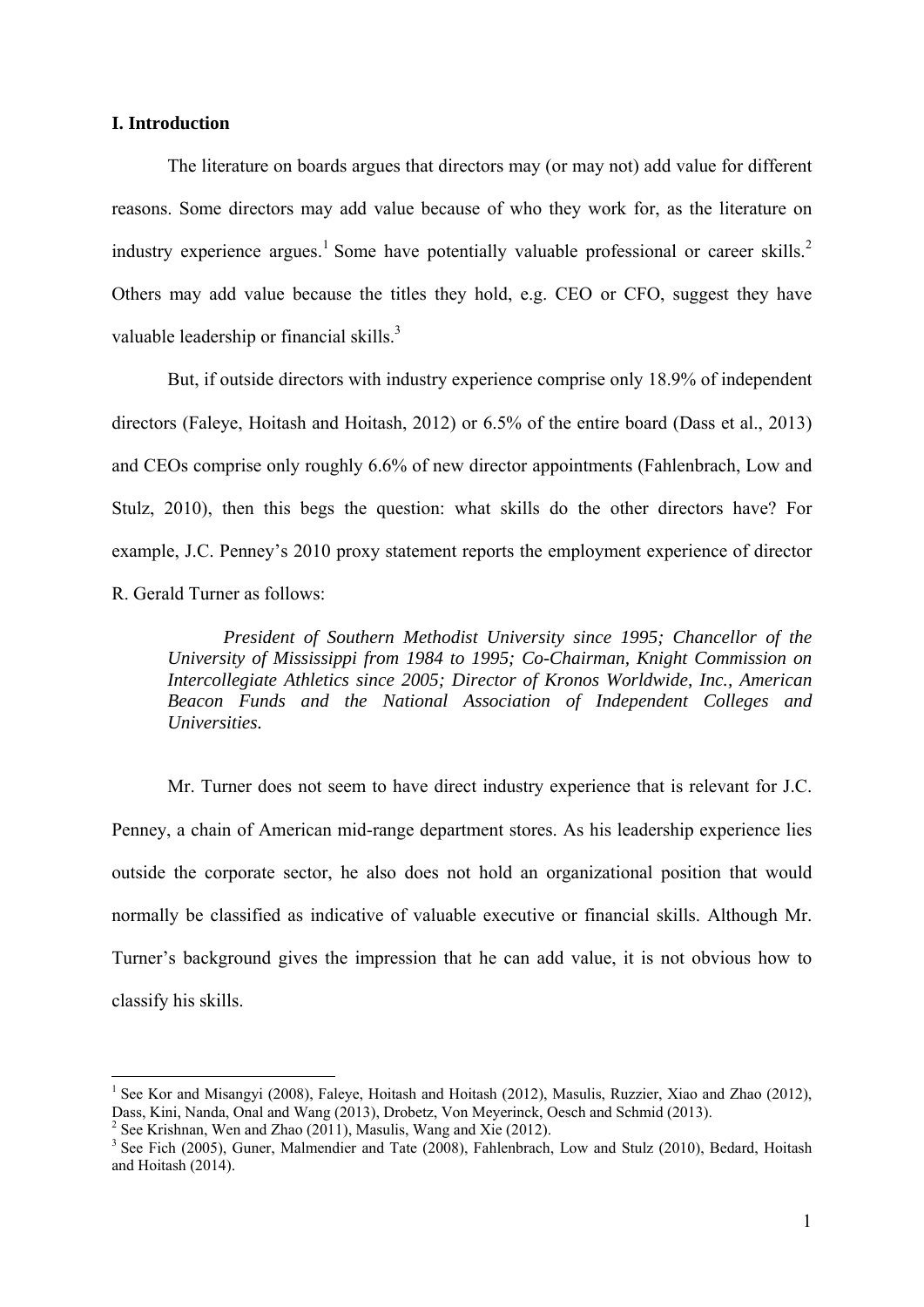Even if directors have well-defined skills, the evidence that they add value because of these skills is not always clear. For example, while Drobetz, et al. (2013), Dass, et al. (2013) and Faleye, Hoitash and Hoitash (2012) find that directors' industry experience adds value, Kang, Kim and Lu (2013) find that the effect of industry experience is insignificant in some circumstances. Similarly, Fich (2005) finds that shareholders seem to value CEO experience of directors, while Fahlenbrach, Low and Stulz (2010) find that CEOs do not add value.

Whether or not a particular skill adds value may in part depend on the other skills that are represented on the board. Suppose both boards A and B contain an outside director with CEO experience. Suppose further that the other directors on board A consist of lawyers and consultants, but the other directors on board B have executive experience, as CFOs, presidents or other senior executives in their companies. For board A, the CEO's skill may complement the lawyers' skills. On the other hand, the lawyers may not always understand the CEO's viewpoint and vice versa because they approach problem-solving in different ways. In a theoretical model, the CEO and the lawyers might have different priors (e.g. Garlappi, Giammarino and Lazrak, 2014). There may be no communication problems on board B because the directors share common ground. However, board B may lack diversity in skills.

Rather than examining skills one at a time, in this paper we ask how skills are clustered across boards and whether there are boards with skill *sets* that lead them to systematically outperform other boards. We examine which skills directors have in a sample of 833 firms in 2010 by exploiting the 2009 amendment to Regulation S-K requiring that public U.S. firms must describe their reasons for nominating directors. According to this rule, firms have to disclose the skills they believe each director brings to the table.

We first show that directors are not one-dimensional. On average firms report that outside directors have 2.7 skills and inside director have 2.54 skills. Although one may be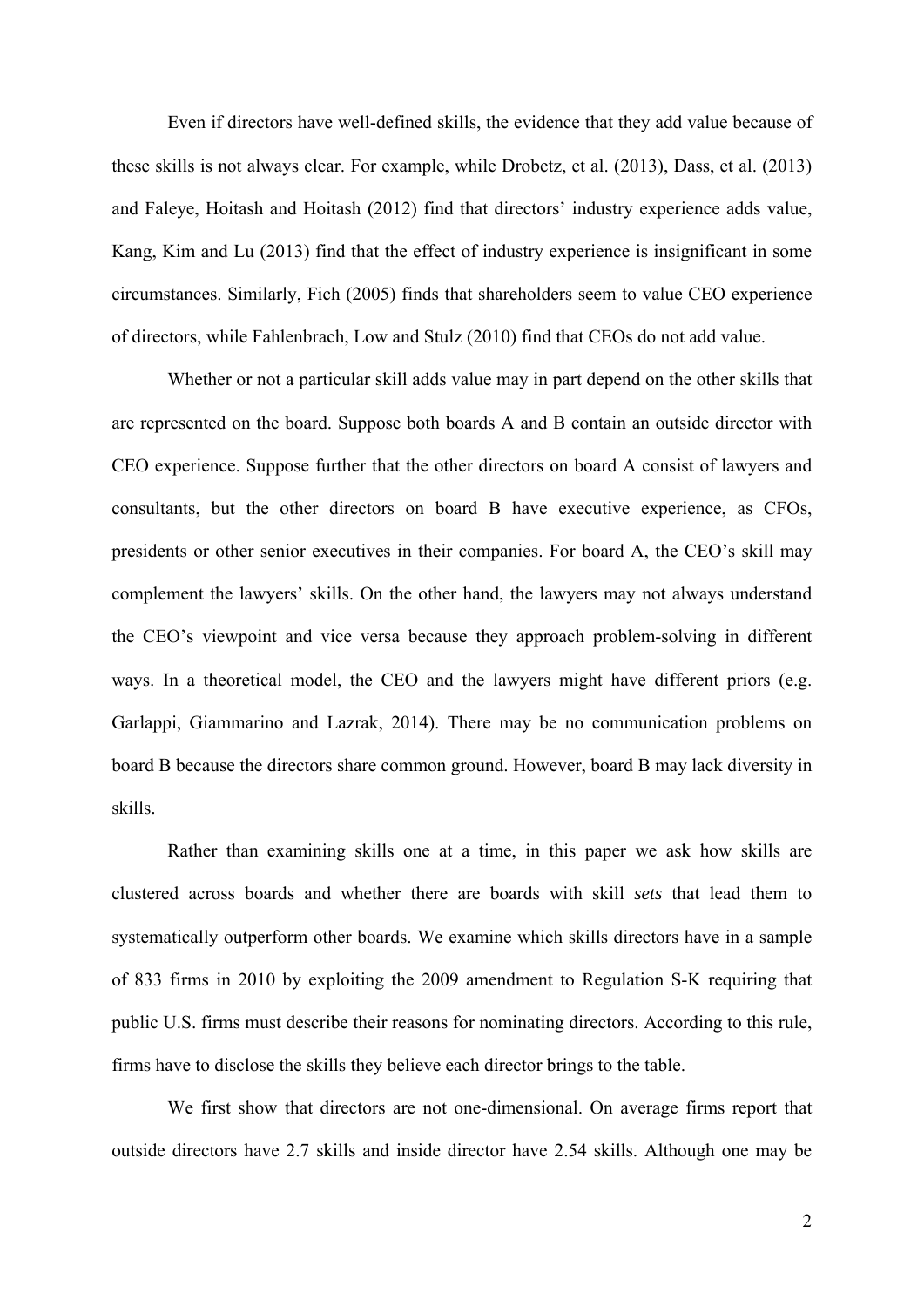concerned that firms may engage in window dressing of their directors' skills, worse performing firms do not write more about their directors than better performing firms. Firms also do not simply disclose committee assignments of directors as skills. For example, firms report that only 32 percent of the directors on governance committees have governance skills. The average percentage of committee members with a skill matching the committee's purpose is 32.8 percent. Our finding that directors are multi-dimensional suggests that it may be difficult for outsiders to understand which skills of a particular director are the most valuable for a firm.

We characterize all director skills that firms deem important and then examine how skills cluster on boards. Our data show that all firms have at least one director with finance and accounting skills. Other frequently represented skills are outside executive experience (83 percent), outside board experience (74 percent), leadership skills (68 percent), strategic planning skills (63 percent), and management experience (62 percent). Fewer than four percent of firms appoint a director with specific experience in environmental and sustainability issues.

Following Kaplan, Klebanov and Sorenson (2012) and Custodio, Ferreira and Matos's (2013) examination of CEO characteristics, we use factor analysis to extract the main dimensions along which boards vary with respect to the skills of their directors. We find that boards vary primarily along one dimension: the diversity of skills that are available on a board. Some firms assign directors with many different skills to their board, while other firms focus on a few particular skills. As such, we conclude that there is an important distinction between diverse boards and boards with substantial concentration of skills. To provide further evidence that this distinction is important, we examine whether diversity of skills is related to firm performance.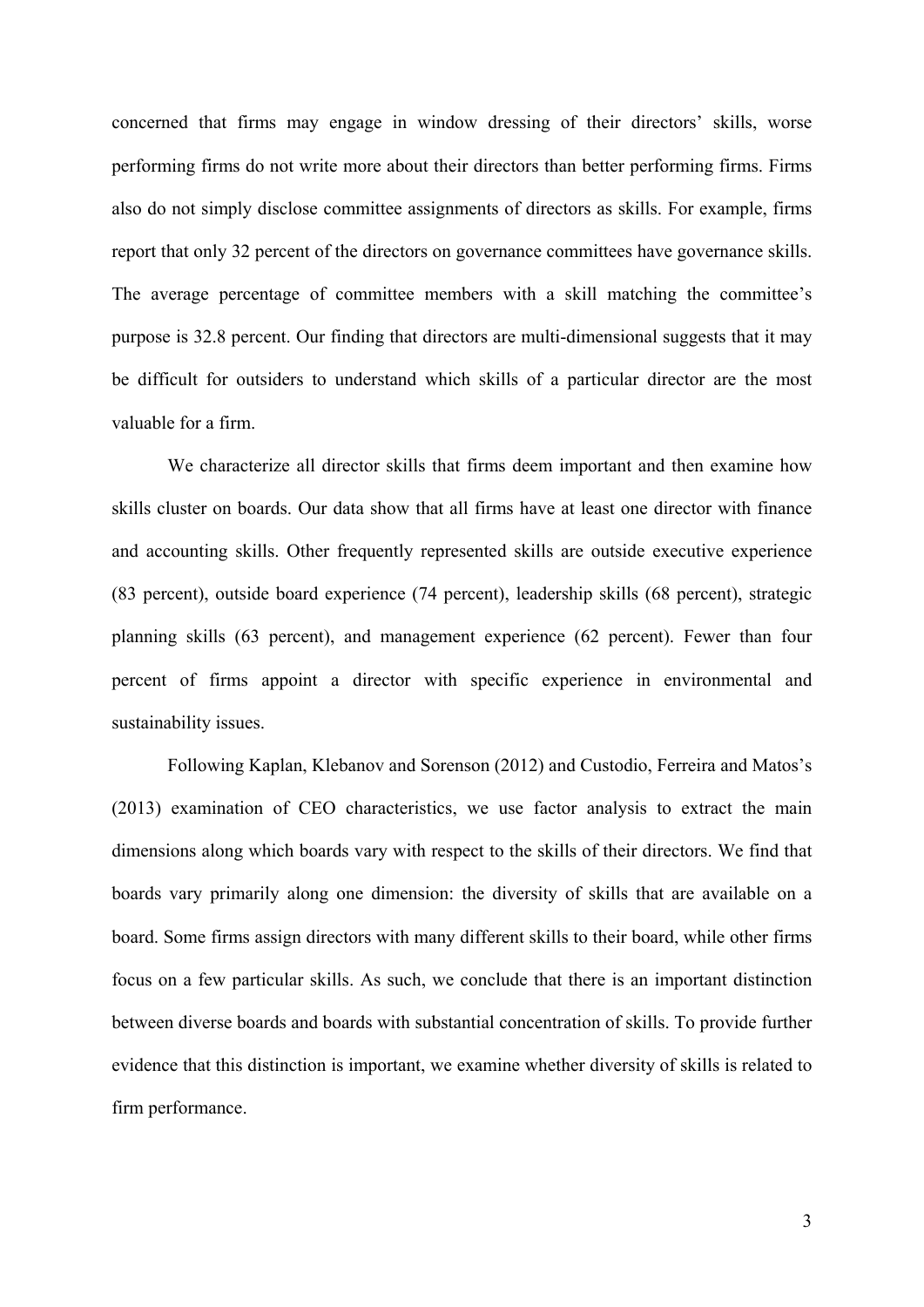Boards with greater skill diversity do not perform better. Using Blau (1977) measures of concentration of types, we find evidence that this result is driven by a lack of common ground in skill sets that arises with greater diversity. To further examine the effects of having skill-based common ground, we consider the overlap in skills between inside and outside directors. We find that common ground between inside and outside directors, i.e. a relatively high concentration of skills between inside and outside directors, is positively related to firm performance. We also document that boards with more common ground have fewer board meetings. This is suggestive evidence that directors on boards with more common ground may be able to communicate more effectively, in line with arguments in e.g. Murray (1989), Knight et al. (1999), Pelled, Eisenhardt and Xin (1999) and Simons, Pelled, and Smith (1999) that having common ground among group members can facilitate effective decision making.

Our paper makes three main contributions to the literature. First, we move away from a one-dimensional treatment of directors and boards by characterizing their skill sets. A particular strength of the data is that it represents the firm's perspective rather than a perspective chosen by researchers. In this regard, we complement prior studies focusing on particular skills of directors. The second main contribution is that we characterize an important dimension along which boards vary with respect to skill. Just as Kaplan et al. (2012) and Custodio et al. (2013) expand our view on relevant CEO types, our study suggests that there are different board "types".

Finally, our paper complements the literature on board diversity (e.g. Adams and Ferreira, 2009; Anderson et al., 2011; Knyazeva et al., 2011) by showing how different measures of skill heterogeneity relate to the value of the firm. What distinguishes our paper from this literature is that we do not start with the premise that skill diversity may matter. Instead, diversity arises endogenously as an important characteristic from the factor analysis.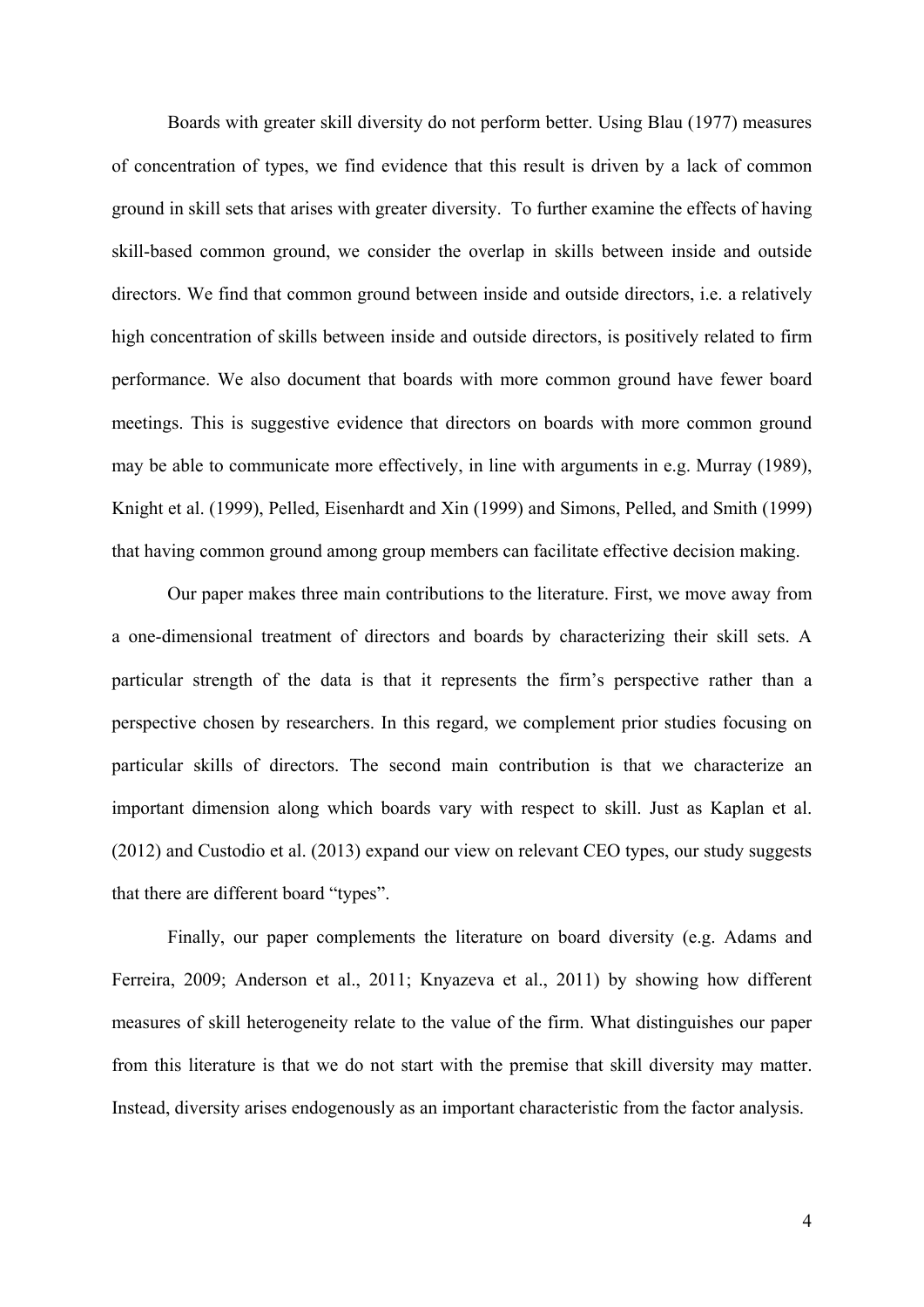Thinking of directors and boards as bundles of characteristics can lead to new and interesting insights concerning board decision-making. Garlappi, Giammarino and Lazrak (2014) examine the role of heterogenous priors and disagreement on board decision-making. The assumption of different priors is difficult to justify if directors are the same in all but one dimension. But, if directors differ in several dimensions, their skill sets are unlikely to overlap and it is plausible that frictions in team decision-making can arise and affect firm outcomes.

The multi-dimensionality of director skill sets may help explain outcomes in the director labor market. Studies relating individual director characteristics to firm value often face the challenge of explaining why firms do not optimize. If industry experience is positively related to firm performance, for example, then firms would do better by having more industry experts. The question is why they do not. If we view directors as onedimensional, this question is difficult to answer. But if we view directors as multidimensional, it becomes easier. When firms appoint directors, they face a multi-dimensional search problem. In the presence of frictions, e.g. search costs, firms may not be able to optimize along every dimension. Similarly, in trying to fulfill governance regulations focusing on one characteristic, e.g. independence, firms may not achieve the best match between new directors and the board. Thus, governance regulations may not always lead to better firm outcomes.

Incorporating a multi-dimensional perspective into governance theory and empirical work is challenging. But future governance research and policy may still benefit from recognizing that the governance problems firms face are more complex than we typically imagine.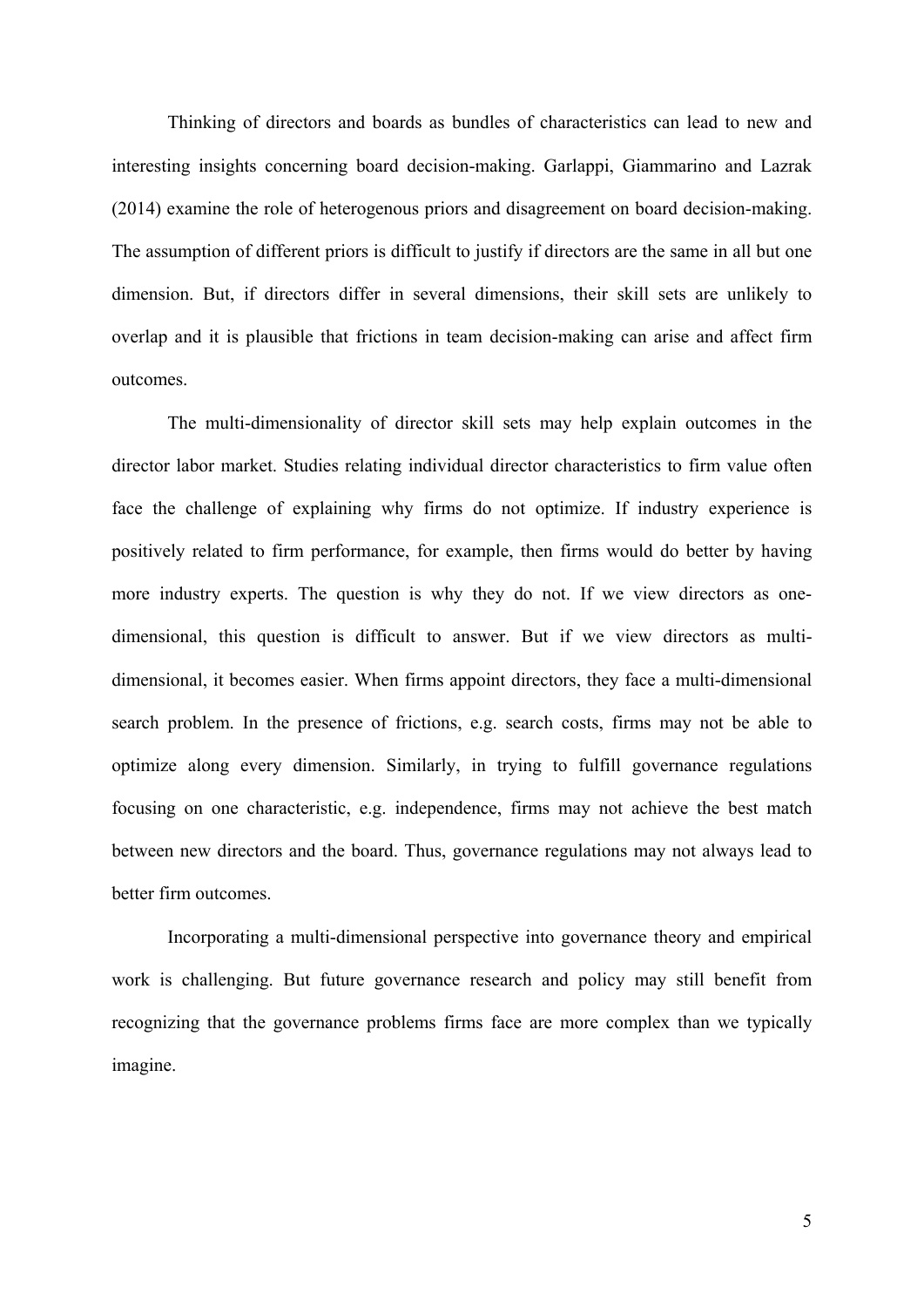### **II. Data**

We describe our sample and then discuss whether the data on director qualifications appears to contain information that is not readily available from other archival sources.

### **II.A Sample description**

We start with the 1,481 firms in the RiskMetrics database in 2010 and eliminate 57 firms that are headquartered overseas and 337 utilities and financial firms (two digit SIC codes 49 and 60-69). We collect the 2010 proxy statements from SEC Edgar, which contain the first descriptions of director skill sets following the 2009 amendment to regulation S-K. We exclude 181 firms that did not disclose director skills for all directors on their boards. Since the 2010 proxy statements describe directors elected to the board for the 2010 fiscal year, we obtain data on the remaining firms' financial characteristics for fiscal year 2010 from Compustat and CRSP. We obtain board and director information from RiskMetrics and data on all board committees and directors' committee memberships from RiskMetrics and BoardEx.

Our main performance measure is a proxy for Tobin's Q which we measure as the book value of assets minus the book value of equity plus the market value of equity, divided by the book value of assets. We use RiskMetrics' classification to define director independence. We consider a firm to have a blockholder on the board if at least one outside director has at least 5% of the firm's shares according to Riskmetrics. The Appendix provides a detailed description of the variables in our study. After eliminating 58 firms with missing financial or governance data and 15 firms with extreme values of Tobin's Q, we end with a sample of 833 firms. Table 1 reports summary statistics of the characteristics of these firms.

[ please insert Table 1 here ]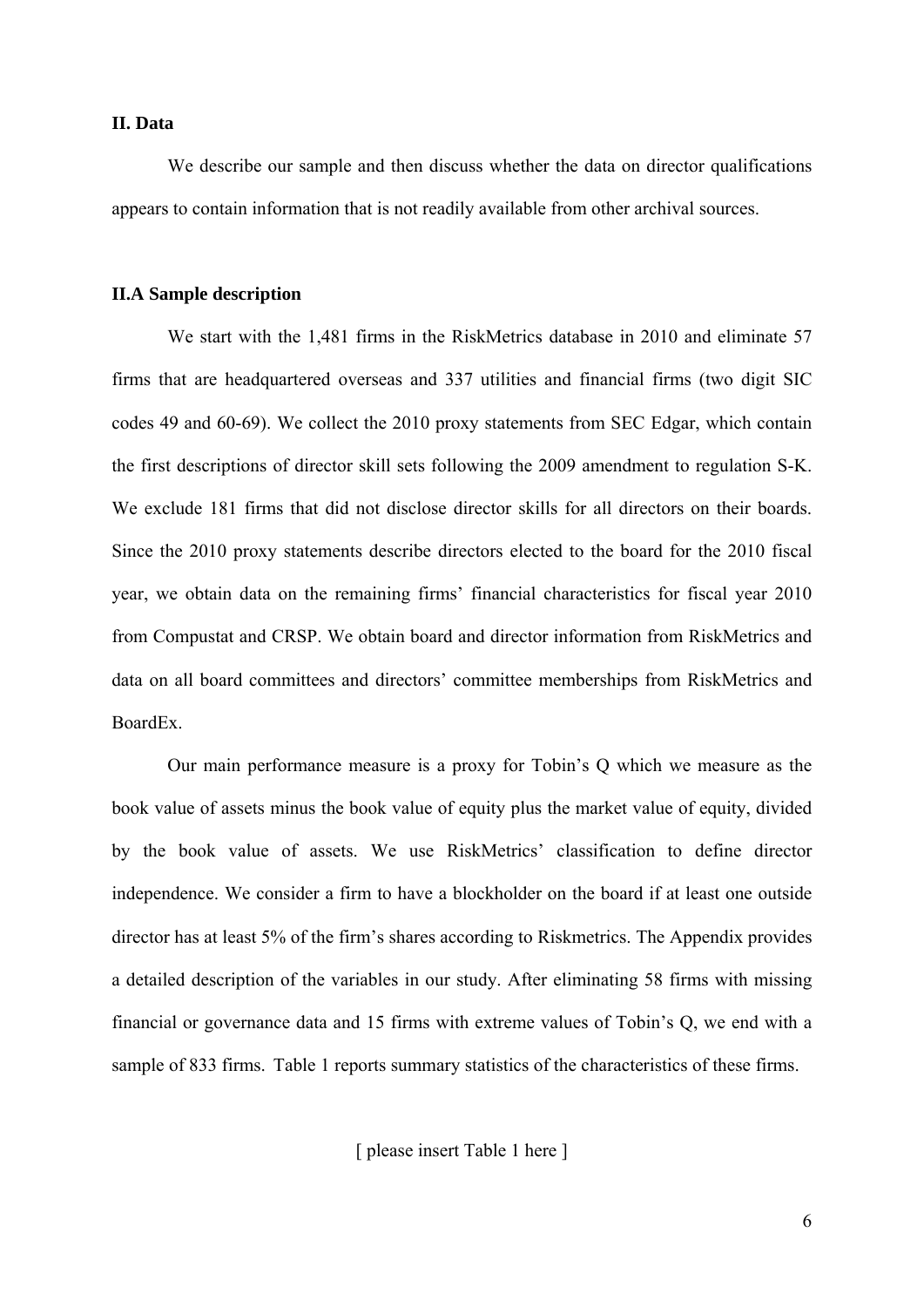The firms in our sample have an average market value of about 8.4 billion dollars. They have an average Tobin's Q of 1.847, and return on assets of 4%. The typical firm has 9 board members and 3 board committees, and 80% of the directors in a typical firm are classified by RiskMetrics as being independent.<sup>4</sup>

### **II.B Regulation S-K and director skill sets**

The December 16, 2009 amendments to Regulation S-K, which lays out reporting requirements for public companies in the United States, require companies to provide insight into their considerations for nominating directors. Item 401(e) of Regulation S-K states:

*Briefly discuss the specific experience, qualifications, attributes or skills that led to the conclusion that the person should serve as a director for the registrant at the time that the disclosure is made, in light of the registrant's business and structure. If material, this disclosure should cover more than the past five years, including information about the person's particular areas of expertise or other relevant qualifications.* 

The new rules became effective as of February 28, 2010 for fiscal years ending on or after December 20, 2009.<sup>5</sup> The rule applies to proxy and information statements, annual reports, and registration statements, but not to foreign private issuers. Guidance from the SEC emphasizes that disclosure should be provided on an individual, director-by-director basis.

In total, our sample includes 6,311 outside (independent or grey) directors and 1,178 inside directors. From the 2010 proxy statements we obtain firms's justifications for hiring these directors. We code skills by matching these texts to a list of 20 skills from a Conference board publication (Conference Board, 2010).<sup>6</sup> Conference Board (2010) analysed Regulation S-K disclosure in 30 Dow Jones companies and identified 20 director skills. We modify their

 $4$  The company with firm age and director tenure equal to zero is Towers Watson & Co which was created in 2009/2010. Standard Pacific Corp. has had zero capital expenditures since 2008.

<sup>&</sup>lt;sup>5</sup> Thirty-one of our sample firms had annual meeting dates between January 1, 2010 and February 28, 2010. Although technically the rule did not yet apply to them, all of them followed the disclosure rule.

<sup>&</sup>lt;sup>6</sup> We hired a company to type firms' justifications for hiring directors from the 2010 proxy statements into Excel. To ensure consistency the same person coded all directors' skills and we verified them at random.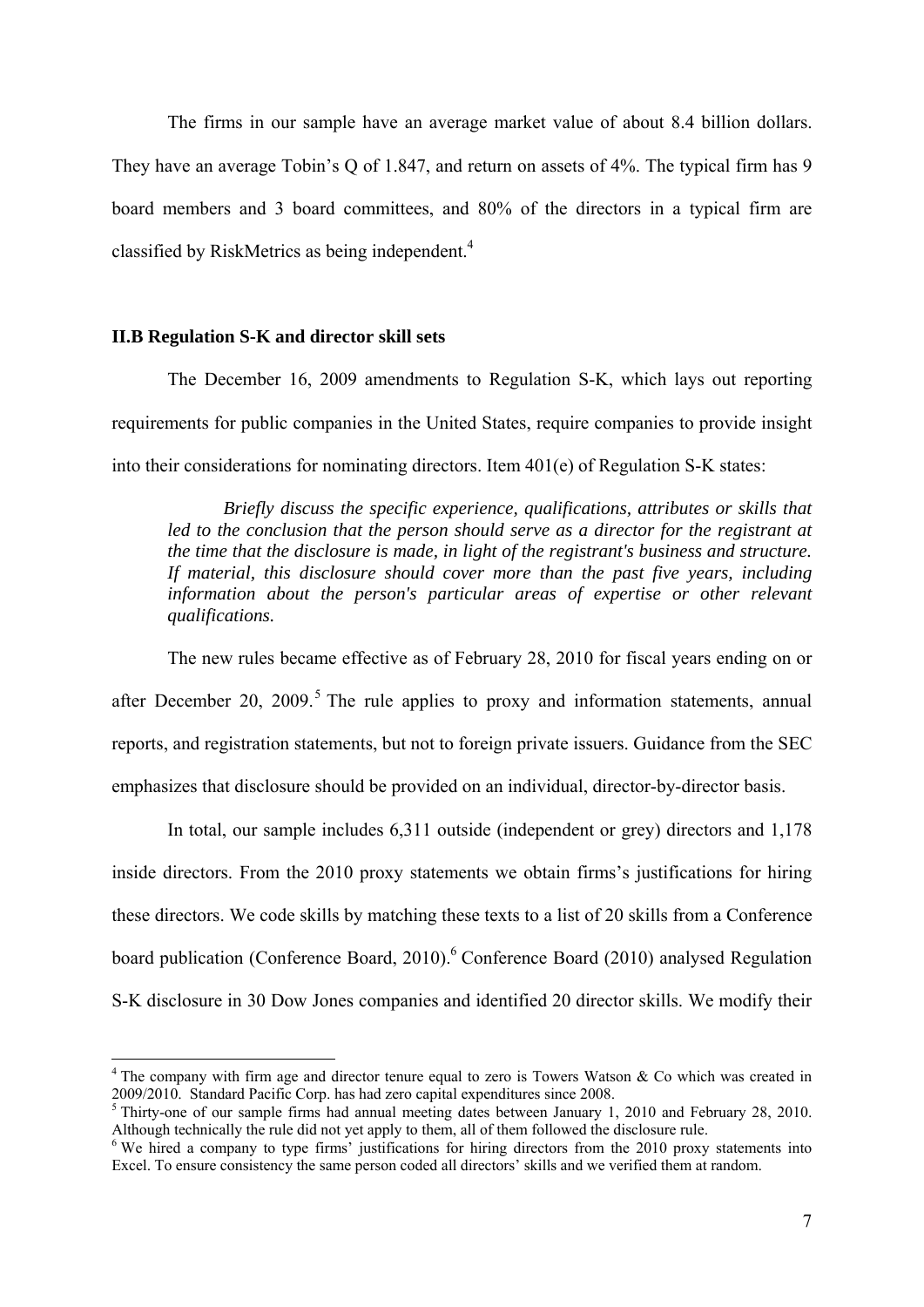categories as follows. We drop the "Operations" category as we believe most directors have some operational experience. We also drop "Philanthropic or Non-Profit Experience" as it occurs so rarely (fewer than 2% of directors). We then add the categories of "Management" and "Outside Executive Experience" because a substantial number of firms in our sample report these as being important. Table 2 provides an overview of our final set of 20 skills.

### [ please insert Table 2 here ]

A classification as an "Academic" (for 9.2% of outside directors and 4.5% of inside directors) indicates that the firm stresses that the director's academic position or PhD degree is an important determinant of the director's selection to serve as a board member. The classification "Company business" indicates that the firm chose the director because of his or her experience in the firm's business. We code all insiders as having "Company Business" experience because we view the omission of this category from an insider's skill set as measurement error. We classify a director who was selected as a board member because of experience in compensation and benefits (for 6.3% of outside and 0.9% of inside directors) as having "Compensation" skills. The other categories are: Entrepreneurial, Finance and accounting, Governance, Government and policy, International, Leadership, Legal, Management, Manufacturing, Marketing, Outside board, Outside executive, Risk management, Scientific, Strategic planning, Sustainability, and Technology. Panel A of Table 3 reports the means and standard deviations of the skills at the outside and the inside director level. Figure 1 shows the distribution of director skills. As Figure 1 shows, the skill categories we created, "Outside Executive Experience" and "Management", are the third and seventh most important skills at the director level.

### [ please insert Table 3 here ]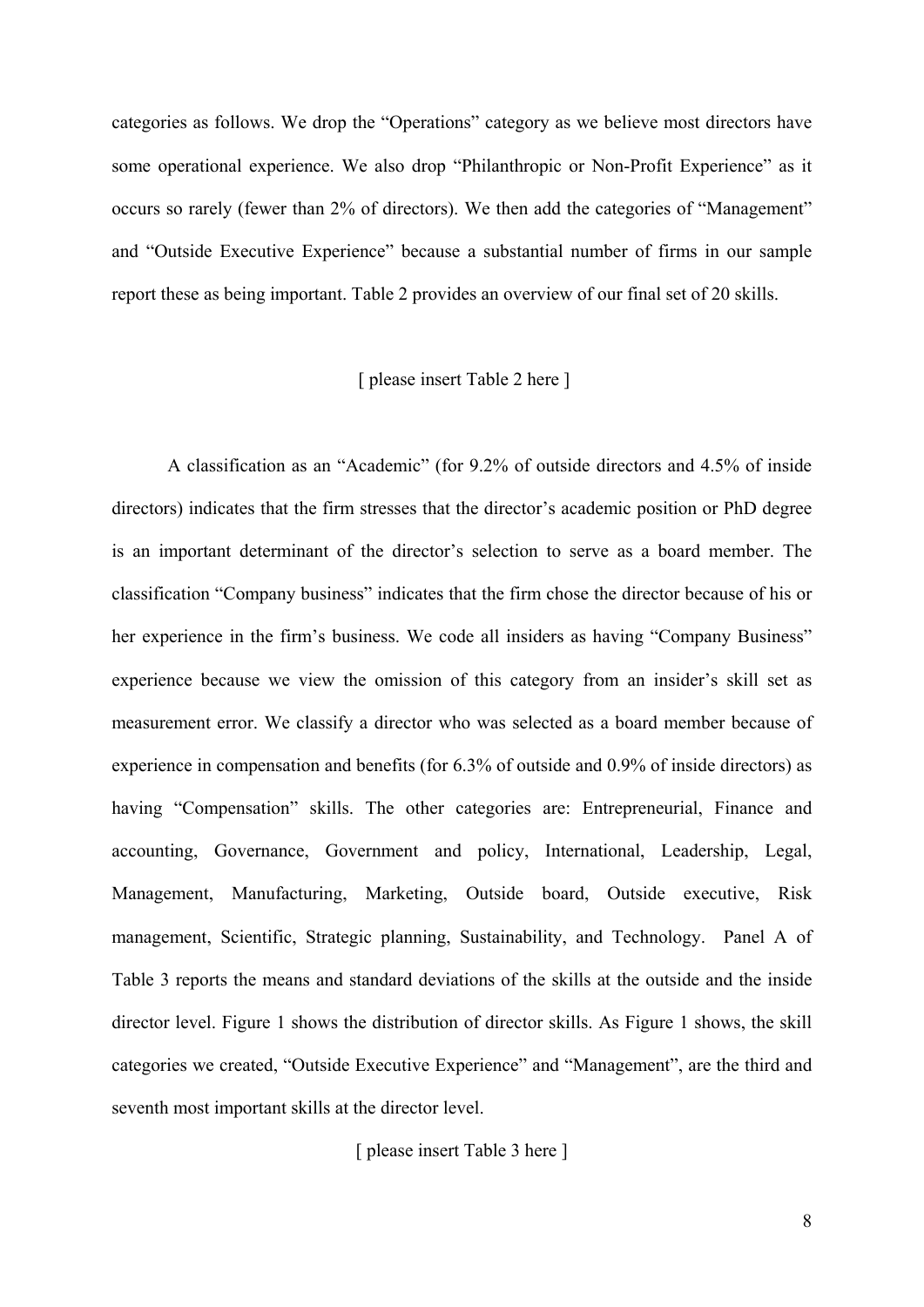Several features of our classification are worth noting. First, directors are not onedimensional. Instead, they have skill *sets*. For example, J.C. Penney's 2010 proxy statement reports the skills of director R. Gerald Turner as follows:

*Mr. Turner's extensive career in academia provides the Company with valuable insights and perspectives on communicating with younger customers and Associates. He also brings experience and skills in human resources and management. Mr. Turner's current experience as president of a leading university provides him with perspective into the challenges of managing complex, multi-faceted organizations. In addition, his service on the boards of other publicly-traded companies, including committee service, has given him insights and perspectives on governance and human resources and compensation which benefit the JC Penney Board.*

We code Mr. Turner as possessing skills in the following areas: Academic, Compensation, Governance and Management. With 4 skills, Mr. Turner is above average. The average director in our sample has 2.67 skills. Figure 2A shows the distribution of the number of skills per director type. Most directors have two or three important skills, regardless of whether they are inside or outside directors. While it is obvious that directors will have several skills, we believe it is worth highlighting because most empirical work on boards typically focuses on one skill at a time, e.g. industry, leadership or professional experience.

[ please insert Figure 2 here ]

Another point worth noting is that firms describe more outside directors as being familiar with the company's business than the recent literature on industry experience does (e.g. Kor and Misangyi, 2008; Faleye, Hoitash and Hoitash, 2012; Masulis, et al., 2012; Dass, et al., 2013; Drobetz, et al., 2013). We find that firms characterize 23.1% of outside directors as having company business related skills. Using Boardex, Faleye, Hoitash and Hoitash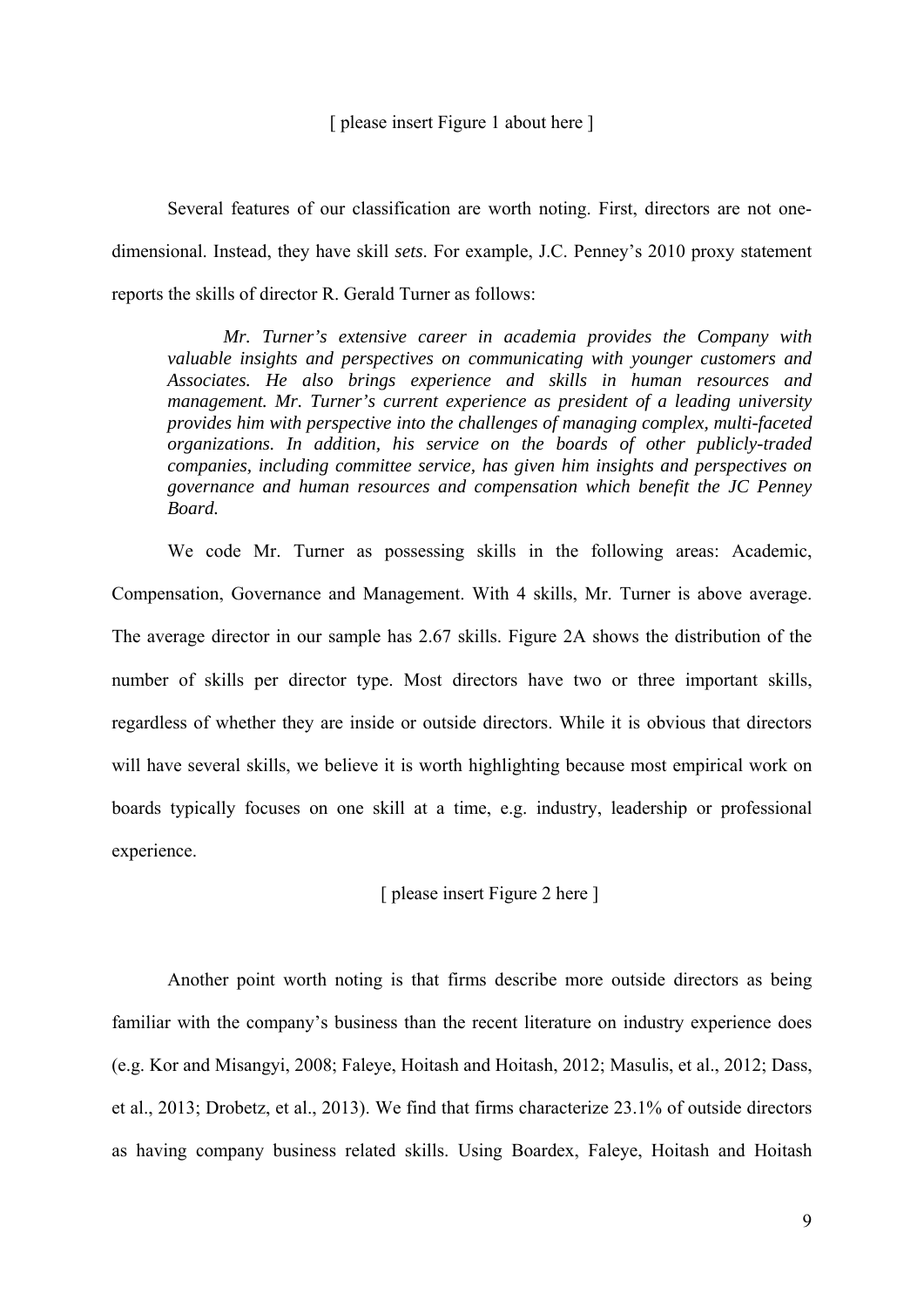(2012) document for a similar sample (unregulated S&P 1500 firms) that 18.9% of independent directors are "industry experts". This difference suggests that some directors may be misclassified based purely on names of employers.

Of course, the data resulting from Regulation S-K is not without its own problems. The first problem is that the data has so many dimensions. This suggests that characterizing the skills of the board using simple percentages of directors with a certain skill is not sufficient. The second is that firms's stated reasons for hiring directors may not reflect their true motives. We deal with the first problem by examining board-level counts of skill categories, doing a factor analysis and examining aggregate measures of individual directors's skills. We deal with the second problem by conducting various tests in Section II.C to examine if the data appears to be informative.

To characterize a firm's board of directors using board-level counts of skill categories, we examine whether a particular skill is mastered by at least one of the directors on a firm's board. A skill category receives a value of one if at least one director possesses this skill, and is zero otherwise. Table 3 shows summary statistics for the board level skills. Figure 2B shows the distribution of the number of skills at the board level and Figure 1 shows the distribution of skills types across firms.All boards have a Finance and Accounting expert, which is not surprising given the emphasis on the role of financial experts after SOX. About half of the firms in our sample have an expert in strategic planning on their board; the same applies to governance. Fewer than four percent of the boards include a member with experience in environmental and sustainability issues. The five skills that are most likely to be represented on a board are: finance and accounting skills, company business, outside executive experience, outside board experience, and leadership skills.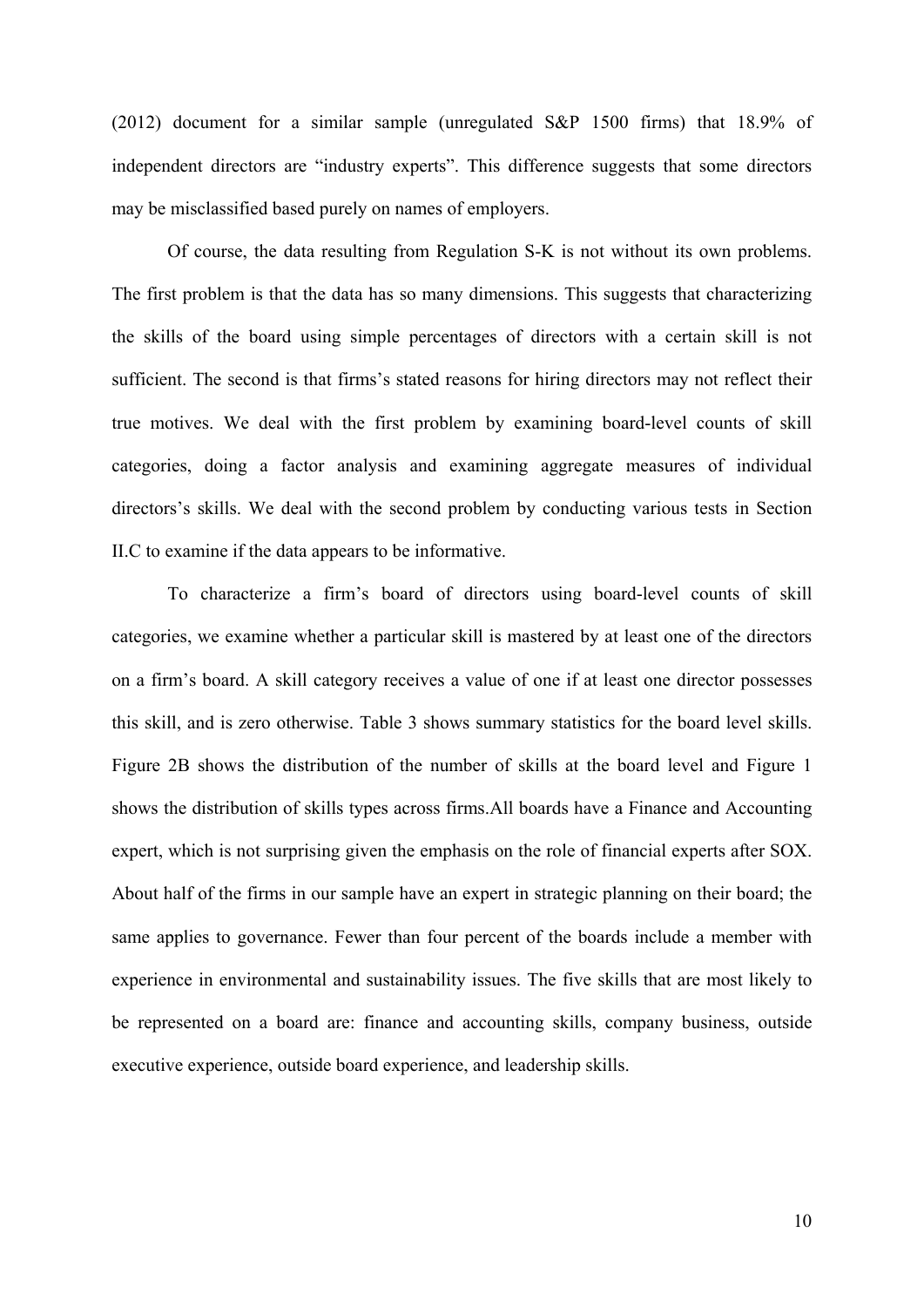### **II.C Are firms' stated reasons for appointing directors informative?**

The primary concern one may have about the regulation S-K data is that firms may not reveal the true reasons directors are valuable to them. We conduct five tests to examine whether the reported skills under Regulation S-K are actually informative. First, we examine whether the number of skills correlates with age and outside directorships. If reported skills are informative, one would expect people with more directorships to have more reported skills. Also, directors who are older are likely to have experience in more areas. We calculate correlations between the number of skills of every director and their age and number of outside directorships. When calculating the total number of skills per director, we exclude the "Outside board" experience category as this will be mechanically related to the number of directorships. Panel B of Table 3 shows that both the correlation coefficient between the number of skills and age and the correlation coefficient between the number of skills and outside directorships are positive, which suggests that the reported skills are informative.

Second, we examine whether the skills simply mirror the committee assignments directors have. If, for example, firms assign "governance" skills to everybody on the governance committee, and do not assign skills that are not related to committee membership, then the reported skills do not provide more information than the committee memberships already do. To construct the set of committee memberships for all directors, we start with data on compensation, audit, governance and nominating committee memberships in RiskMetrics and supplement it with additional committee memberships from Boardex. Because firms vary in how they describe committees, we combine committee names that are similar. For example, "Antitrust Compliance" and "Special Litigation" both fall into the "Legal Issue" committee category. We identify 37 types of committees in RiskMetrics and

<sup>&</sup>lt;sup>7</sup> RiskMetrics only contains information for 3 committees: compensation, audit, governance and nominating. Boardex has data on all committees. We started with RiskMetrics because the names of these three committees were already standardized. Committee names in Boardex vary a lot and need to be classified as belonging to the same category.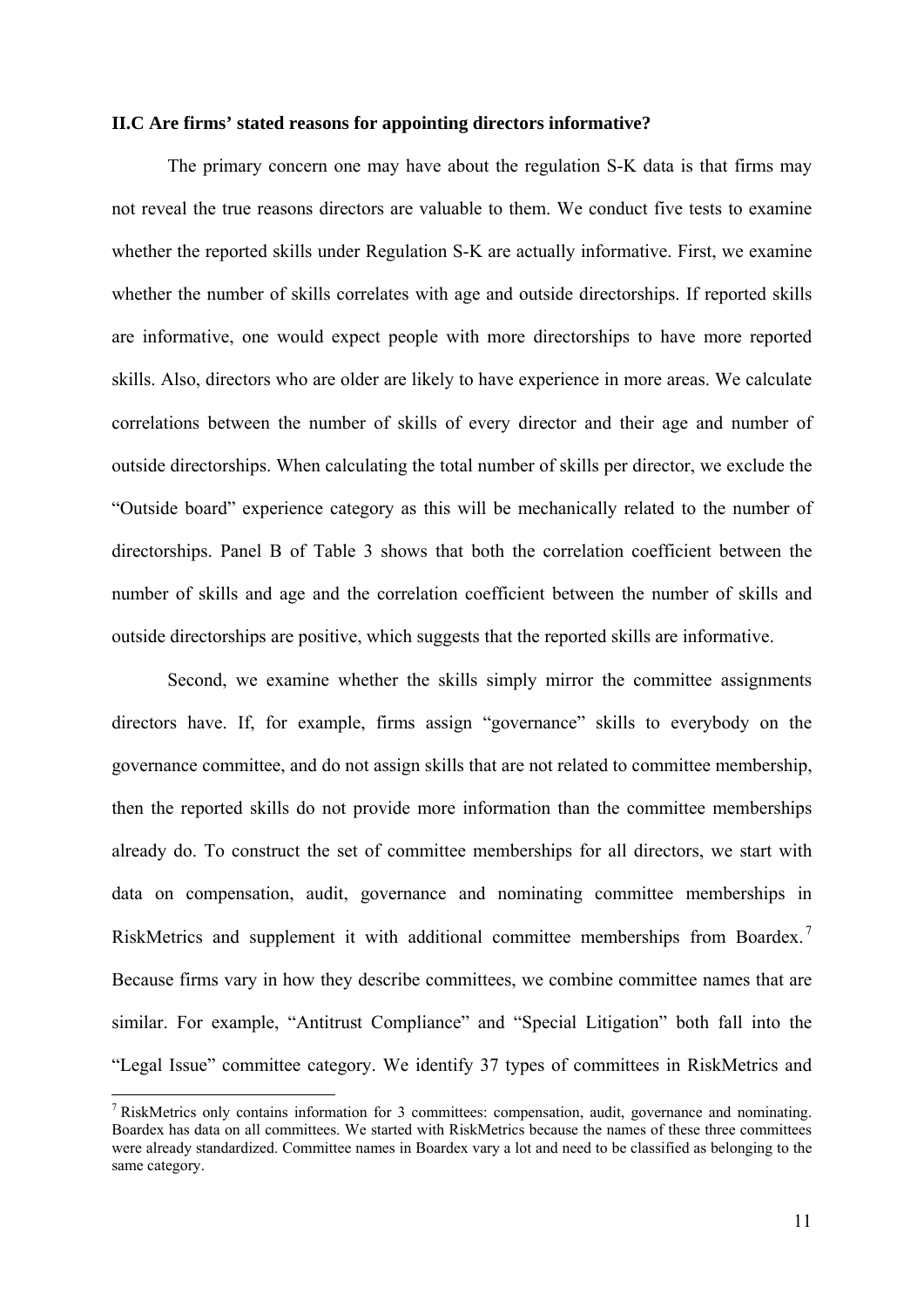Boardex and combine them into 20 different categories. Since one of these categories (Chairman committee) does not occur in our sample, we end with 19 committees. We then calculate the percentage of directors on a committee that firms describe as having the skill associated with the committee, for example, the percentage of directors on the governance committee with "governance" skills.

Panel C of Table 3 shows the number of occurrences of committees of a given type in our sample and the committee skill match ratio. Riskmetrics duplicates committees whenever a committee shares tasks (see Adams, Ragunathan and Tumarkin, 2015). For example, if a firm has one Audit and Compensation committee, Riskmetrics will report that the firm has one Audit committee and one Compensation committee with equal membership. This explains why the occurrence of each committee Riskmetrics covers is so high in our sample. Since "Finance", "Compensation" and "Governance" are important skills in our sample, we keep the Riskmetrics committees separate for the purpose of matching skills to committees.

All match ratios are below 100%, which illustrates that assigned skills do not simply reflect the committees that directors are on. For example, firms assign governance as a skill to only 32.0 percent of the directors on the governance committee and the average match ratio over all committees is only 32.8 percent. If serving on a committee gives directors skills in a particular area, as the description of R. Gerald Turner above suggests, then the low committee skill match ratio suggests firms may be underreporting director skills. We examine the effects of including and excluding skills associated with committee memberships further in Section IV.B.

Third, we examine whether firms use director skills to window dress poor performance. If this is the case, then we expect poorly performing firms to write more about their directors. We split our sample of director descriptions into those belonging to firms with positive ROA (6,195 observations) and those belonging to firms with negative ROA (1, 294

12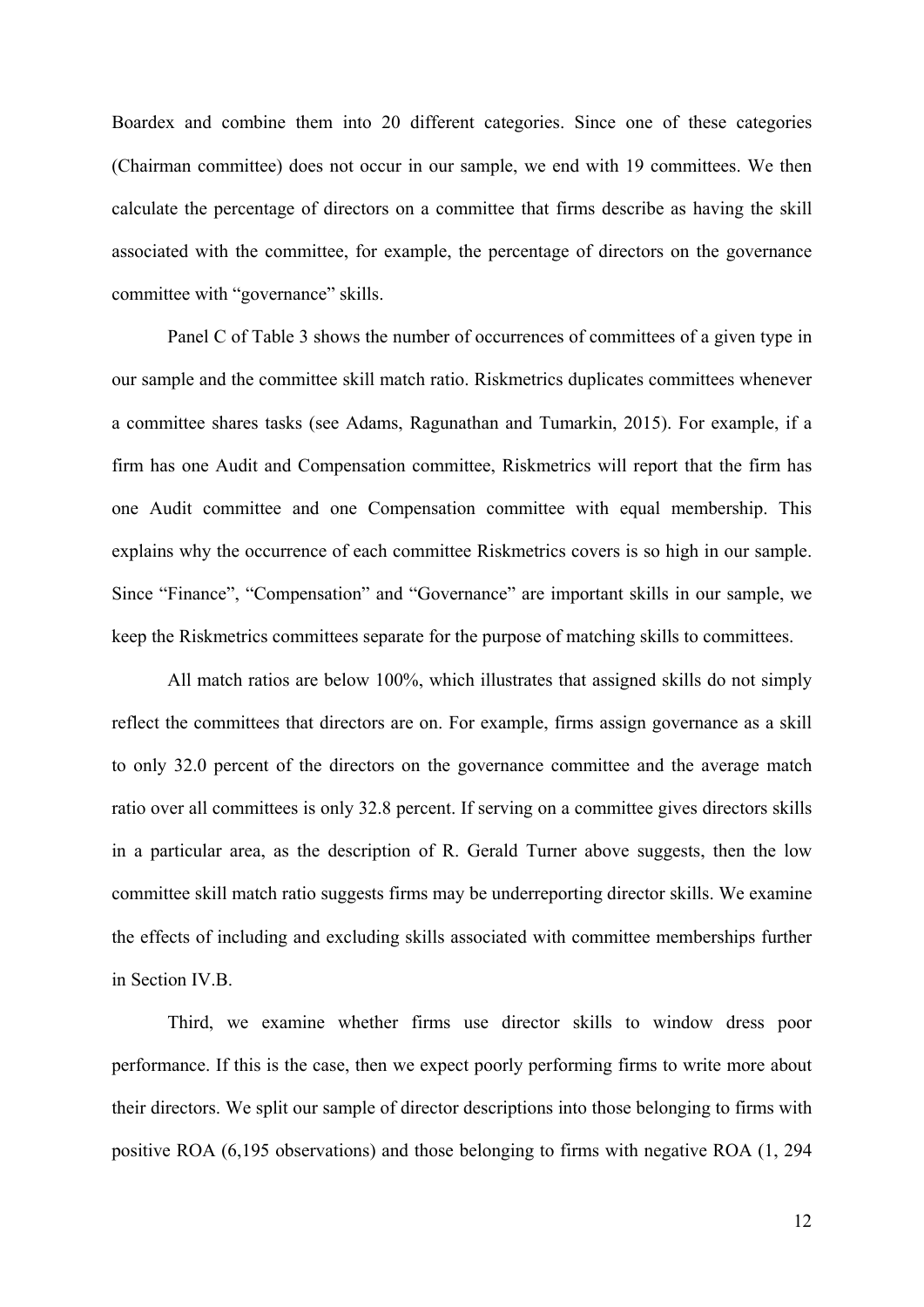observations) and count the average number of words that profitable and unprofitable firms use in describing the qualities of their directors. Panel D of Table 3 shows the results. On average, profitable firms use 58 words to describe their directors and unprofitable firms use 54 words. Thus, if anything, profitable firms write more about their directors on average. However, the mean difference of four words is not economically significant and the standard deviations in the number of words are also fairly similar: 32.8 and 28.3 for profitable and unprofitable firms, respectively. Thus, these univariate results do not suggest that profitable and unprofitable firms behave any differently in describing their directors' skills. We examine potential window dressing further in Section IV.D.

Fourth, we examine whether firms attribute the same skills to directors with multiple directorships. There are 1,615 directors in our sample with more than one directorship at another sample firm. The average number of within-sample directorships that these directors have is 2.96. We examine how different firms report the skills associated with the same director. If the disclosure is informative, then we do not expect firms to report exactly the same skills for the same individual as this would mean that firms simply copy directors' biographies without considering which skills they deem relevant. On the other hand, if there is no overlap in reported skills then the reported experience is also not very informative, or at least highly subjective.

To compare firms's descriptions, we calculate a "clarity score" for directors on more than one board. In calculating this score, we exclude the "Company business" category, as this category would differ across firms almost automatically. We illustrate the clarity score using an example: If a director is on three boards, and 2/3 of the descriptions report skill A, 1/3 reports skill B, and 2/3 reports skill C, then the clarity score is the average of 2/3, 1/3, and 2/3. Thus, the clarity score will be positive and has a maximum value of one, which would indicate perfect overlap. Panel E of Table 3 shows that the average clarity score is 0.563.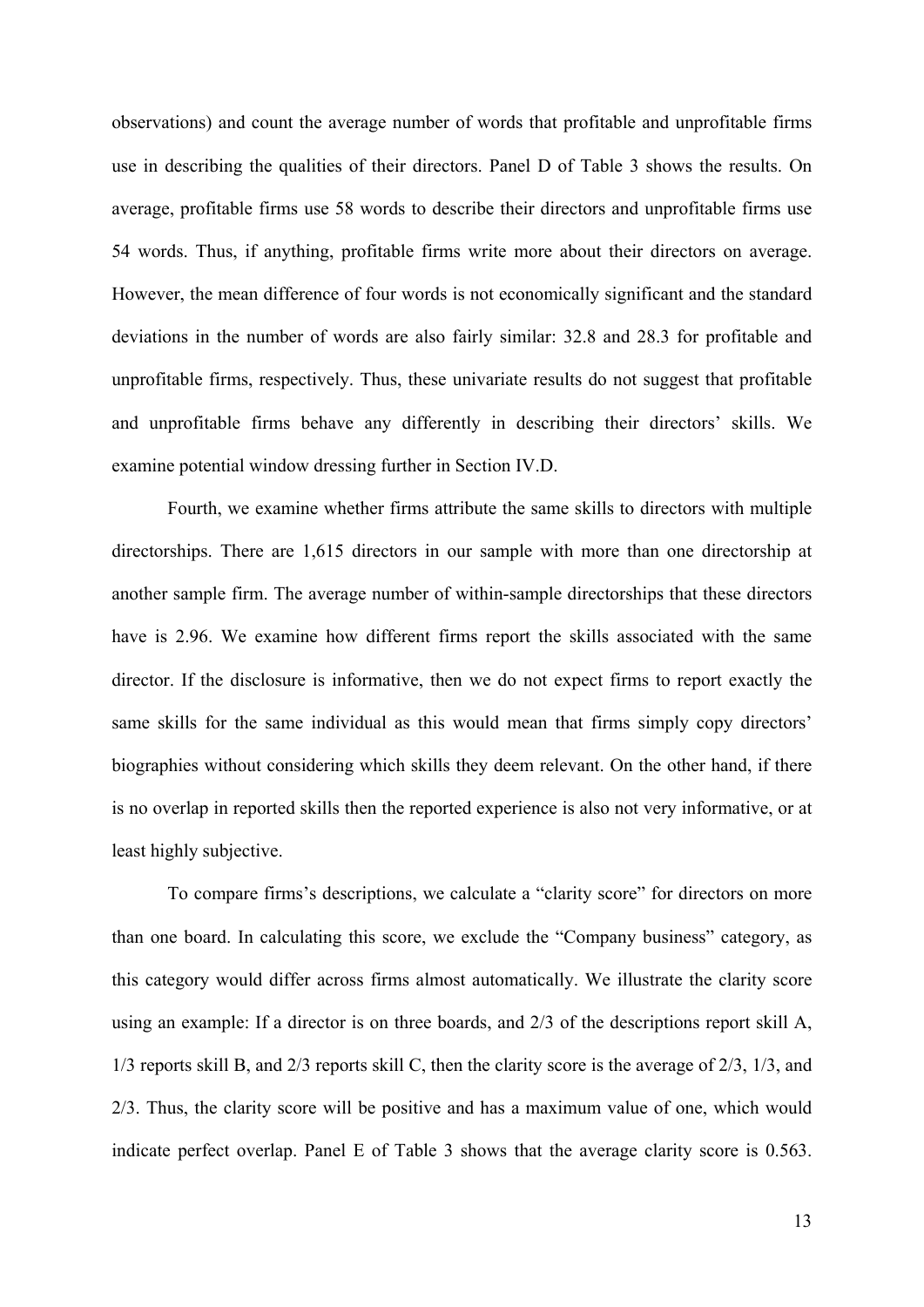Hence, firms do not simply report directors' biographies, but there is still some overlap in the skills that they assign to directors. We exploit the information on directors with multiple directorships further in Section IV.C and IV.D.

As a final check whether firms' descriptions are informative, we examine whether we can verify at least one reported skill through other sources. For many skills we could not identify another data source that we could use to double-check firms's descriptions, e.g. "Leadership" or "Strategic Planning". Even for skills for which we could identify sources, it proved prohibitively time-consuming to verify each skill. Thus, we focus on a skill that is relatively easy to measure and for which it should be straightforward to characterize measurement error, namely the "International" skill.

To verify "International" skills, we use education, work history and board seat data in Boardex. We match our sample of directors on names and company to Boardex. Due to incomplete coverage of directors in our sample and missing education data, we end with a sample of 5,784 out of 7,489 directors with information in Boardex. According to Boardex, 2,556 of these directors have some international experience in the form of non-US education (421), non-US employment (1,579) or non-US board seat experience (1,496). These categories are not mutually exclusive as some directors fall into more than one category.

Our sample firms report international skills for 681 of the 5,784 directors with Boardex information. Of these 681, 419 (61.53%) have some form of international experience according to Boardex. To examine why firms report international skills for directors who do not have international experience according to our Boardex classification, we did a random check of skill descriptions. In each case, the firm reported that the director had experience with international expansion or international merger and acquisition activity. So firms appear to be reporting skills accurately.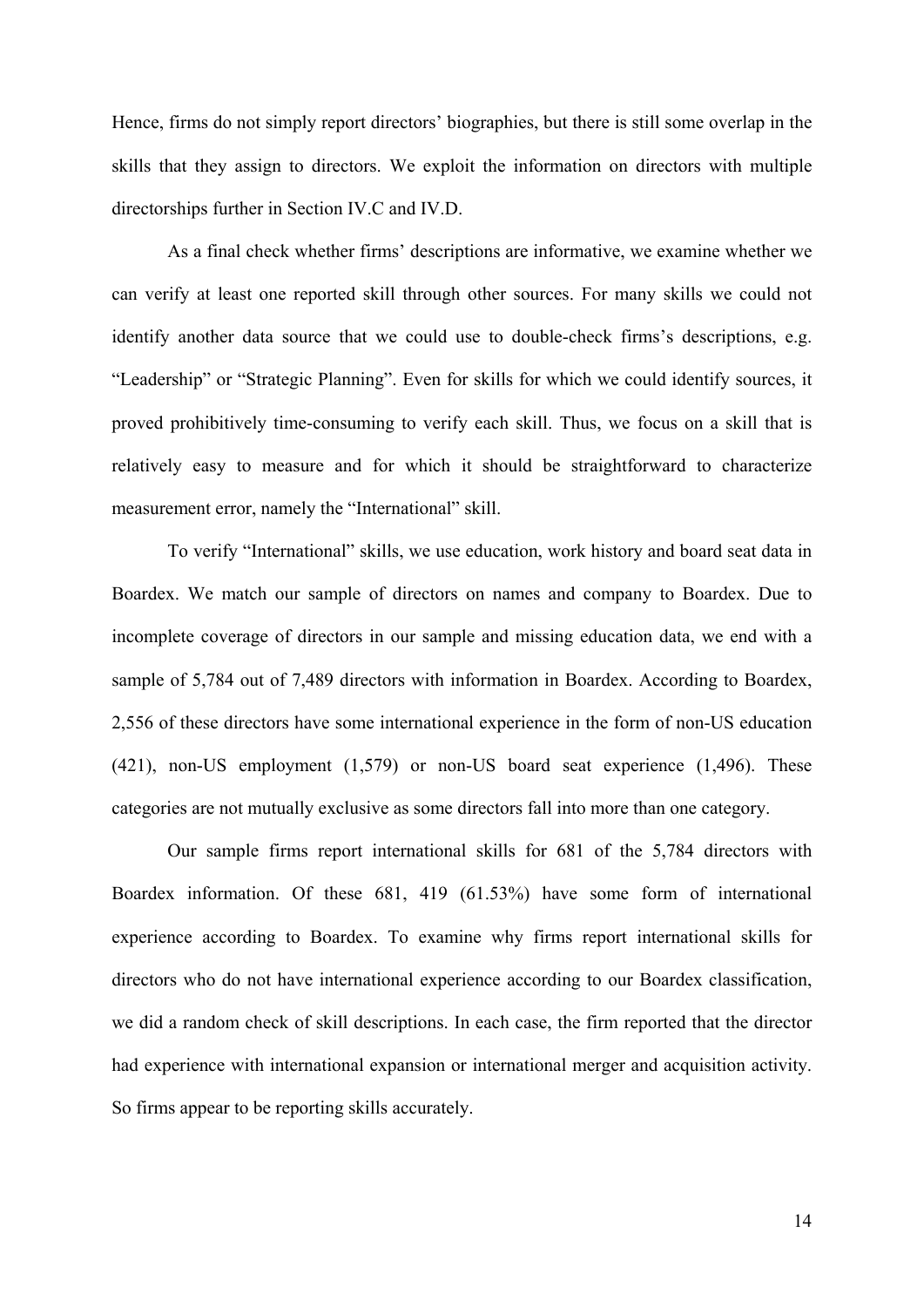Firms do not appear to be simply copying directors's CVs. For 2,137 out of 2,556 (83.6%) of our directors who have some international experience according to our Boardex classification, firms do not indicate that international experience is important. It is possible that firms underreport skills, which means we underestimate skill diversity on the board. It is also possible that the international experience is simply less important for these directors. More of these directors are American (61.39%) than the directors for whom firms report international skills (51.31%). If the Americans's international experience arose because they were exchange students abroad, for example, then this may be irrelevant for firms.

### **III. The main dimension along which boards vary with respect to skill**

A natural question is whether certain skills appear together on the board. Table 4 shows the correlation matrix for the 20 board-level skill variables. It suggests that some skills do cluster. For example, boards that have risk management skills are more likely to also have at least one director with governance skills, but less likely to have a director with entrepreneurial skills. In such a setting factor analysis can be useful to capture the variability among the observed, correlated board skills in terms of a lower number of unobserved factors which describe characteristics that tend to vary together. For example, Kaplan, Klebanov and Sorenson (2012) use factor analysis to identify two main dimensions of ability (talent and execution skills) from 30 characteristics and abilities of CEOs in private equity transactions. Custodio, Ferreira and Matos (2013) use factor analysis to measure a CEO's general versus specific managerial skills.

[ please insert Table 4 here ]

We extract the main dimensions of variation in skills on the board using factor analysis. We use both the maximum likelihood method (ML) as well as the iterated principal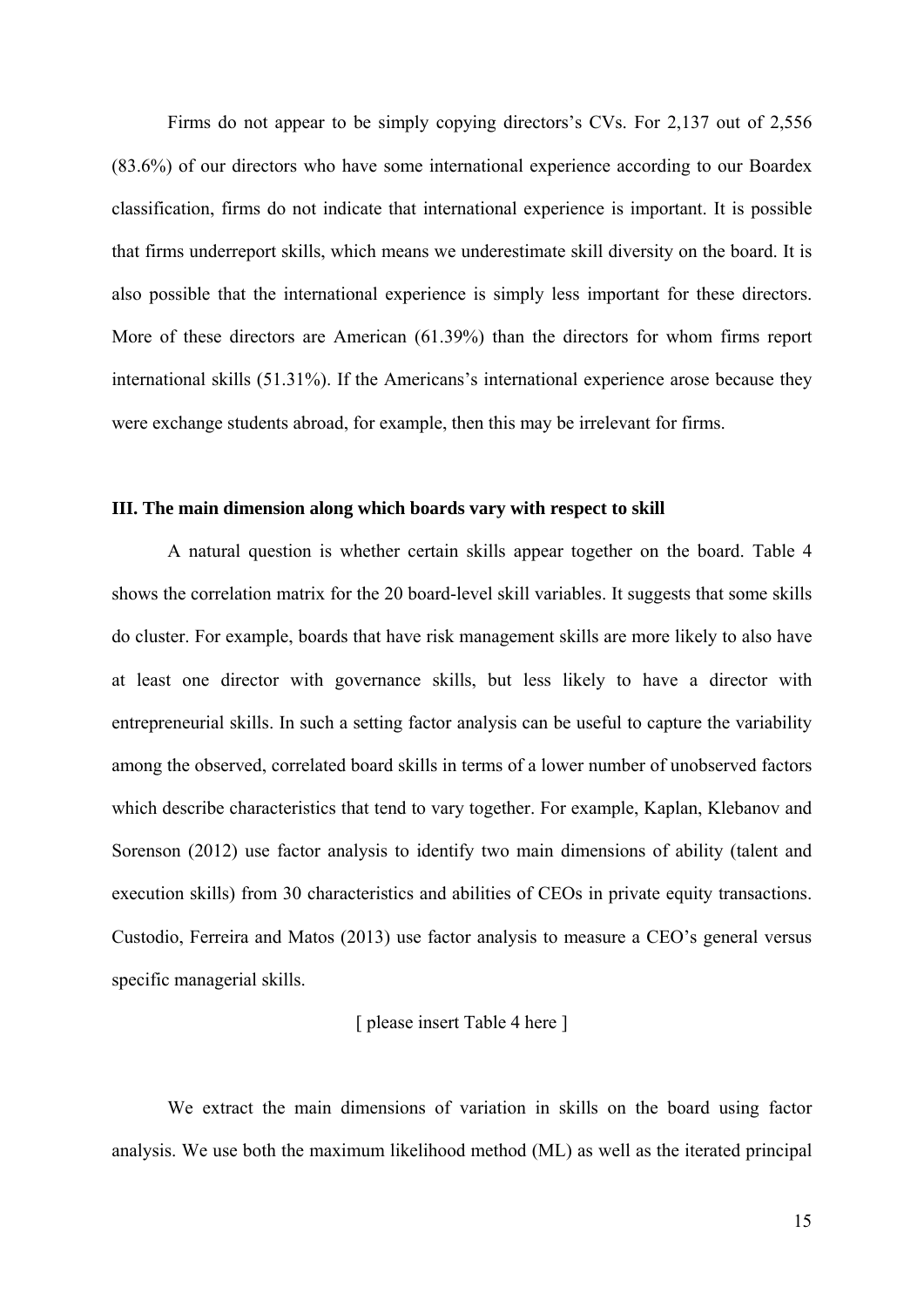factor method (IPF), which, unlike ML, does not require the assumption of multivariate normality. Table 5 reports the results of the factor analysis with factor loadings above 0.1 or below -0.1. In the first four columns we report the results when using ML. The last four columns report the IPF results. The results are very similar using both methods.

### [ please insert Table 5 here ]

The first factor has positive loadings on virtually all classifications. This shows that some boards possess many classifications, while others do not. So the main dimension along which boards vary is in their skill diversity. This finding is understandable given the large fraction of positive correlations reported in Table 4. The second factor shows positive loadings for classifications like Academic, Manufacturing, Scientific, and Technology, and shows negative loadings for classifications like Compensation and Governance. As such, the dimension seems to capture an advising role of the board versus a monitoring role.

Similar to the factor analysis of managerial skills in Custodio et al. (2013), the eigenvalues are not very high, with only the eigenvalue of the first factor being above one. As the eigenvalue of the first factor is more than double the eigenvalue of the second factor, we focus on the first factor, indicating the diversity of skills that are available on the board, which captures about 47% of the variation in skills. $8<sup>8</sup>$ 

### **IV. Skill diversity and firm performance**

Our factor analysis indicates that the diversity of skills on a board is the primary dimension among which boards of directors vary. Organizational research emphasizes that

<sup>&</sup>lt;sup>8</sup> Due to the binary nature of our skill variables, we obtain factors based on a tetrachoric correlation matrix in a robustness test following the recommendations of Panter et al. (1997). We obtain similar factors and have confirmed that our results in the remainder of the paper are robust to using factors based on the tetrachoric correlation matrix.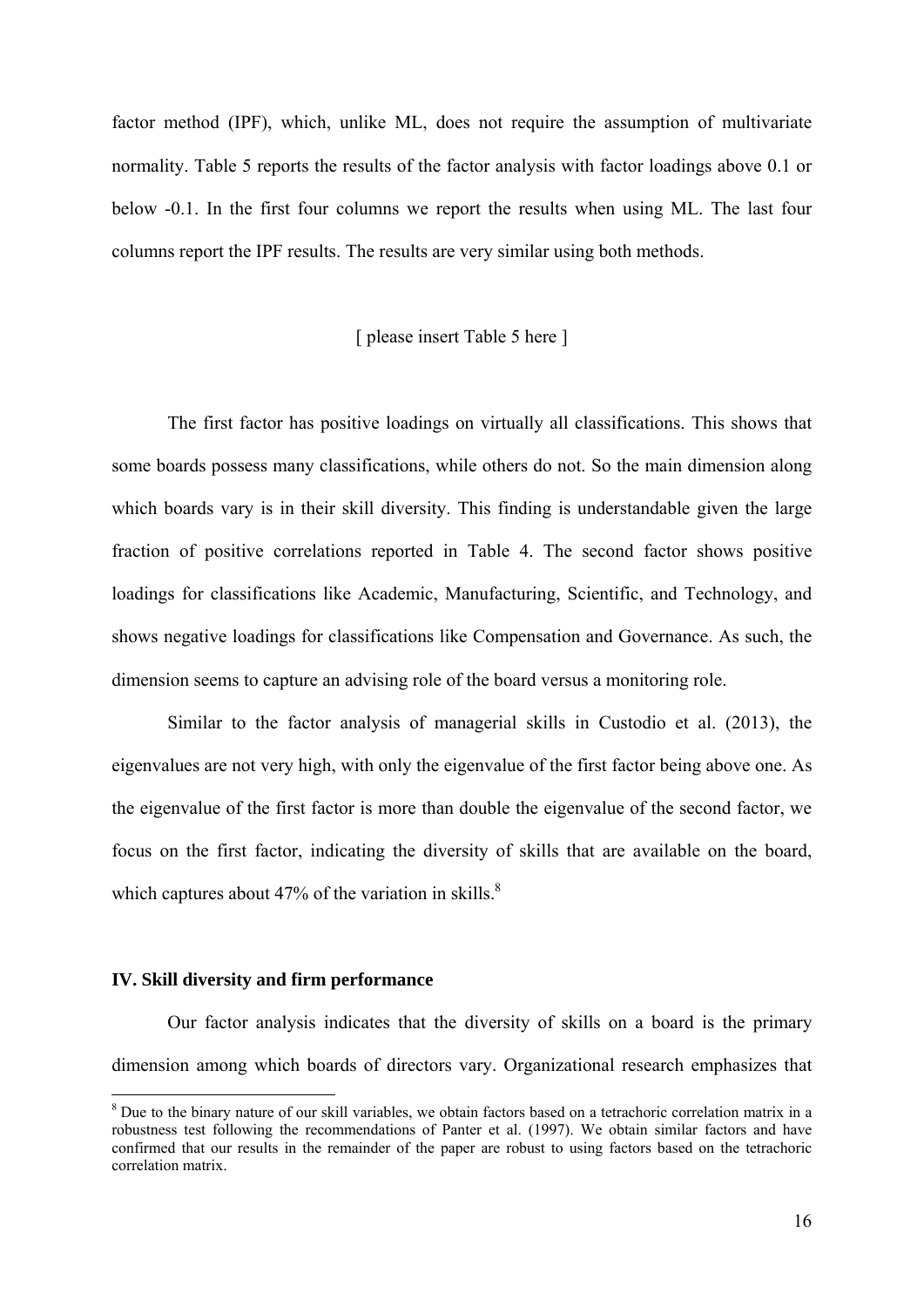diversity of skills might be beneficial in decision making as it brings greater resources to problem solving and could lead to a more complete analysis of an issue (Milliken and Martins, 1996; Williams and O'Reilly, 1998). However, different personal and professional backgrounds may lead to different ways in which team members interpret information and to multiple representations of a problem (Beers et al., 2006; Hambrick, 2007). Misunderstandings and disagreement can then threaten effective decision-making processes within multidisciplinary teams. For example, Garlappi, Giammarino and Lazrak (2014) show that when directors have heterogenous priors, boards may underinvest in multi-stage projects because they anticipate future disagreement. In their model, security issuance can help alleviate the underinvestment problem. Changing board composition may also work. Murray (1989), Knight et al. (1999), Pelled, Eisenhardt and Xin (1999) and Simons, Pelled, and Smith (1999) argue that having common ground among group members can overcome some of the problems of heterogeneous teams.

Since there may be advantages and disadvantages to having more diversity of skills on a team, it is an empirical question how director skill diversity relates to performance on average. In Section IV.A, we examine the relationship between our factors and firm performance. In Section IV.B, we construct an intuitive counterpart to our factors and examine the role of committee skills. We address endogeneity problems using instrumental variable analysis in Section IV.C and perform robustness checks in Section IV.D.

### **IV.A The relationship between the factors and firm performance**

We examine the relation between firm performance and the first factor from both our ML and IPF factor analysis in Table 6. We regress our proxy for Tobin's Q on our factors and a set of controls that are common to governance performance regressions (e.g. Yermack, 1996; Adams and Ferreira, 2009; Faleye, Hoitash and Hoitash, 2012). As governance controls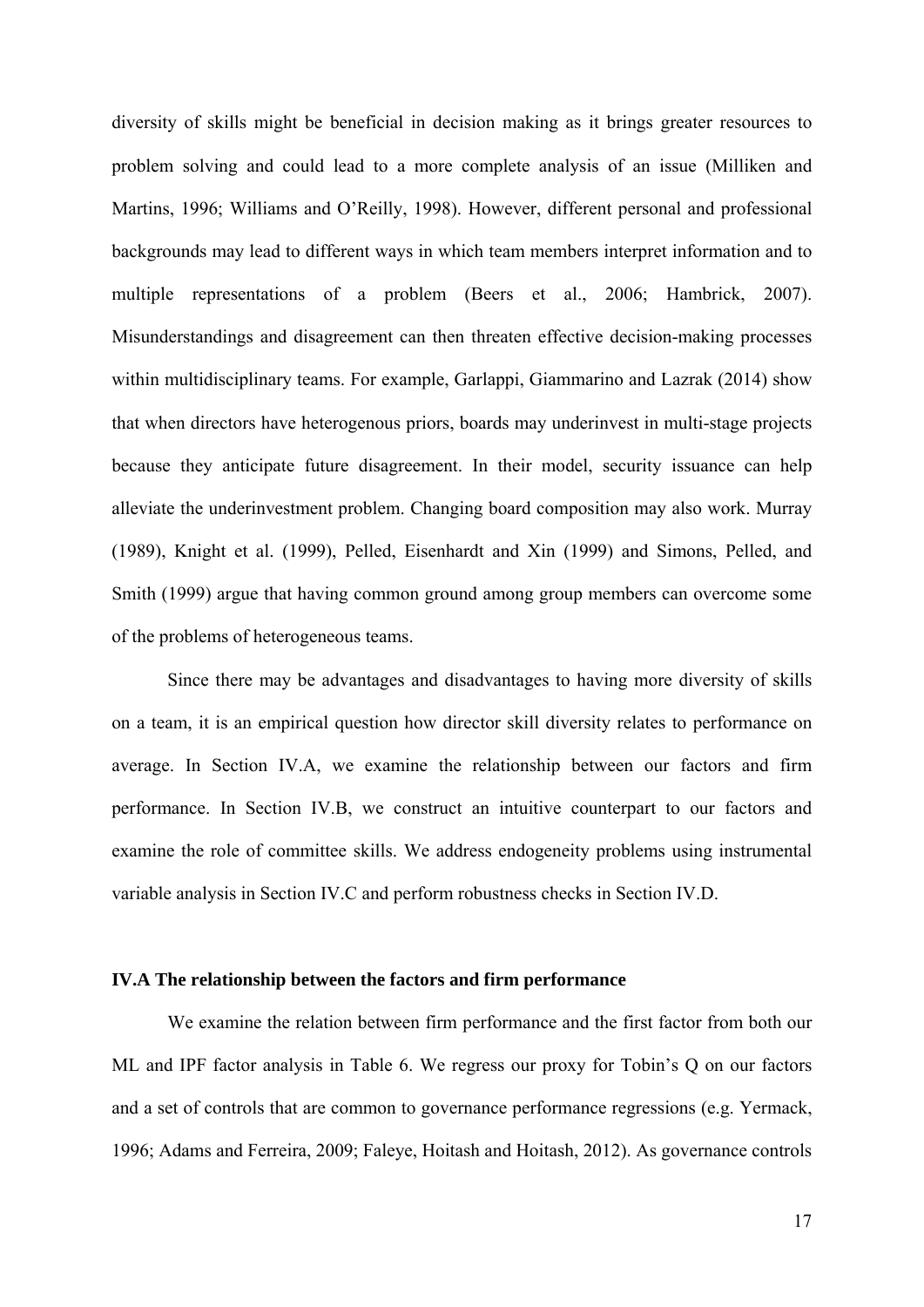we include variables that plausibly relate to both performance and skills. For example, we expect the number of skills to be positively related to board size, board independence, the average number of outside directorships and average director tenure. As the number of committees increases, firms might also add more directors with relevant skills to their board.<sup>9</sup> As the diversity literature argues (e.g. Milliken and Martins, 1996), skill diversity may affect communication, so we include the logarithm of the number of board meetings. We also include a CEO duality measure, an indicator for the CEO being older than 60 and a blockholder indicator. We include the CEO duality because CEOs often hold the chair position prior to succession and they may require different skills from the board during this period. Similarly older CEOs or boards with blockholders may require different board skills.

As firm-level controls, we include the logarithm of assets as a proxy for firm size, the number of segments as a proxy for diversification, capital expenditures, ROA, volatility and an S&P 500 indicator. We provide the exact definitions of the control variables in the appendix. We lag ROA by one year. All models include 2-digit SIC code industry effects and the standard errors are corrected for potential heteroskedasticity.

### [ please insert Table 6 here ]

Column 1 of Table 6 shows that the ML diversity of skills factor is negatively related to the firm's Tobin's Q. This relation is robust to controlling for other firm characteristics, as can be seen in column 2, and to the use of the IPF factor method, as can be seen in the last two columns. The coefficients on the firm-level controls are generally consistent with previous literature. The negative coefficient on board meetings is consistent with Vafeas

<sup>&</sup>lt;sup>9</sup> We use the number of committees in RiskMetrics plus any additional committees from Boardex as our measure of the number of committees. As we discuss in Section II.C this measure can more naturally be interpreted as a measure of the number of key committee tasks. Results are robust to excluding the number of committees.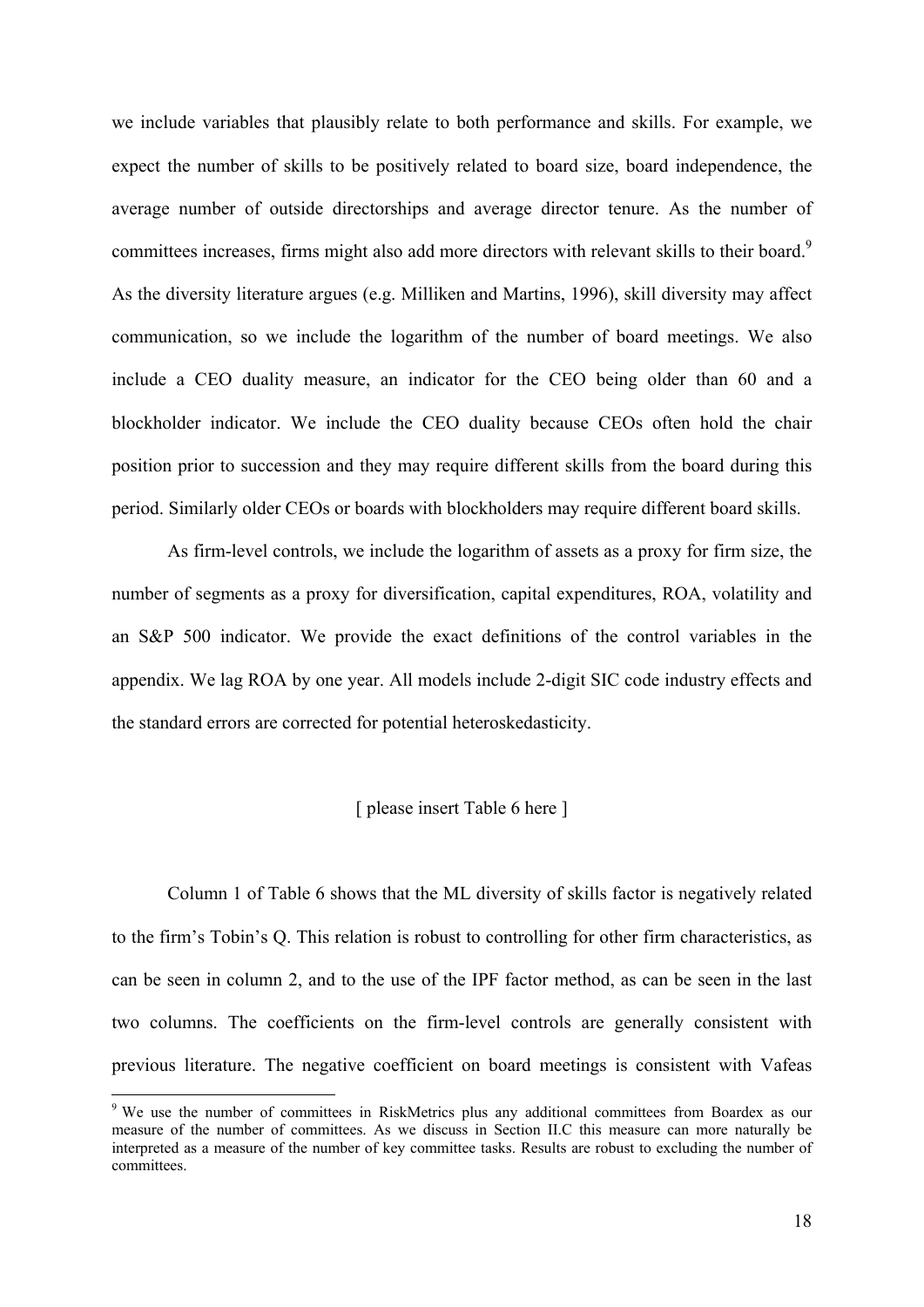(1999). However, some of the other governance controls are not statistically significant, possibly because there are so many of them.

### **IV.B Measuring the diversity of skills**

Factor analysis is sometimes unappealing because it is difficult to assess the economic magnitudes of coefficients on factors. Thus, we examine whether the skill diversity factor has a more intuitive counterpart in the data. An obvious choice is to simply count the number of skills that are represented on a board. In Panel A of Table 7 we report the descriptive statistics of the number of board-level skills. The typical firm has ten different skills. In Panel B we report the correlations between the number of skills and the ML and IPF factors. We find that the number of skills does a good job in capturing the factor, with correlation coefficients of 0.924 and 0.938.

### [ please insert Table 7 here ]

Table 8 shows the relation between the number of skills on the board and Tobin's Q. In the first model we confirm our finding from the factor analysis that the number of skills and Tobin's Q are negatively related.

With a more intuitive measure of skill diversity in hand, it is straightforward to address the possibility that firms may be simply disclosing committee memberships as skills. We examine two variations on the number of skills. For the first measure, we assign a director any of the 20 skills belonging to committees on which he sits and that are missing from his skill description. For example, the director may sit on the finance committee, but the firm did not mention that he has finance skills. For the second measure, we exclude from a director's skill descriptions any skill that matches to a committee on which he sits. This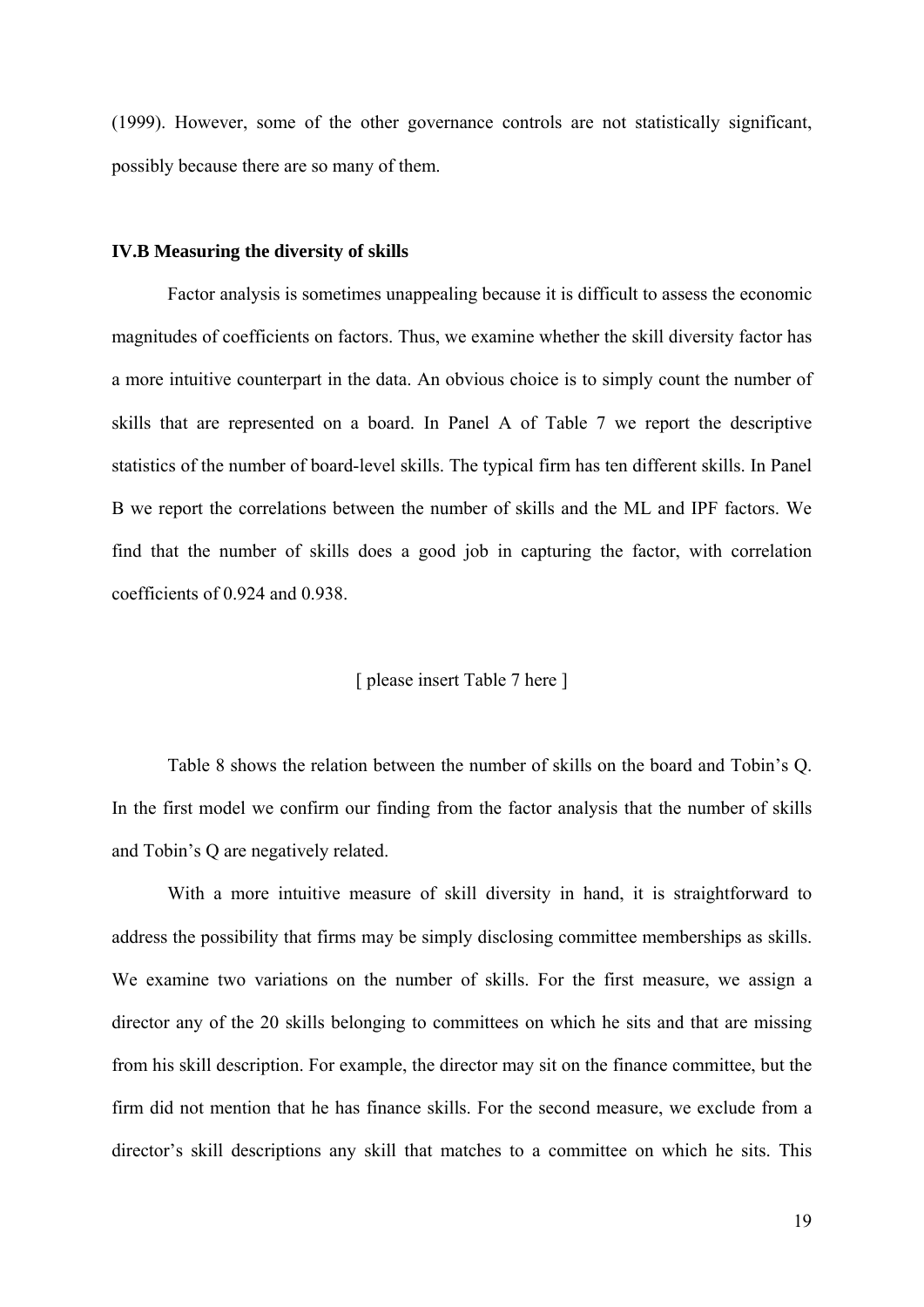accounts for the fact that some firms may simply be reporting committee memberships as skills. We then reconstruct our board-level measures of the number of skills represented on the board. Table 7 reports the summary statistics for these measures. Columns 2 and 3 of Table 8 show our performance regressions using these measures. The results are qualitatively similar for both measures.

[ please insert Table 8 here ]

### **IV.C Potential Reverse Causality**

While the results from Tables 6 and 8 suggest that there is a negative correlation between skill diversity and firm performance, we cannot give this relationship a causal interpretation because of potential endogeneity problems due to reverse causality. It is plausible, for example, that underperforming firms look for more skill diversity on their boards to get different advice. Another potential concern is that underperforming firms engage in window dressing by making their directors appear more talented than they really are. These arguments would predict a negative relationship between performance and skills. On the other hand, it is also possible that poorly performing firms have other concerns and pay less attention to the new regulation as a result. This argument would predict a positive relationship between performance and skills. Without a better understanding of how directors match to firms, it is difficult to sign the bias in the OLS results. We attempt to formally address this concern in our set-up using an instrumental variable analysis.

### [ please insert Figure 3 here ]

We use three instruments whose summary statistics are provided in the Appendix. The first is the number of days between the filing of the firm's proxy statement and the day Regulation S-K was announced. We believe this instrument should be correlated with the number of skills as firms with more time to incorporate Regulation S-K's requirements will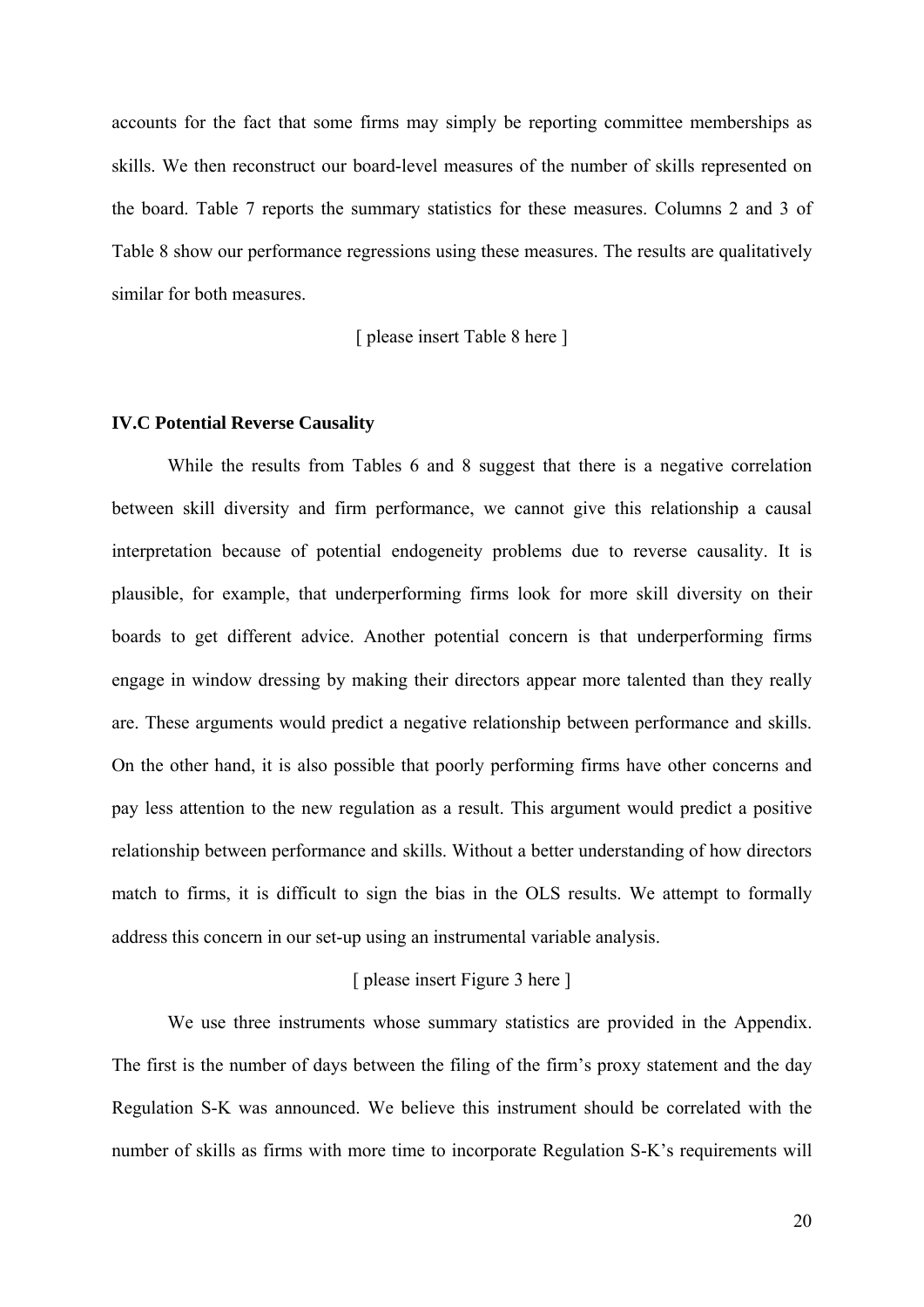have more time to enhance their diversity by appointing a new director to the board. Figure 3 provides some evidence consistent with this hypothesis: the proportion of firms appointing new directors in a given proxy month is higher the later the month occurs. On the other hand, we believe it is unlikely that the number of days between Regulation S-K and the proxy filing should be correlated with firm performance, as long as the proxy filing date does not change in response to poor performance. We examine whether firms changed their filing dates from the previous year in Section IV.D and conduct an IV analysis in both the full sample and the sample of firms whose filing dates did not change significantly.

The second instrument is the natural logarithm of the average Great Circle distance between the company's headquarters and an airport.<sup>10</sup> The rationale for this instrument is that firms are less constrained in choosing directors when it is easy for them to attend board meetings and this may lead to an increase in skills on the board. Of course, distance to the airport may be directly correlated with firm performance because it may affect firms' transportation networks. But we believe that to a large extent this effect should be controlled for by other variables in our regression, for example, firm size, diversification and industry.

We adopt a similar approach to Ashenfelter and Krueger (1994) to construct our third instrument. Ashenfelter and Krueger (1994) estimate the return to reported schooling in survey data by regressing wages on education. To address measurement error in reported education, they use sibling's reports of the other sibling's education as instruments. Since we have at least two sets of reported skills for directors with multiple directorships in our sample, we can use a similar approach. Our instrument is the average number of skills for common directors reported by other firms. To use this instrument, we have to restrict ourselves to firms with shared directors. Thus, we do not use it in all IV specifications.

 $10$  The great circle distance is the shortest distance between two points on the surface of a sphere. The average (median) distance to an airport in our sample is 1,330 (1,321) miles.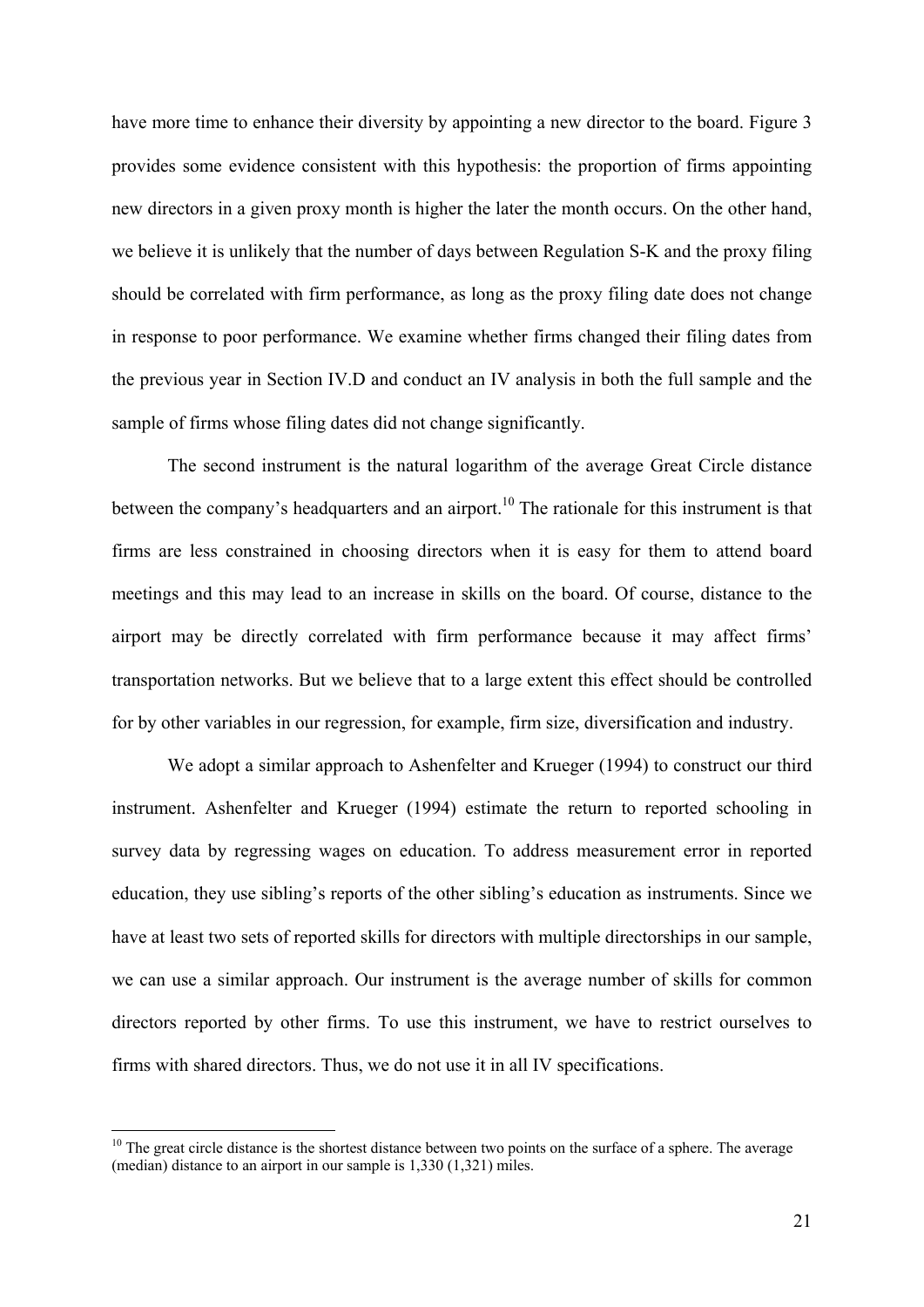Columns 4-6 of Table 8 show the results of the second stage of the IV regressions using the measures of skills from columns 1-3 and our first two instruments. Column 7 uses reported skills and all three instruments. We report the coefficient on the instruments from the first-stage regression at the bottom of the Table, along with the Kleibergen Paap Fstatistic, the Stock Yogo critical values for i.i.d. standard errors and the results of the Durbin-Wu-Hausman endogeneity test. The first stage coefficients on our instruments have the expected signs and are statistically significant. However, the Kleibergen-Paap Wald statistics are not very large which suggests the magnitudes of our second stage coefficients may still retain some bias.

In the second stage IV regressions, the coefficients on the skill measures are always negative and smaller than in the OLS regressions. This suggests that the correlation between performance and the number of skills is positive, i.e. poorly performing firms appear to focus skills rather than seek out greater skill diversity for their directors. Because the coefficients on the skill measures are consistently negative in both OLS and IV specifications, we can interpret our results as suggestive of a negative causal effect of skill diversity on performance if our instruments satisfy the exclusion restriction. We try to rule out potential violations of the exclusion restriction in Section IV.D.

From column 4, a one standard deviation increase in the number of skills (2.725) is associated with a 26.56% reduction in Tobin's Q at the mean. This is clearly too large and confirms our suspicion that the IV results may be consistent but not unbiased. The economic magnitude of skills in column 1 is -2.95%. Since the IV results are always lower than the OLS results, one way to interpret the economic magnitudes is to take -2.95% as an upper bound for the effect of the number of skills on performance. Since this effect is already economically significant, our results suggest that skill diversity is economically important.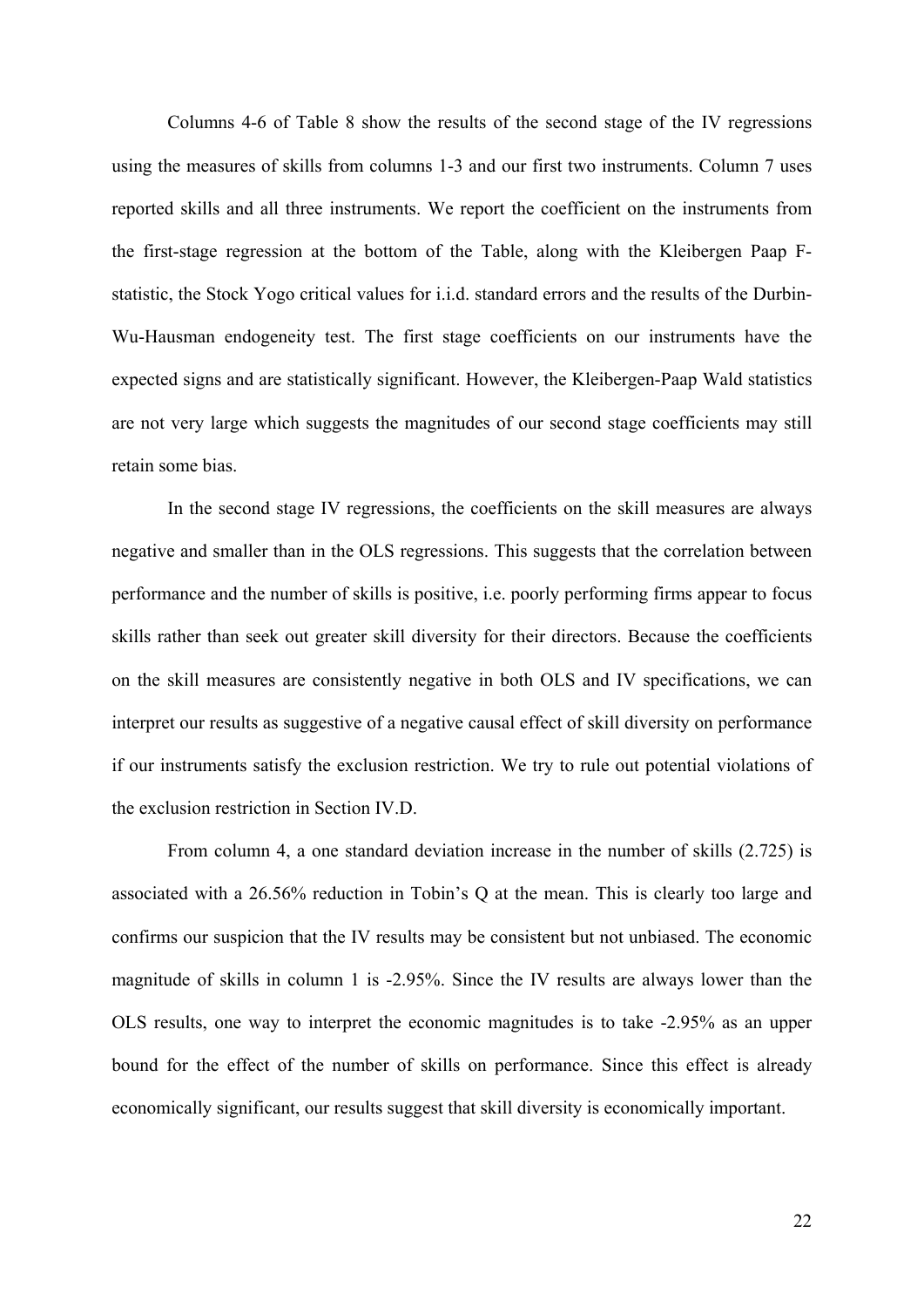### **IV.D Robustness checks**

In Table 9 we report some additional robustness tests. Since these tests already involve restricted samples, we only use our first two instruments in the IV specifications. First, we examine the possibility that firms may alter their meeting dates in response to poor performance, which would invalidate our first instrument. We collect proxy filing dates for 2009 and 2010 from Edgar and examine whether there were any changes in the dates. Figure 4 shows the distribution of changes between the two years. As is evident from the figure, most changes occur in the  $-1$ ,  $0$ ,  $+1$ , day range, which is reasonable if annual meetings are held close to or on the weekend and firms send their proxy statements out a fixed number of days before the meeting.

### [ please insert Figure 4 here]

In columns 1 and 3, we replicate the OLS and IV regressions for reported skills after dropping firms with more than 14 days difference in the proxy filing date between 2009 and 2010 (16.33% of the sample). The results are consistent with our previous results.

We also examine whether we can easily reject that our third instrument violates the exclusion restriction. As long as other firms's reporting of skills is not related to the firm's performance, this instrument will satisfy the exclusion restriction. But it is possible that firms that file proxies later copy skill descriptions of common directors when the other firms on whose boards they sit perform well. In this case, the instrument would not satisfy the exclusion restriction. To examine this, we take the first reporting company and the last reporting company for each director. We then regress the number of skills that overlap on the ROA of the first reporting company. The coefficient is insignificant (p-value of 0.753), which suggests that firms do not simply copy descriptions of better performing firms.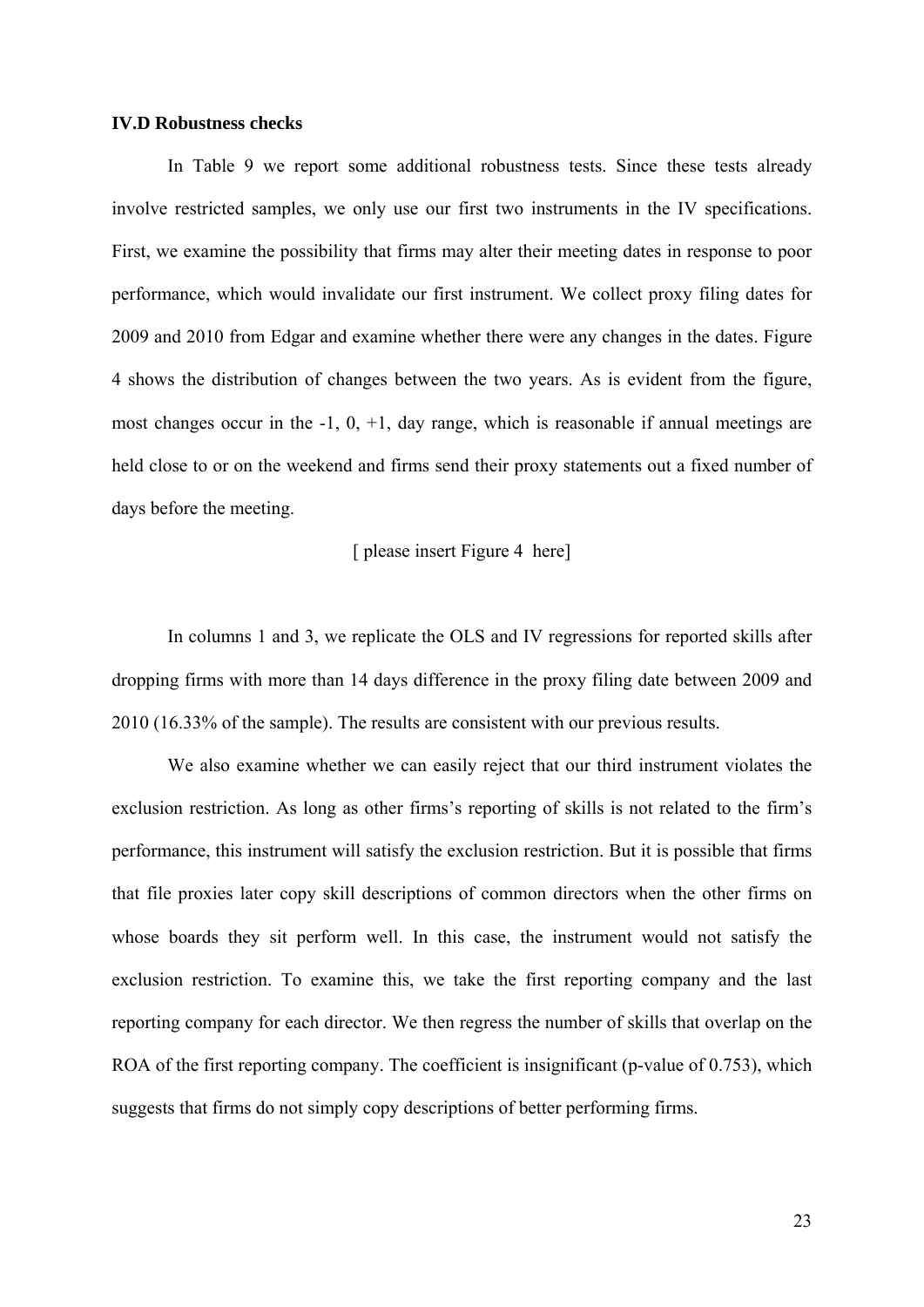Next, we restrict our sample to firms with positive ROA in 2010 to control more explicitly for the fact that poorly performing firms might report skills differently. In columns 2 and 4, we replicate the OLS and IV results for reported skills in this sample and find that our results continue to hold although the skill coefficient is not significant in the OLS specification.

### [ please insert Table 9 here ]

In unreported results (available upon request), we conduct several more robustness checks to ensure that skill diversity is not picking up other measures of diversity. First, we examine whether skill diversity is simply a measure of "word diversity". In some firms, the person writing the skill sections may embellish descriptions more than in other firms. For firms with at least one director with multiple directorships, we calculate a "verbosity score" which is the ratio of the number of skills that this firm assigns to this director divided by the average number of skills other firms assign to this director. If a firm has multiple directors with multiple directorships, we take the averages of the individual scores. A higher score indicates that a firm assigns more skills to a particular director than other firms. The magnitude of the coefficient on the number of reported skills is similar when we control for this score.

We also examine whether our results are robust to controlling for measures of diversity in other director characteristics. Item 407(c) of Regulation S-K requires firms to disclose whether and how they consider diversity to be important in the nomination of directors. We code a dummy variable that is one if the company indicates diversity is important, a variable that is one if gender is mentioned as an important diversity characteristic and a variable indicating that race is mentioned as an important diversity characteristic. The summary statistics for these variables are in Appendix Table A3. The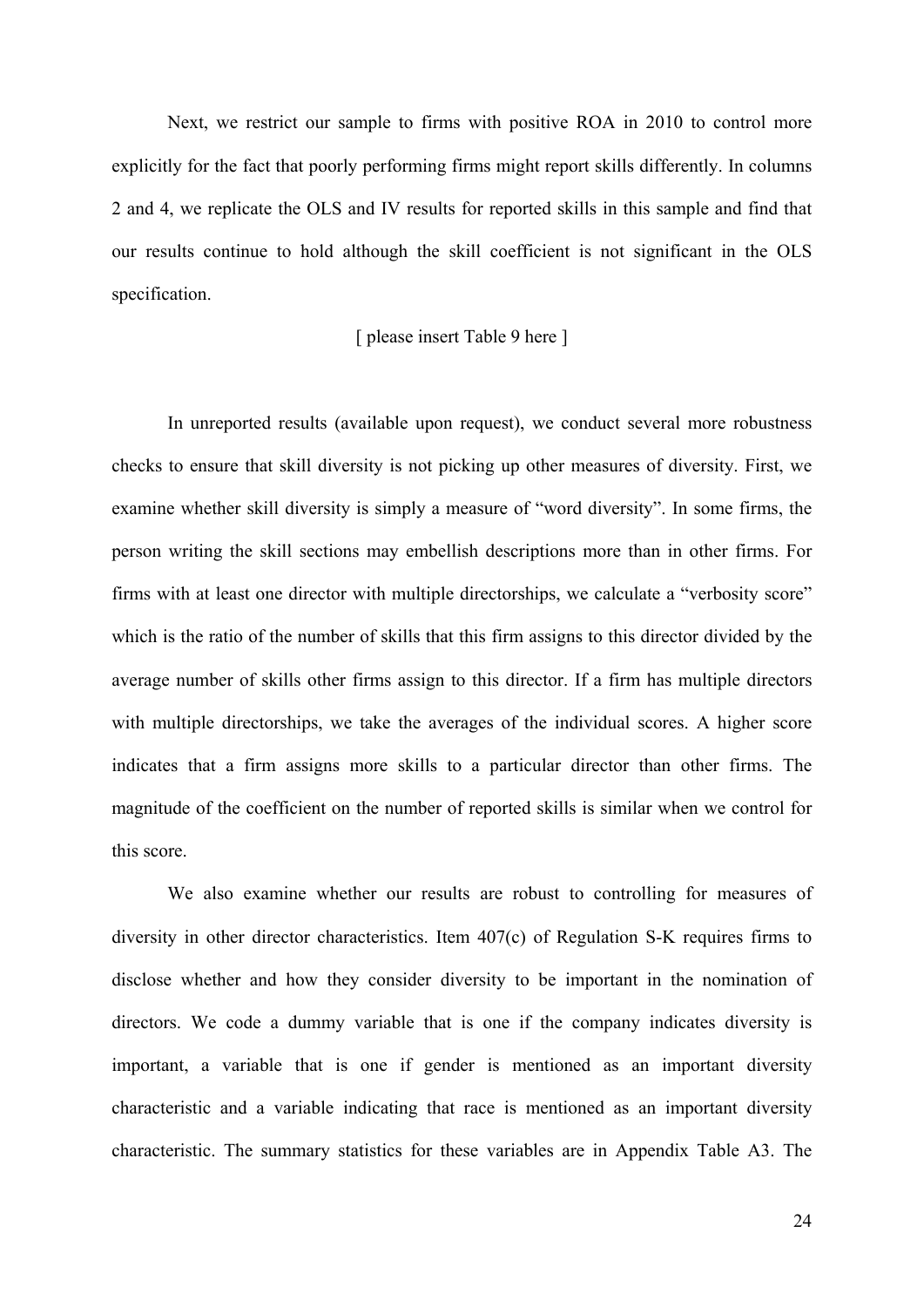correlations between the number of skills and these three measures are not very high: 0.088, 0.127 and 0.138, respectively. Moreover, adding these variables separately to our regressions does not change our conclusions. The sign on the number of skills is still negative and significant at greater than the 10 or 5% level in both OLS and IV specifications. Since 91% of companies say diversity is important, it is possible that our measures do not pick up actual diversity in board characteristics. But our results are also similar when we control for the proportion of women on the board, a measure of diversity that Adams and Ferreira (2009) show is associated with different board behavior.

### **V. Common ground in director skills**

We document that diversity is the main dimension along which boards vary with respect to skill. An important question is what drives the negative relationship between skill diversity and performance. A potential explanation for this finding is the importance of having common ground in the boardroom, i.e. the need for directors to share skills in order to be able to communicate effectively. We examine this potential mechanism in two ways. First, we construct a better measure of skill overlap between directors and examine how it relates to performance. Although the number of skills is likely to be negatively related to common ground in the boardroom, it is not a perfect measure because the number of skills can be high even when all board members share skills. Second, we provide some evidence that suggests that communication problems may exist when there is less common ground in the boardroom.

To measure the concentration of skills among directors, we use the Blau index. We compute the Blau index (Blau, 1977) as  $1 - \Sigma p_i^2$ , where *p* is the proportion of directors in the *k*th skill category. By construction, the Blau index is between zero and  $(K - 1)/K$ , where K is the maximum number of skills, which in our case provides a theoretical maximum of 19/20. A high Blau score indicates a low concentration of skills among directors and low levels of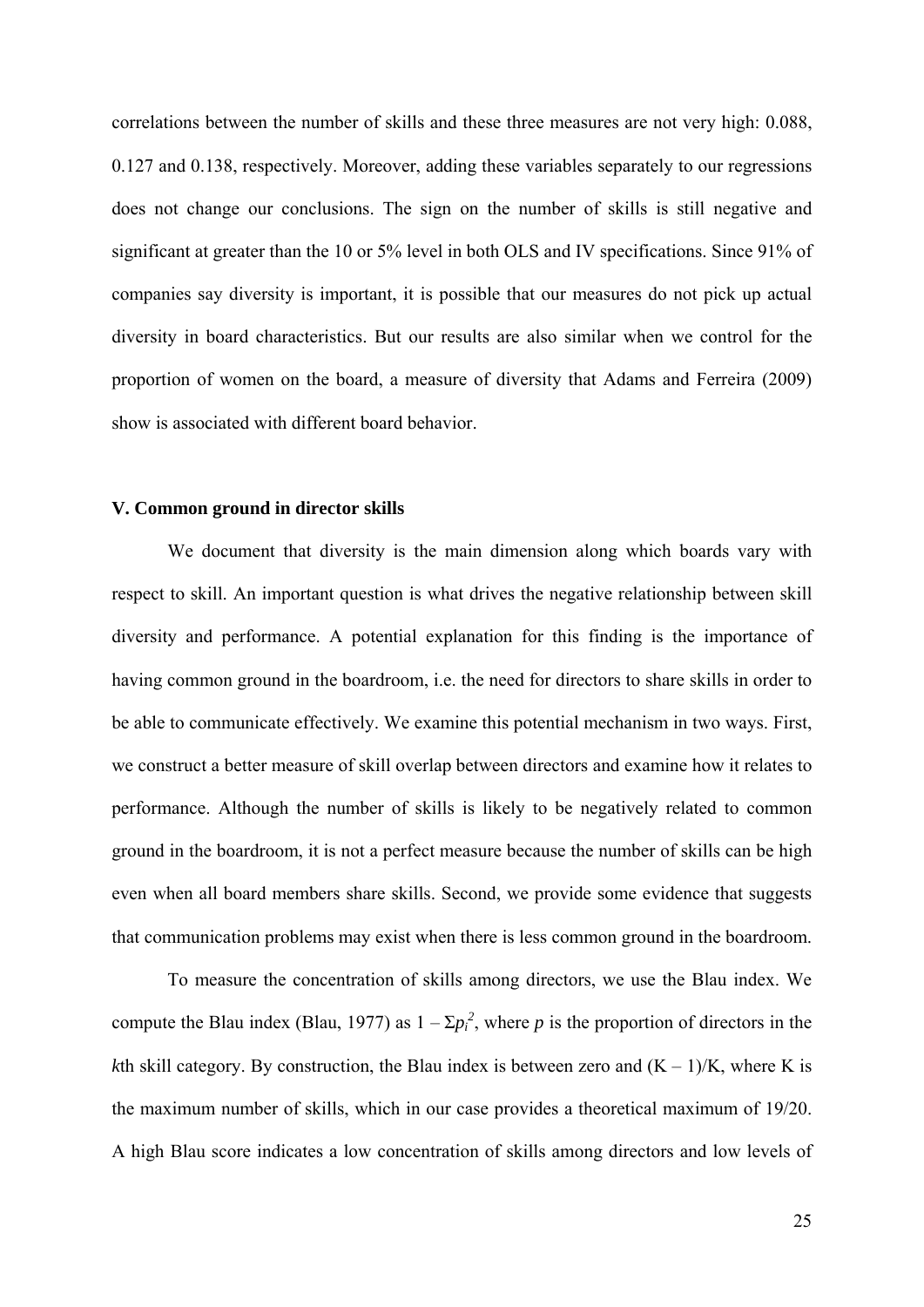common ground. Communication problems between insiders and outsider may be particularly important for decision-making. So we calculate a Blau index for the board as a whole, as well as an inside-outside Blau index that measures the concentration of skills between insiders and outsiders. To calculate the insider-outsider index, we combine all inside skills into one category and all outside skills into another category and use the Blau formula. Panel A of Table 10 shows descriptive statistics for the Blau indices.

### [ please insert Table 10 here ]

The Blau score is on average 0.850, with a minimum of 0.320. The average insideoutside Blau score is slightly higher (0.879). Panel B of Table 10 shows the correlation between the Blau scores and the number of skills. The correlations are quite high, with correlation coefficients of 0.815 and 0.881. Panel C shows the results of replicating our OLS and IV performance regressions using the Blau scores instead of the number of skills. Consistent with our previous results, the coefficients on the Blau scores are negative and significant. The difference between these results and our previous ones, however, is that we can interpret the coefficients in terms of common ground. These results suggest that skill diversity leads to less effective decision-making because directors have less common ground (as measured by skill overlap).

To gain further insight into the channel through which skill diversity may affect performance, we ask whether common ground is related to boardroom communication, as proxied by the number of board meetings. For this analysis, we exploit information on committee membership, as an important part of board meetings consists of the reports by the committees, and Adams, Ragunathan and Tumarkin (2015) show that committee structure may play a role in how much directors interact with each other. We construct a Blau index for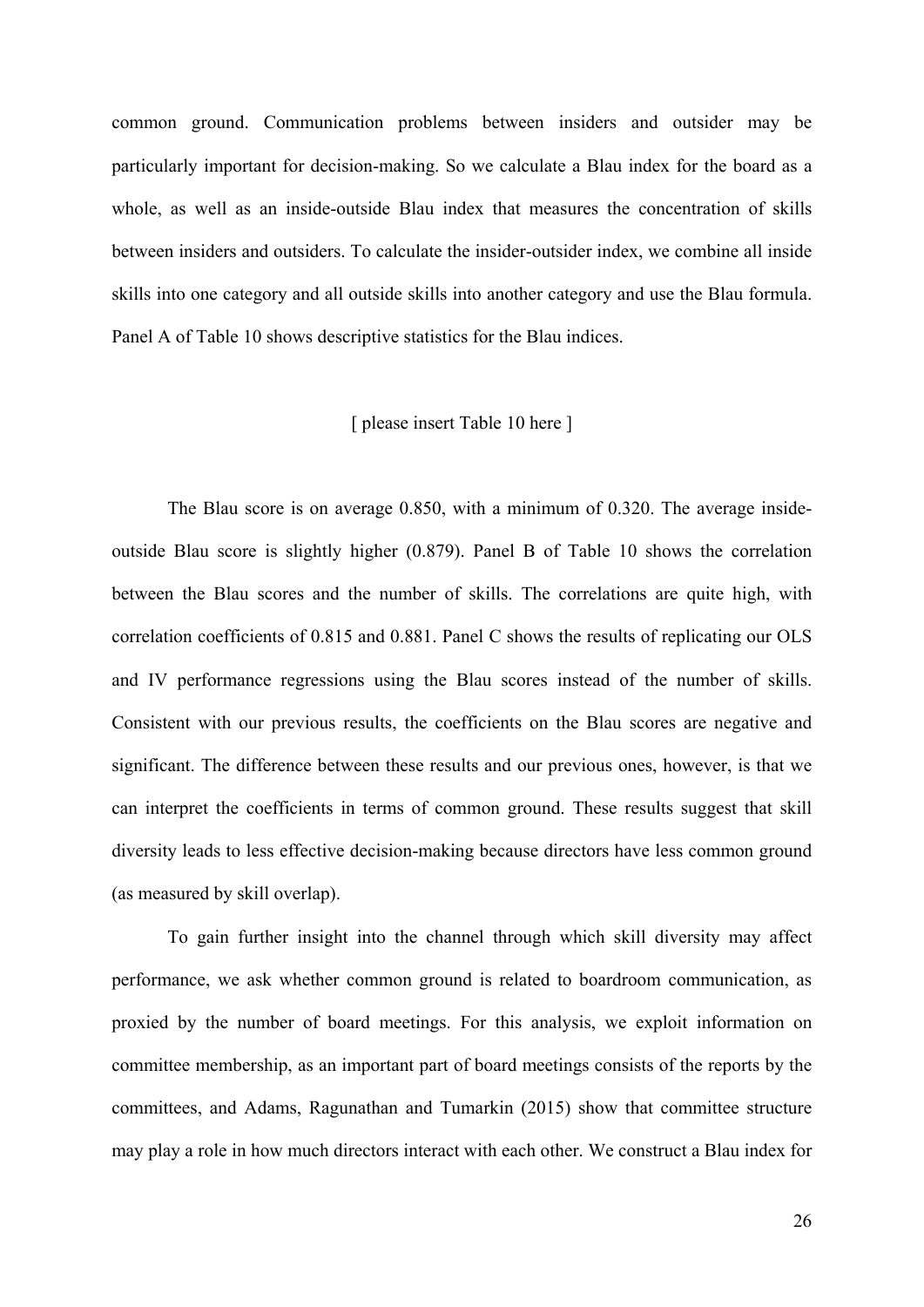the common ground between the members of the three main committees (the audit, nominating, and compensation committee) and the remainder of the board, with the purpose of examining whether having such common ground increases the effectiveness of boardroom communication. More specifically, our committee Blau score is the average of the Blau scores between the members of the audit committee and the remainder of the board, the members of the governance committee and the remainder of the board, and members of the compensation committee and the remainder of the board. The average committee Blau score in our sample is 0.878.

### [ please insert Table 11 here ]

In Table 11, we regress the number of board meetings on the committee Blau score, the original Blau score, and the inside-outside Blau score. We control for similar firm level controls as in Table 8 but also add the proportion of directors who attended fewer than 75% of meetings they were supposed to (meeting attendance) and the proportion of female directors to the regression.<sup>11</sup> We include meeting attendance because directors with poor attendance records may be less likely to sit on committees and firms may adjust their meetings to compensate for absences. We include the proportion of female directors because Adams and Ferreira (2009) find that women are more likely to sit on key committees and the number of meetings may be different when boards are more diverse.

The coefficients on all Blau scores are positive and significant at the 10% level for the committee and inside-outside Blau scores. This suggests that the more common ground there is between directors on key committees and the rest of the board and the more common ground there is between insiders and outsiders, the fewer board meetings there are. This

 $11$  As in Section IV.D, we added the dummy variables that are one if the company indicates diversity, gender or race are important to the regressions. The results were similar.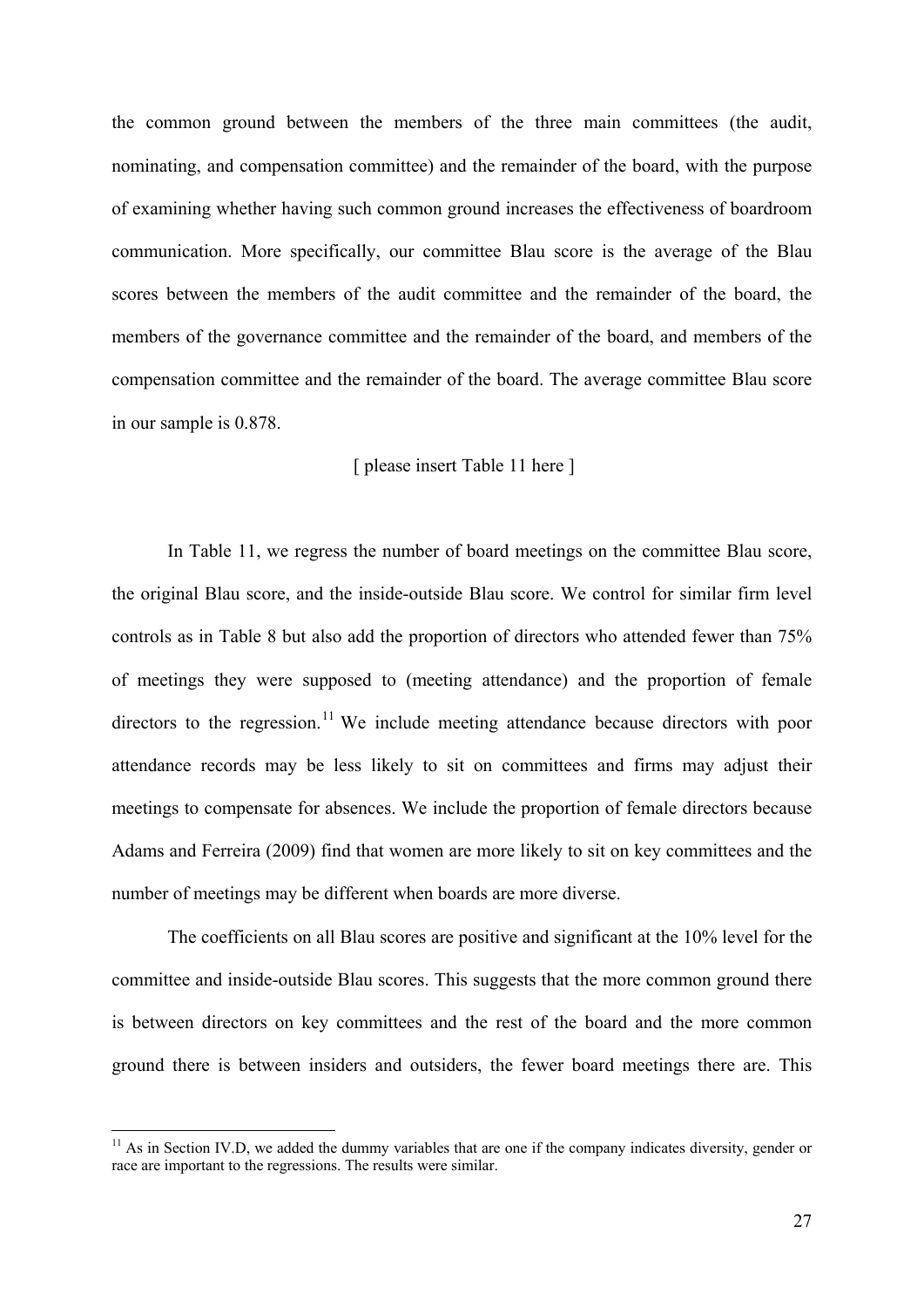evidence is in line with the idea that boards with more common ground can communicate more effectively. We interpret the evidence in Table 11 as suggestive that commonality of skills can play an important role in executing the board's tasks.

### **VI. Conclusion**

Directors are not one-dimensional. We believe that recognizing this fact has important implications for corporate governance. Because director characteristics are bundled, firms may not be able to optimize over individual director characteristics. Instead, firms may face multi-dimensional constrained optimization problems that may be difficult to solve. As such, it may not be surprising that the main dimension along which boards of directors vary is in the diversity of skills on their board. When examining the relation between this dimension and firm performance, we find that boards whose directors have more commonality in skill sets have better firm performance. However, increasing commonality may be difficult because of a limited supply of directors with particular skills or because directors with particular skills have other skills that are not shared by incumbent directors. Understanding how directors and firms sort to each other is an interesting topic for future research.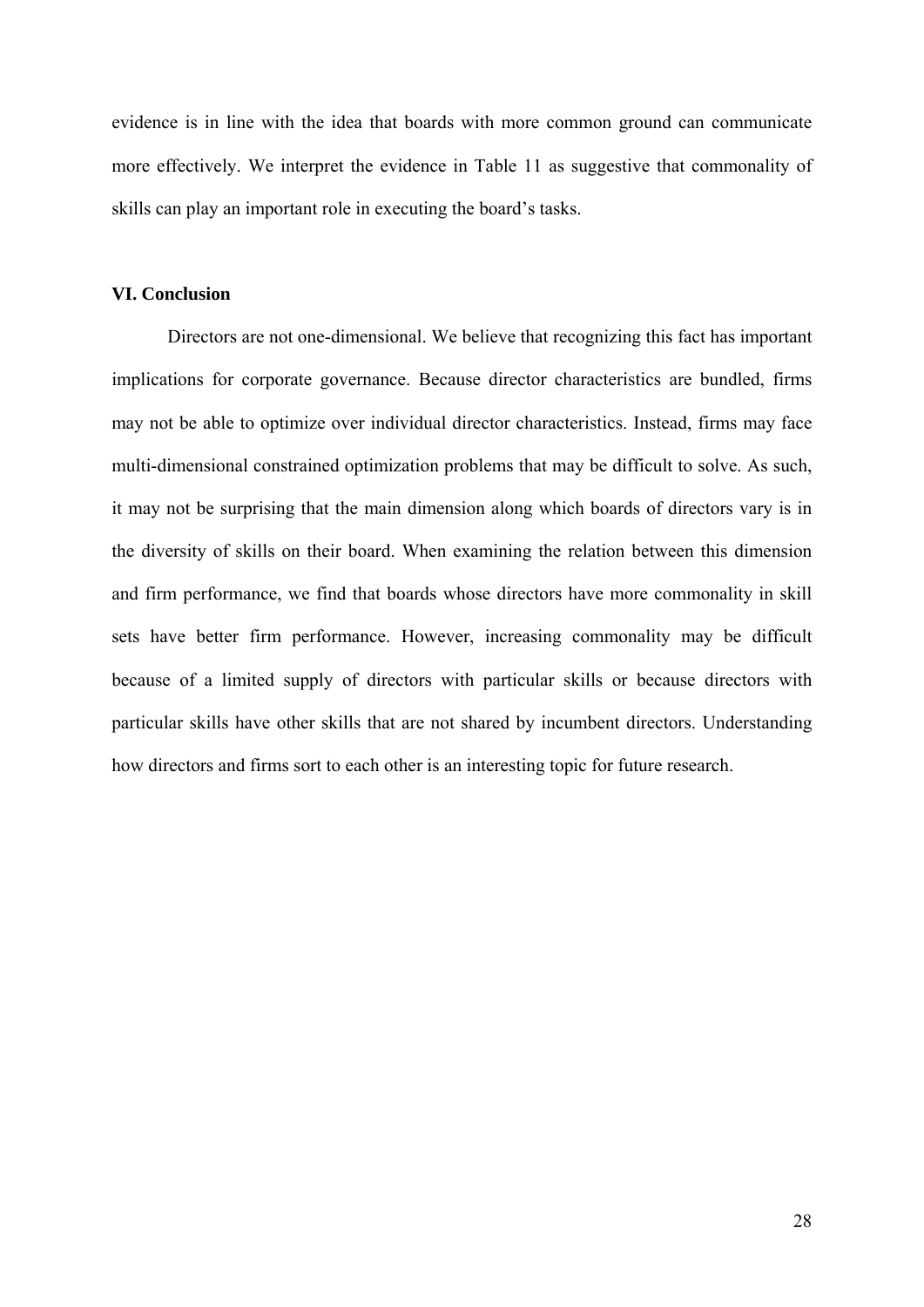### **References**

- Adams, Renée, and Daniel Ferreira, 2009, Women in the boardroom and their impact on governance and performance, *Journal of Financial Economics* 94, 291-309.
- Adams, Renée, Vanitha Ragunathan and Robert Tumarkin, 2015, The changing nature of corporate board activity, Working paper, University of New South Wales.
- Anderson, Ronald C., David M. Reeb, Arun Upadhyay, and Wanli Zhao, 201, The economics of director heterogeneity, *Financial Management* 40, 5-38.
- Ashenfelter, Orley and Alan Krueger (1994) "Estimates of the Economic Return to Schooling from a New Sample of Twins" *The American Economic Review* 84(5), pp. 1157-1173.
- Bedard, Jean C, Rani Hoitash, and Udi Hoitash, 2014, Chief financial officers as inside directors, Contemporary Accounting Research 31, 787-817.
- Beers, Pieter J., Henny P.A. Boshuizen, Paul A. Kirschner and Wim H. Gijselaers, 2006, Common ground, complex problems and decision making, *Group Decision and Negotiation* 15, 529-556.

Blau, Peter M., 1977. Inequality and heterogeneity. New York: Free Press.

- Conference Board, 2010, Board diversity and director qualifications, Retrieved from https:// www.conference- board.org/publications/publicationdetail.cfm?publicationid=1848
- Custodio, Claudia, Miguel A. Ferreira, and Pedro Matos, 2013, Generalists versus specialists: Lifetime work experience and chief executive officer pay, *Journal of Financial Economics* 108, 471-492.
- Dass, Nishant, Omesh Kini, Vikram Nanda, Bunyamin Onal, and Jun Wang, 2013, Board expertise: Do directors from related industries help bridge the information gap? *Review of Financial Studies* 27, 1533-1592.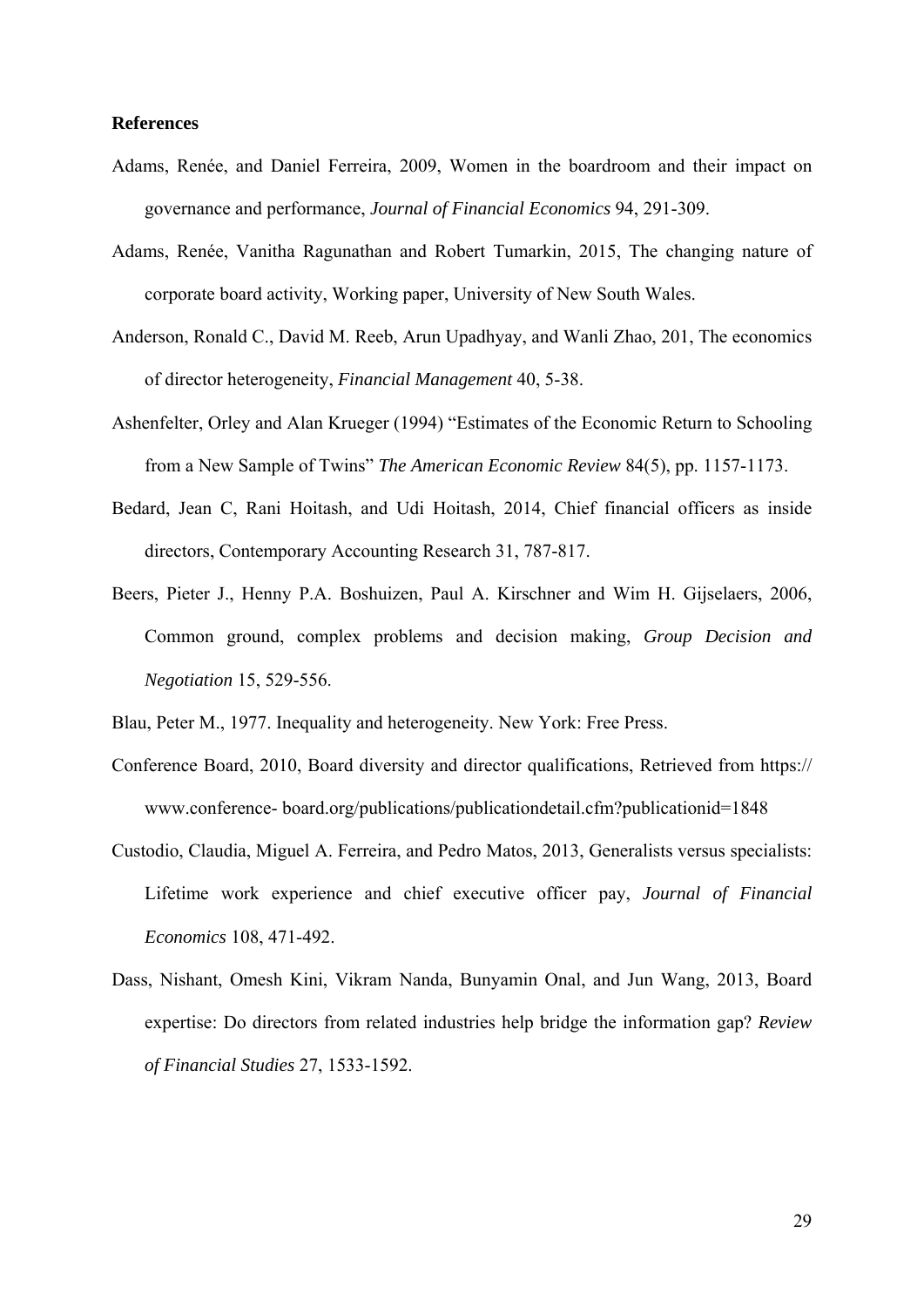- Drobetz, Wolfgang, Felix Von Meyerinck, David Oesch, and Markus Schmid, 2013, Is director industry experience a corporate governance mechanism? Working paper, University of Hamburg.
- Fahlenbrach, Rüdiger, Angie Low, and René M. Stulz, 2010, Why do firms appoint CEOs as outside directors? *Journal of Financial Economics* 97, 12-32.
- Faleye, Olubunmi, Rani Hoitash, and Udi Hoitash, 2012, Industry expertise on corporate boards, Working paper, Northeastern University.
- Fich, Eliezer M., 2005, Are some outside directors better than others? Evidence from director appointments by Fortune 1000 firms, *Journal of Business* 78, 1943-1971.
- Garlappi, Lorenzo, Ron Giammario and Ali Lazrak, 2014, "Ambiguity and the Corporation: Group Decisions, Time Inconsistency, and Underinvestment" Working paper, University of British Columbia.
- Guner, Burak., Ulrike Malmendier, and Geoffrey Tate, 2008, Financial expertise of directors, *Journal of Financial Economics* 88, 323-354.
- Hambrick, Donald C., 2007, Upper echelons theory: An update, *Academy of Management Review* 32, 334-343.
- Kang, Shinwoo, E Han Kim, and Yao Lu, 2013, Management-board interaction and the value of independent directors' experience, Working paper, University of Michigan.
- Kaplan, Stephen N., Mark M. Klebanov, and Morten Sorensen, 2012, Which CEO characteristics and abilities matter? *Journal of Finance* 67, 973-1007.
- Knight, Don, Craig L. Pearce, Ken G. Smith, Judy D. Olian, Henry P. Sims, Ken A. Smith, and Patrick Flood, 1999, Top management team diversity, group process, and strategic consensus, *Strategic Management Journal* 20, 445-465.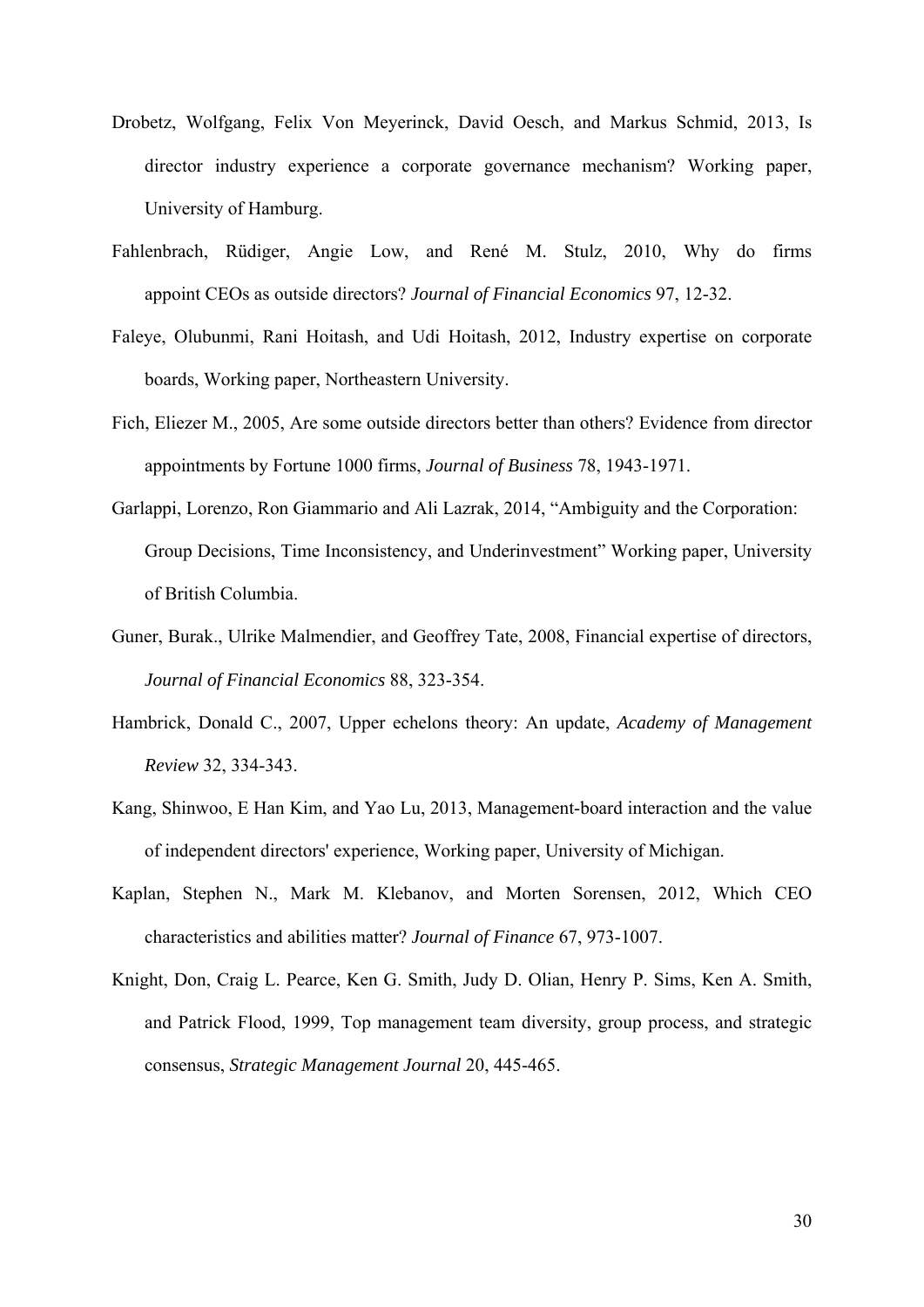- Knyazeva, Anzhela, Diana Knyazeva, and Charu Raheja, 2011, The benefits of focus vs. heterogeneity: Dissimilar directors and coordination within corporate boards, Working paper, University of Rochester.
- Kor, Yasemin Y., and Vilmos F. Misangyi, 2008, Outside directors' industry-specific experience and firms' liability of newness, *Strategic Management Journal* 29, 1345- 1355.
- Krishnan, Jayanthi, Yuan Wen, and Wanli Zhao, 2011, Legal expertise on corporate audit committees and financial reporting quality, *The Accounting Review* 86, 2099-2130.
- Masulis, Ronald W., Christian Ruzzier, Sheng Xiao, and Shan Zhao, 2012, Do independent directors matter? Working paper, University of New South Wales.
- Masulis, Ronald W., Cong Wang, and Fei Xie, 2012, Globalizing the boardroom The effects of foreign directors on corporate governance and firm performance, *Journal of Accounting and Economics* 53, 527-554.
- Milliken and Martins, 1996, Searching for common threads: Understanding the multiple effects of diversity in organizational groups, *Academy of Management Review*, 21(2), 402-433.
- Murray, Alan I, 1989, Top management group heterogeneity and firm performance, *Strategic Management Journal* 10, 125-141.
- Panter, A.T., Kimberly A. Swygert, W. Grant Dahlstrom and J.S. Tanaka, 1997, Factor analytic approaches to personality item-level data, *Journal of Personality Assessment* 68 561-589
- Pelled, Lisa Hope, Kathleen M. Eisenhardt, and Katherine R. Xin, 1999, Exploring the black box: An analysis of work group diversity, conflict and performance, *Administrative Science Quarterly* 44, 1-28.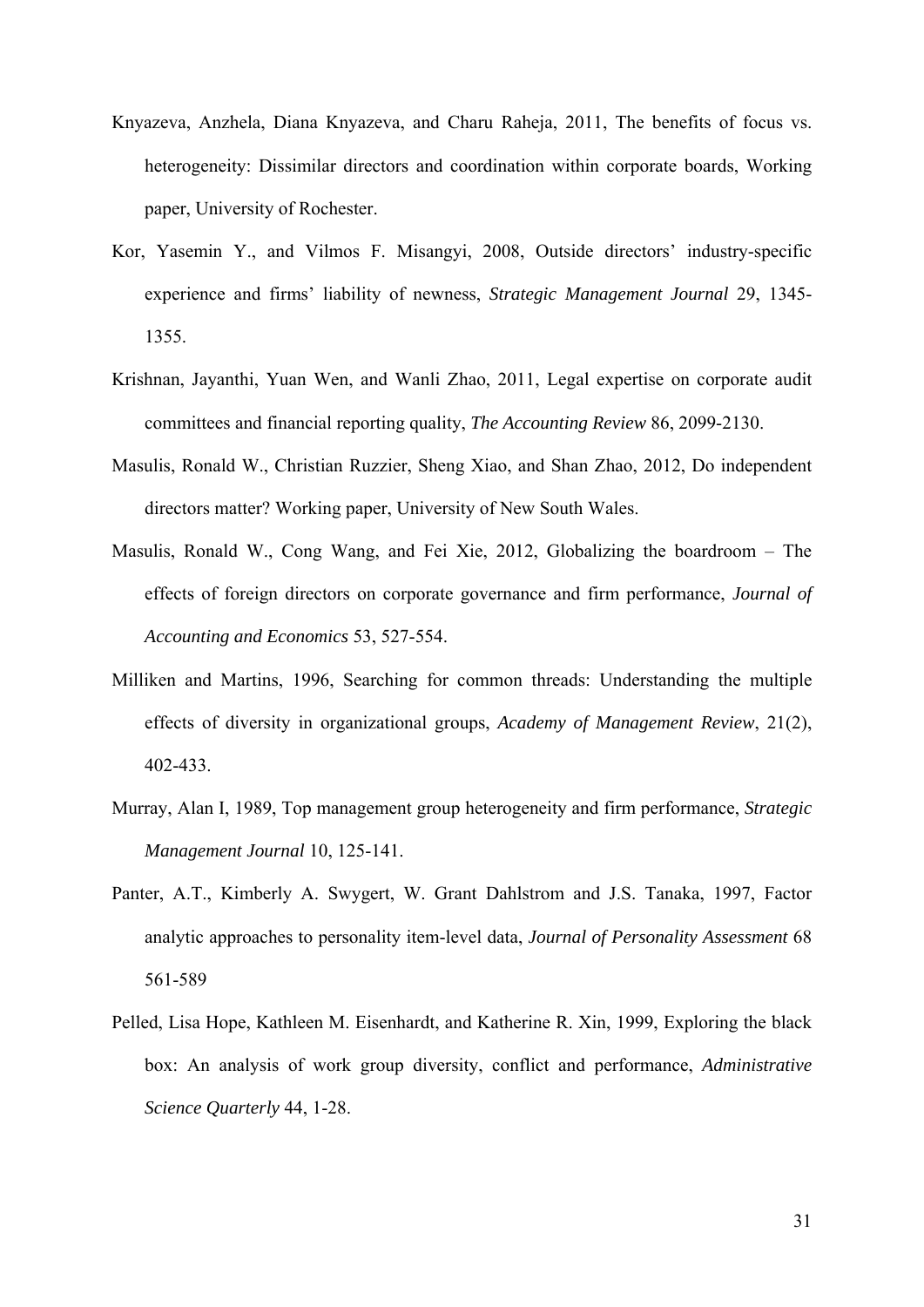- Simons, Tony, Lisa Hope Pelled, and Ken A. Smith, 1999, Making use of difference: Diversity, debate, and decision comprehensiveness in top management teams, *Academy of Management Journal* 42, 662-673.
- Vafeas, Nikos, 1999, Board meeting frequency and firm performance, *Journal of Financial Economics* 53, 113-142.
- Williams, Katherine Y. and Charles A. O'Reilly, 1998, Demography and diversity in organizations: A review of 40 years of research, *Research in Organizational Behavior* 20, 77-140.
- Yermack, David, 1996, Higher market valuation for firms with a small board of directors, *Journal of Financial Economics* 40, 185–211.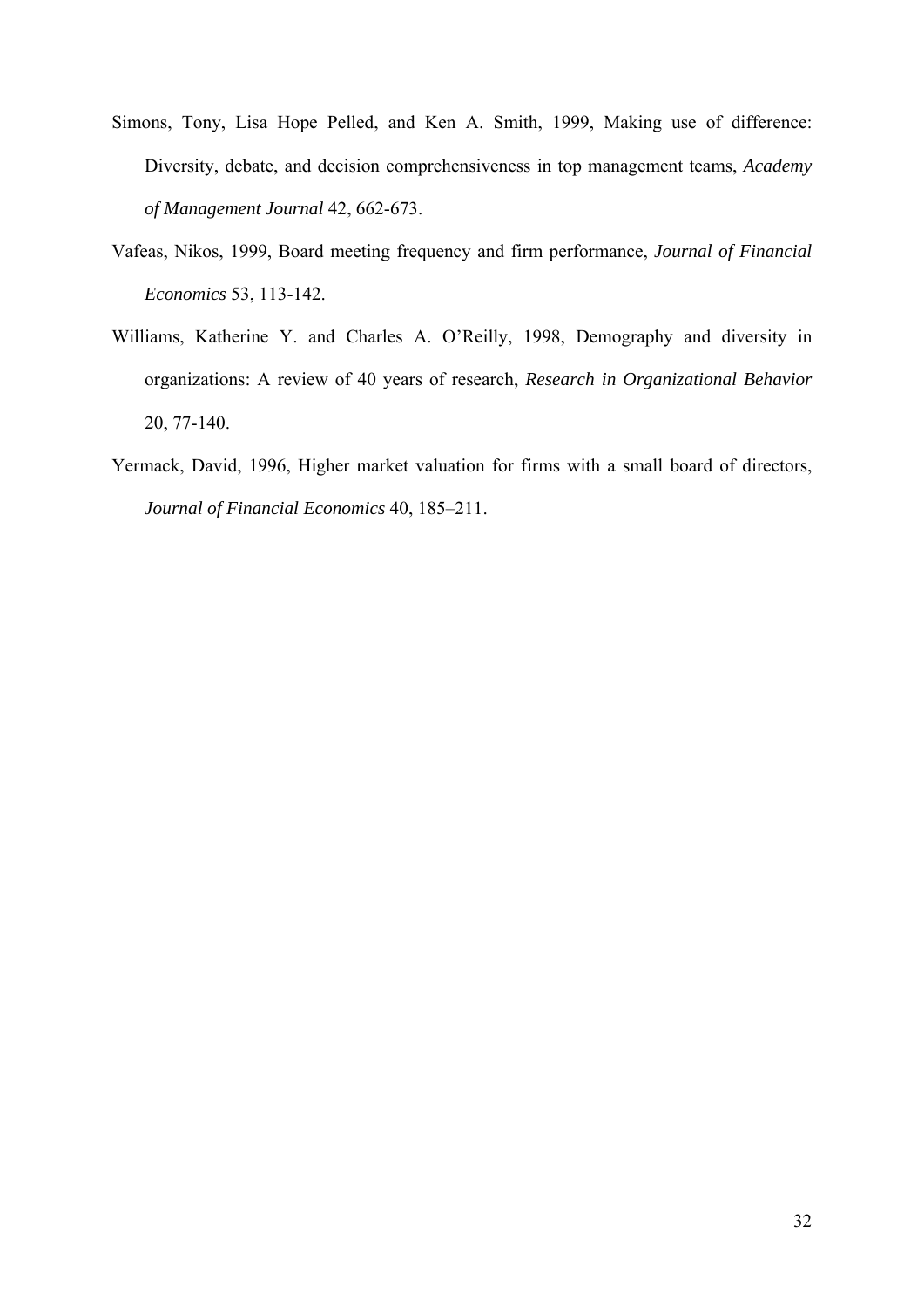# **Appendix A1. Variable definitions**

| <b>Variable</b>            | <b>Definition</b>                                                                                          |
|----------------------------|------------------------------------------------------------------------------------------------------------|
| Airport distance           | The average Great Circle distance of the firm's headquarters to                                            |
|                            | an airport in miles calculated using the code provided by SAS                                              |
|                            | Institute (http://support.sas.com/kb/5/325.html).                                                          |
| Blau score                 | The concentration of skills among directors following Blau                                                 |
|                            | (1977). We calculate the Blau score as $1 - \Sigma p_i^2$ . The Blau index                                 |
|                            | is between zero and $(K - 1)/K$ where K is the maximum number                                              |
|                            | of skills, which in our case provides a theoretical maximum of                                             |
|                            | 19/20. Higher Blau scores indicate lower concentration of skills                                           |
| Blockholder                | and lower common ground among directors.<br>A dummy variable set to one if there is an outside director on |
|                            | the board with at least a 5% ownership.                                                                    |
| Board committees           | The number of combined board committees that the firm has as                                               |
|                            | reported in BoardEx and RiskMetrics.                                                                       |
| Board meetings             | The annual number of board meetings in the prior fiscal year.                                              |
| Board size                 | The number of directors on the board.                                                                      |
| Capital expenditures       | Capital expenditures over sales (#capx / #sale).                                                           |
| $CEO - chair$              | A dummy that equals one if the CEO is also the chairman of the                                             |
|                            | board.                                                                                                     |
| CEO retirement             | A dummy that equals one if the CEO is over 60.                                                             |
| Committee Blau score       | The concentration of skills between directors in the key                                                   |
|                            | committees and directors not in these committees. The measure                                              |
|                            | is the average of the Blau score between the members of the                                                |
|                            | audit committee and the remainder of the board, the members of                                             |
|                            | the nominating committee and the remainder of the board, and                                               |
|                            | members of the compensation committee and the remainder of<br>the board.                                   |
| Director tenure            | The average director tenure on the board. Director tenure is the                                           |
|                            | number of years that a director has served on the board.                                                   |
| Female directors           | The ratio of female directors on the board.                                                                |
| Firm age                   | The number of years since each firm's CRSP listing date.                                                   |
| Firm size                  | Total assets (#at) in millions of dollars.                                                                 |
| Generosity score           | The average ratio of the number of skills assigned to outside                                              |
|                            | directors with multiple directorships by the firm over the                                                 |
|                            | average number of skills assigned to the same directors by other                                           |
|                            | firms.                                                                                                     |
| Independent director ratio | The ratio of independent directors on the board to board size                                              |
| Inside-outside Blau score  | The concentration of skills between inside and outside directors.                                          |
|                            | This measure is calculated similar to the outsider Blau score by                                           |
|                            | treating inside and outside directors as separate groups and                                               |
|                            | combining skills within each group                                                                         |
| Meeting attendance         | The ratio of directors on the board with a less than 75%<br>attendance record.                             |
| Number of skills           | The number of skills that are represented on a board (out of 20)                                           |
| Outside directorships      | The average number of outside directorships held by the firm's                                             |
|                            |                                                                                                            |

We provide definitions of the variables we use in the study in this table.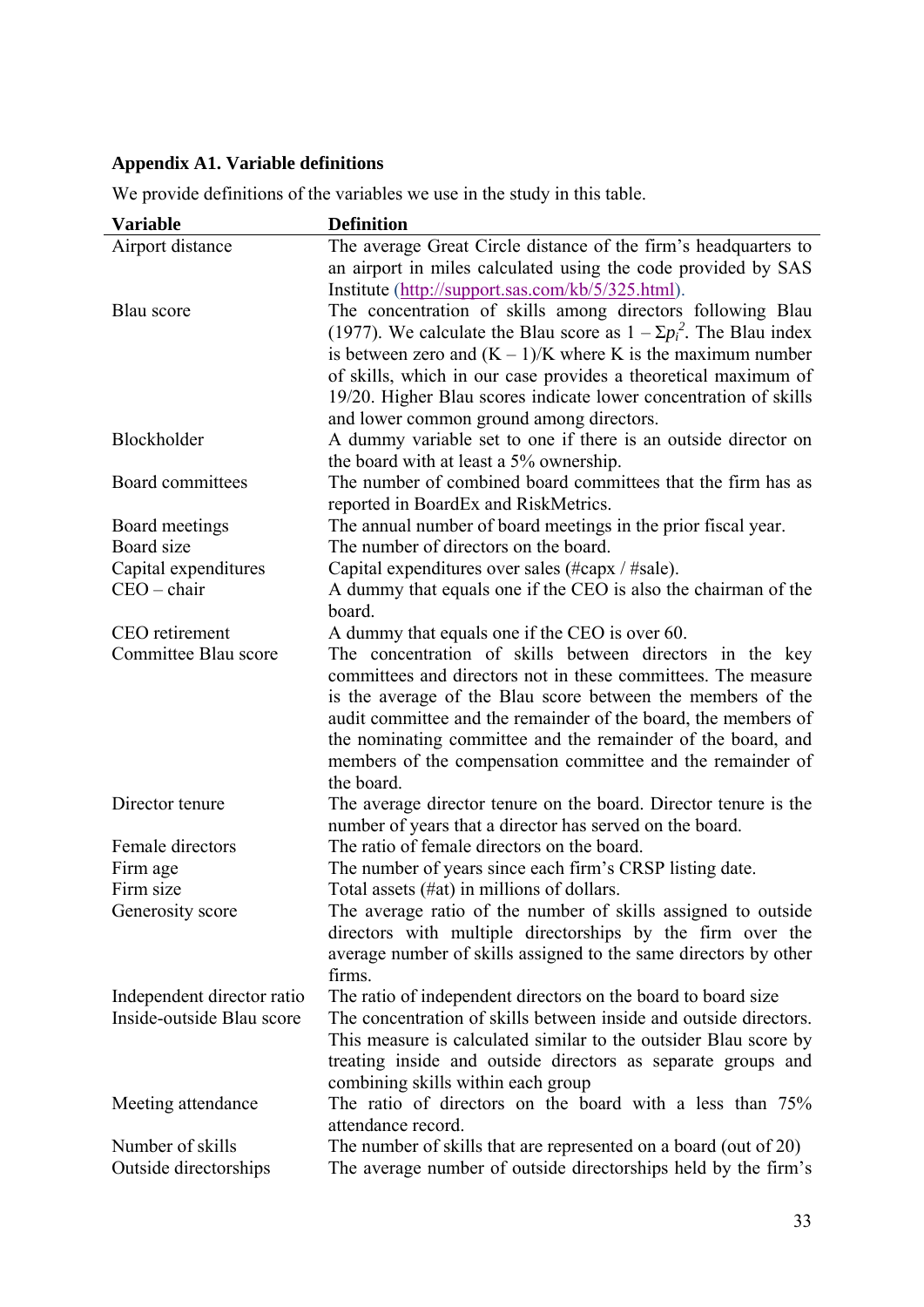|                   | directors.                                                         |
|-------------------|--------------------------------------------------------------------|
| <b>ROA</b>        | Net income $(\#ni)$ less extraordinary items $(\#xido)$ divided by |
|                   | total assets.                                                      |
| S&P500            | A dummy that equals one if the firm is included in the S&P500      |
|                   | index.                                                             |
| Segment number    | The number of business segments that the firm has.                 |
| Skills for common | The average number of skills for common directors reported by      |
| directors         | other firms.                                                       |
| Time since rule   | The difference in days between the date of proxy filing and the    |
| announcement      | rule announcement by the SEC divided by 30.                        |
| Tobin's Q         | The sum of total assets (#at) and market value of equity less      |
|                   | book equity (#ceq), divided by total assets                        |
| Volatility        | Standard deviation of the firm's daily stock return in the prior   |
|                   | fiscal year.                                                       |
|                   |                                                                    |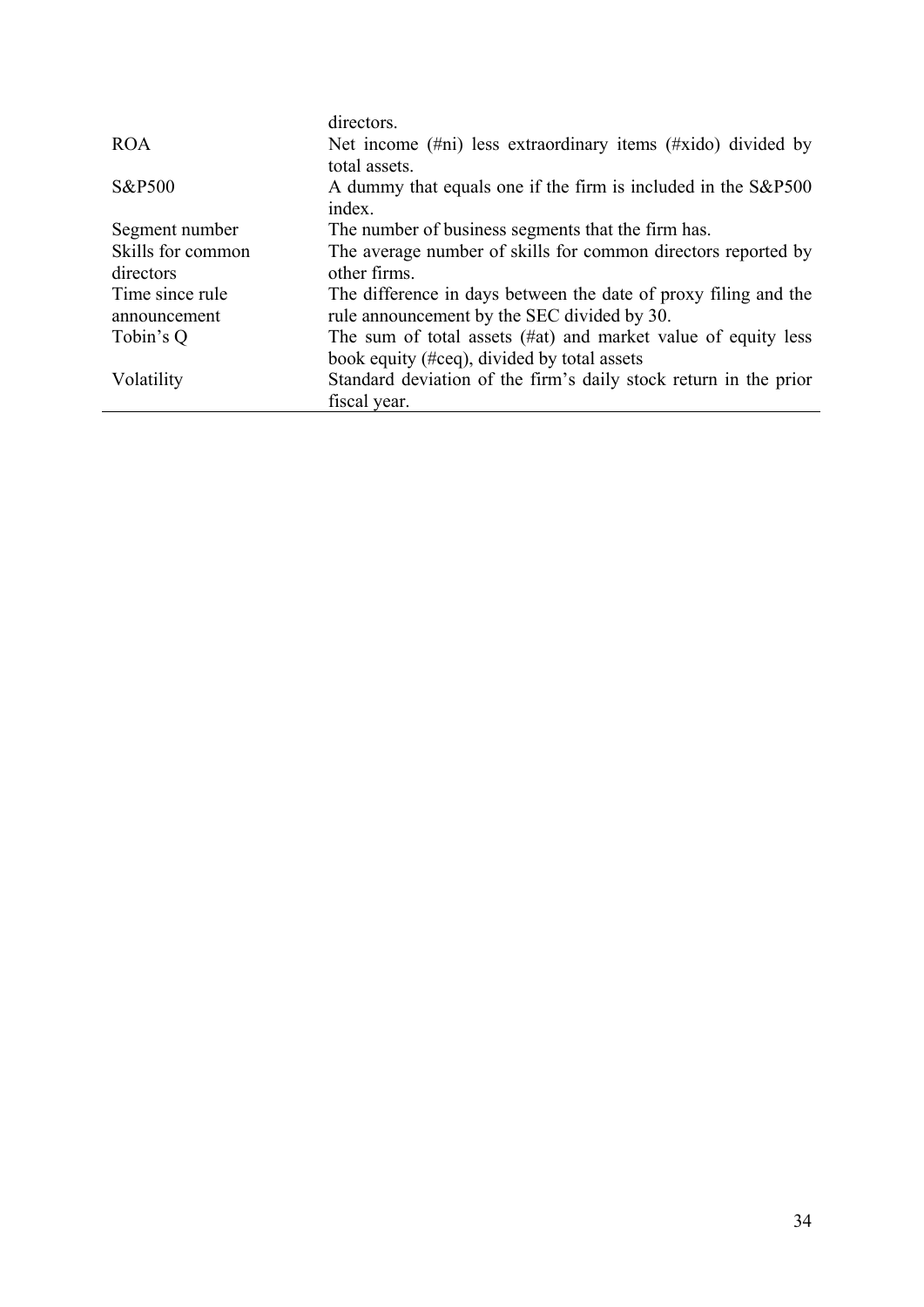# **Appendix A2. Summary statistics for the instruments**

We provide summary statistics for our instrumental variables in this table. There are 833 observations for the first two instruments and 694 observations for the third variable. StDev stands for standard deviation.

| <b>Variable</b>                     |     | Mean  | <b>Median</b> StDev |       | Min.  | Max.               |
|-------------------------------------|-----|-------|---------------------|-------|-------|--------------------|
| Time since announcement (in months) | 833 | 4949  | 39                  |       |       | 2.642 0.833 12.633 |
| Mean airport distance (in miles)    | 833 | 1.330 | 1.321               | 198   | 1.038 | 2.629              |
| Skills for common directors         | 694 | 2.63  | 2.5                 | 0.947 | 0.25  |                    |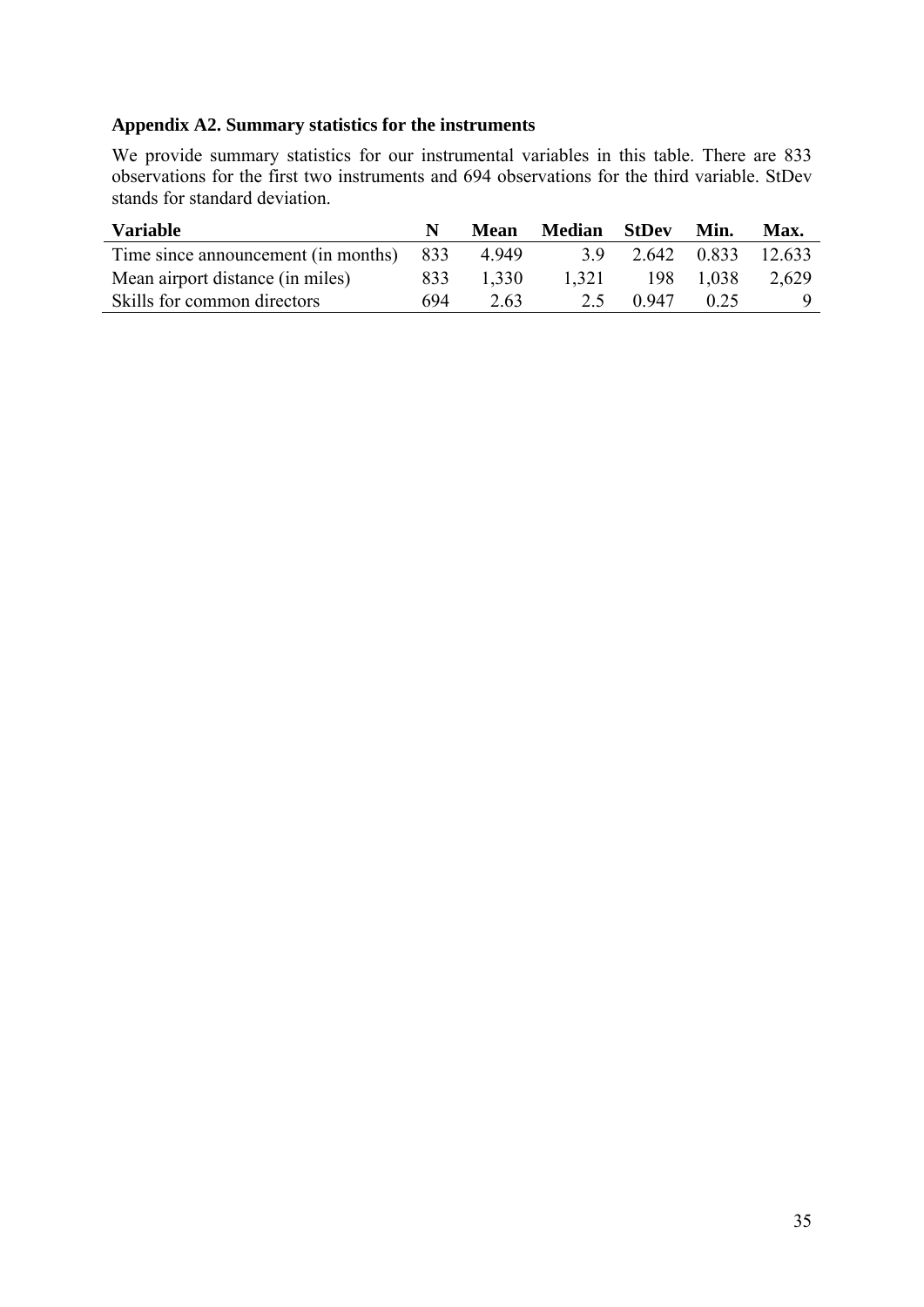### **Appendix A3. Summary statistics for diversity variables**

We provide summary statistics for the diversity measures. We code a dummy variable (consider diversity) that is one if the firm notes that diversity is important, a variable (gender) that is one if gender is mentioned as an important diversity characteristic, and a variable (race) indicating race is mentioned as an important diversity characteristic. StDev stands for standard deviation.

| <b>Variable</b>    | N   | Mean  | <b>Median</b> | <b>StDev</b> |
|--------------------|-----|-------|---------------|--------------|
| Consider diversity | 833 | 0.913 |               | 0.282        |
| Gender             | 833 | 0.313 |               | 0.464        |
| Race               | 833 | 0.313 |               | 0.464        |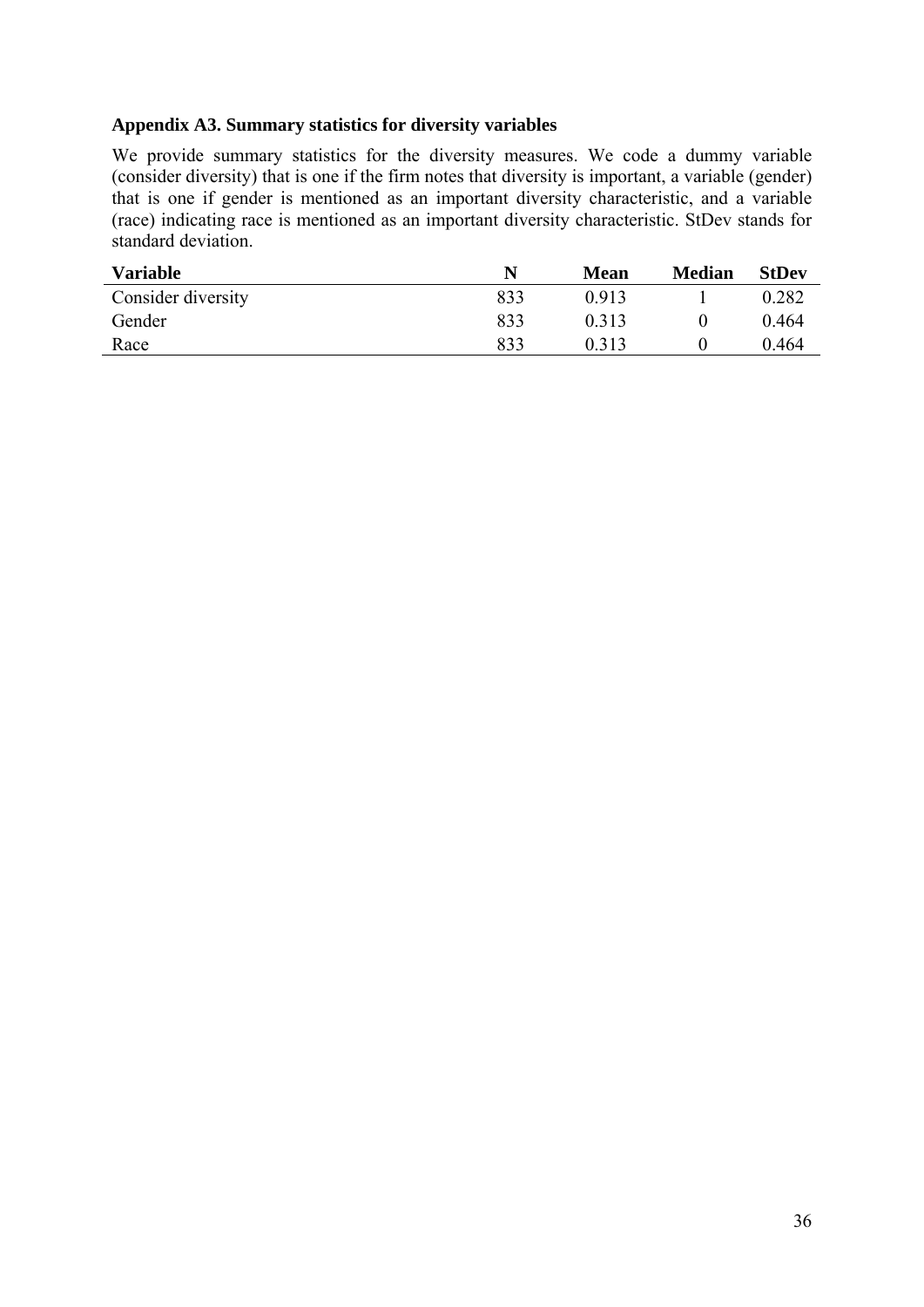### **Figure 1. Director skills**

This figure shows the percentage of directors (firms) with specific skills. For example, the most common skill among directors (firms) is finance and accounting. About 40% of all directors (grey bars) have finance and accounting skills and all firms (black bars) have at least one director on the board with the finance and accounting skill.

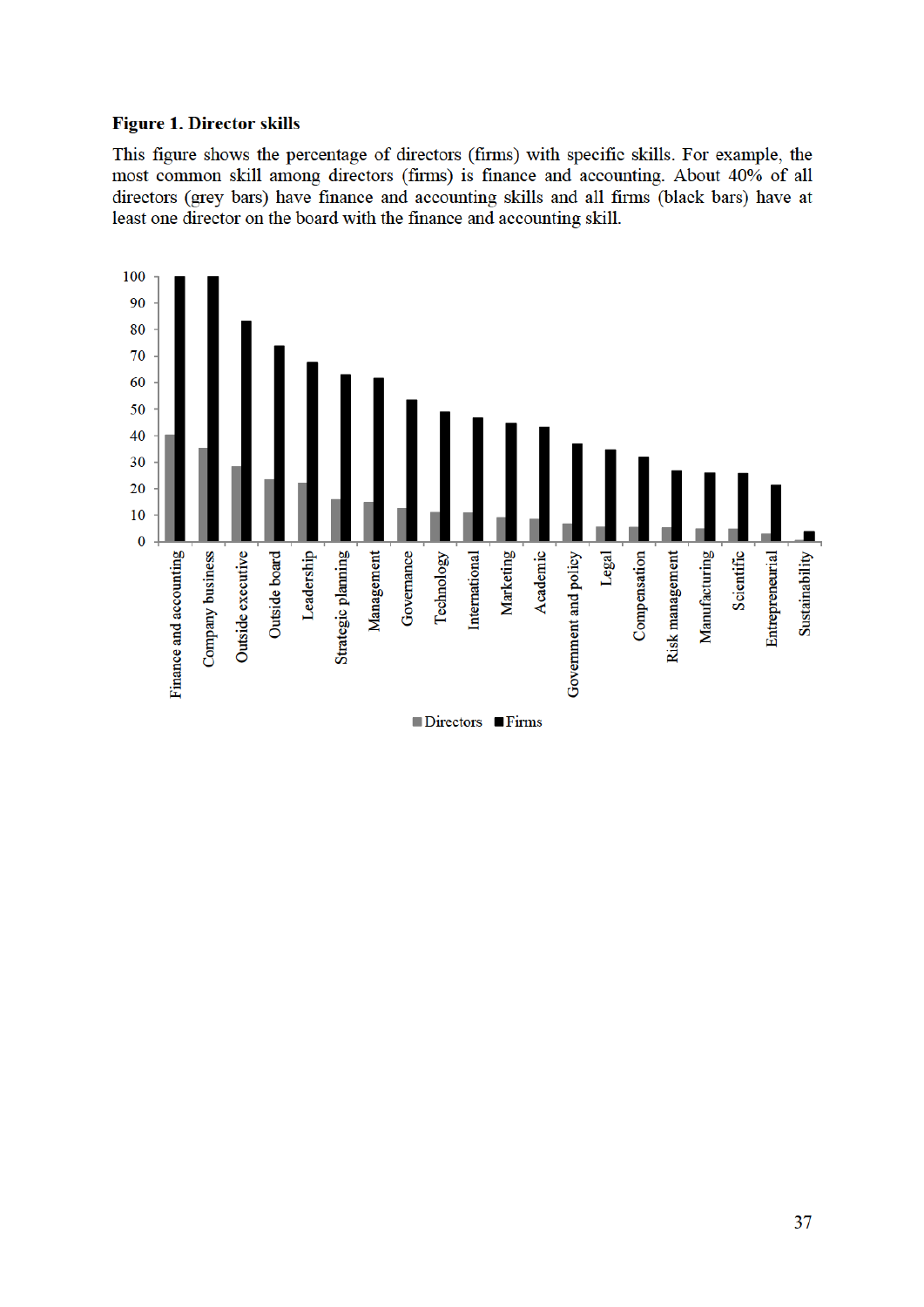### **Figure 2. Number of skills**

We present the number of skills per director and the number of skills represented at the board level in this figure. Graph A is for the number of skills at the director level and Graph B is for the number of skills represented at the board level. Graph A is based on 6,311 outside and 1,178 inside directors at 833 firms. Graph B is based on 833 firms. The maximum number of skills possessed by an outside (inside) director is 10 (nine). Any director who has a skill that is not in our list of 20 skills is classified as having zero skills. The maximum (minimum) number of skills represented on a board is 19 (2).





Inside directors All directors ■ Outside directors



Graph B: Total skills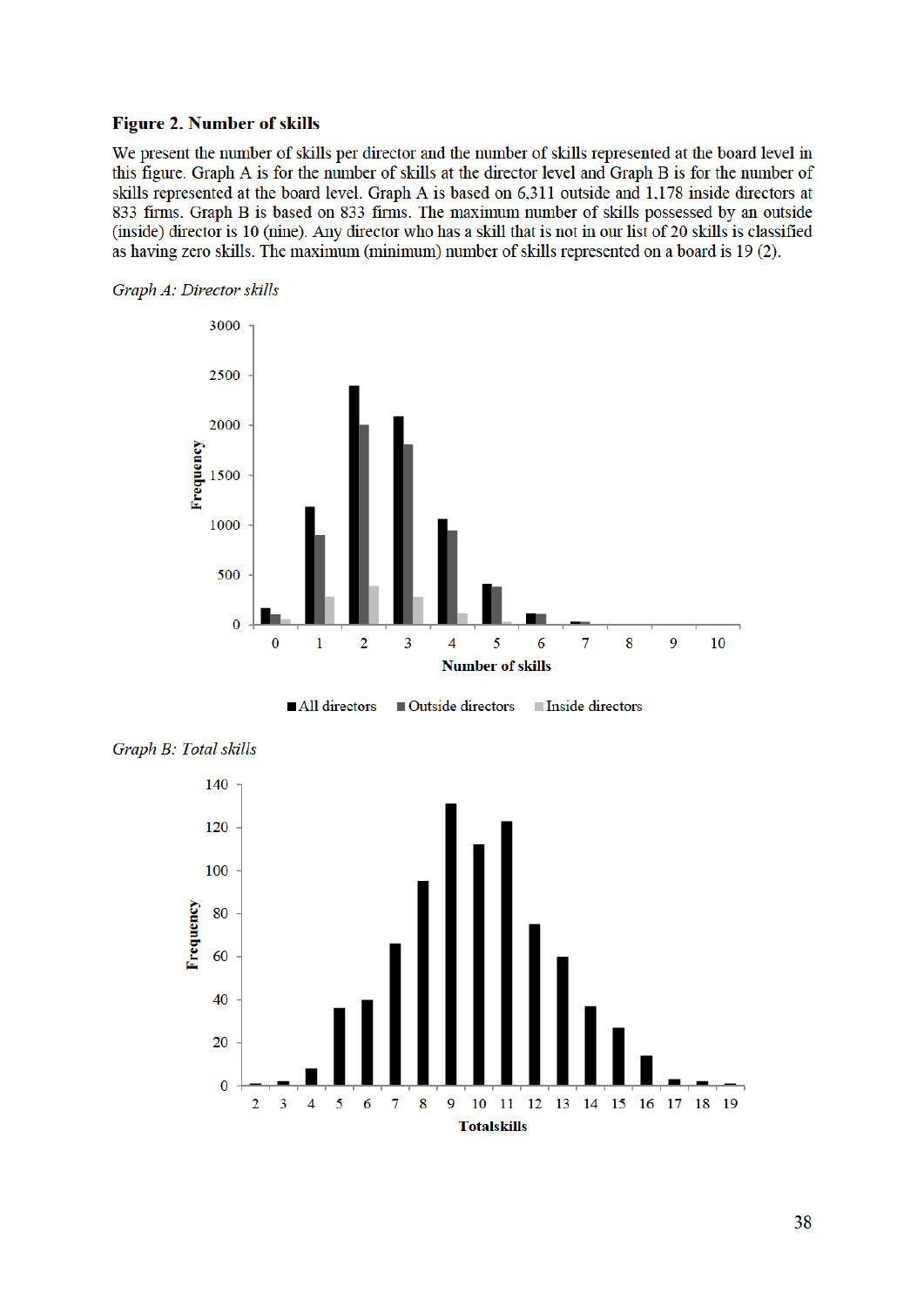#### **Figure 3. New directors**

We examine new director nominations in this figure. There are 225 new director nominations in our sample of 833 firms. The horizontal axis is the number of months between the proxy statement date and the rule announcement date (December 16, 2009). The left vertical axis shows the number of new directors per firm after the rule announcement date. The right vertical axis shows the percentage of firms with proxy statements within a particular month that had new directors. For example, out of 158 firms that had proxy statements five months after the rule announcement date, there were 45 new directors which corresponds to 0.28 new directors per firm (left axis) and 18.35% of firms of those 158 firms had at least one new director (right axis).

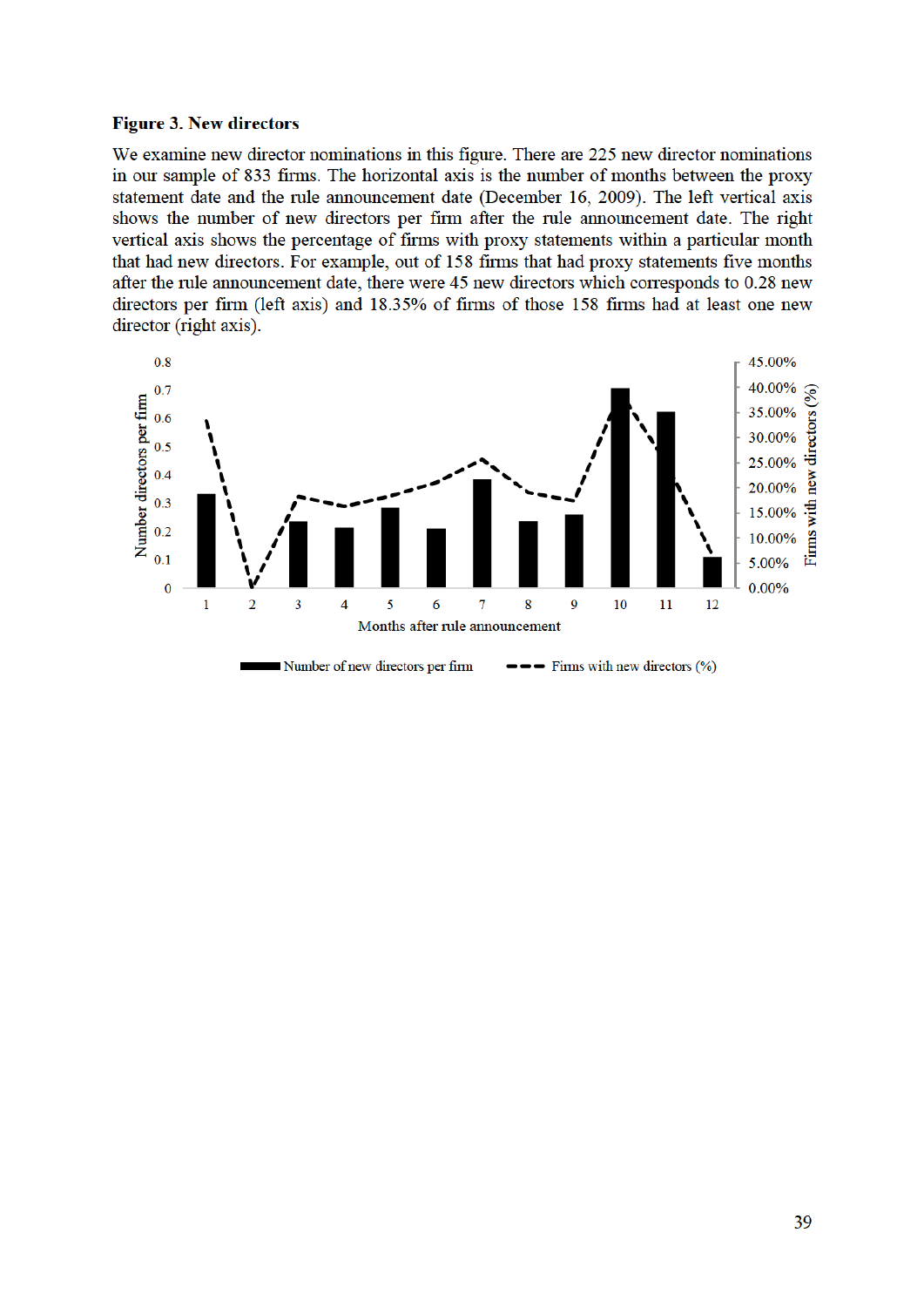### **Figure 4. Proxy filing dates**

The figure below examines whether firms in our sample (833 firms) filed their proxies the same calendar day and month in 2010 relative to their most recent proxy filing date and shows the frequency distribution of the difference between the day and month of 2010 and the most recent proxy filing dates. The vertical axis is the number of occurrences and the horizontal axis is the difference in days between proxy filing dates. The first (last number) on the horizontal axis is the frequency of 2010 proxy filings that occurred 31 or more days before (after) the calendar day and month of the most recent proxy filing.

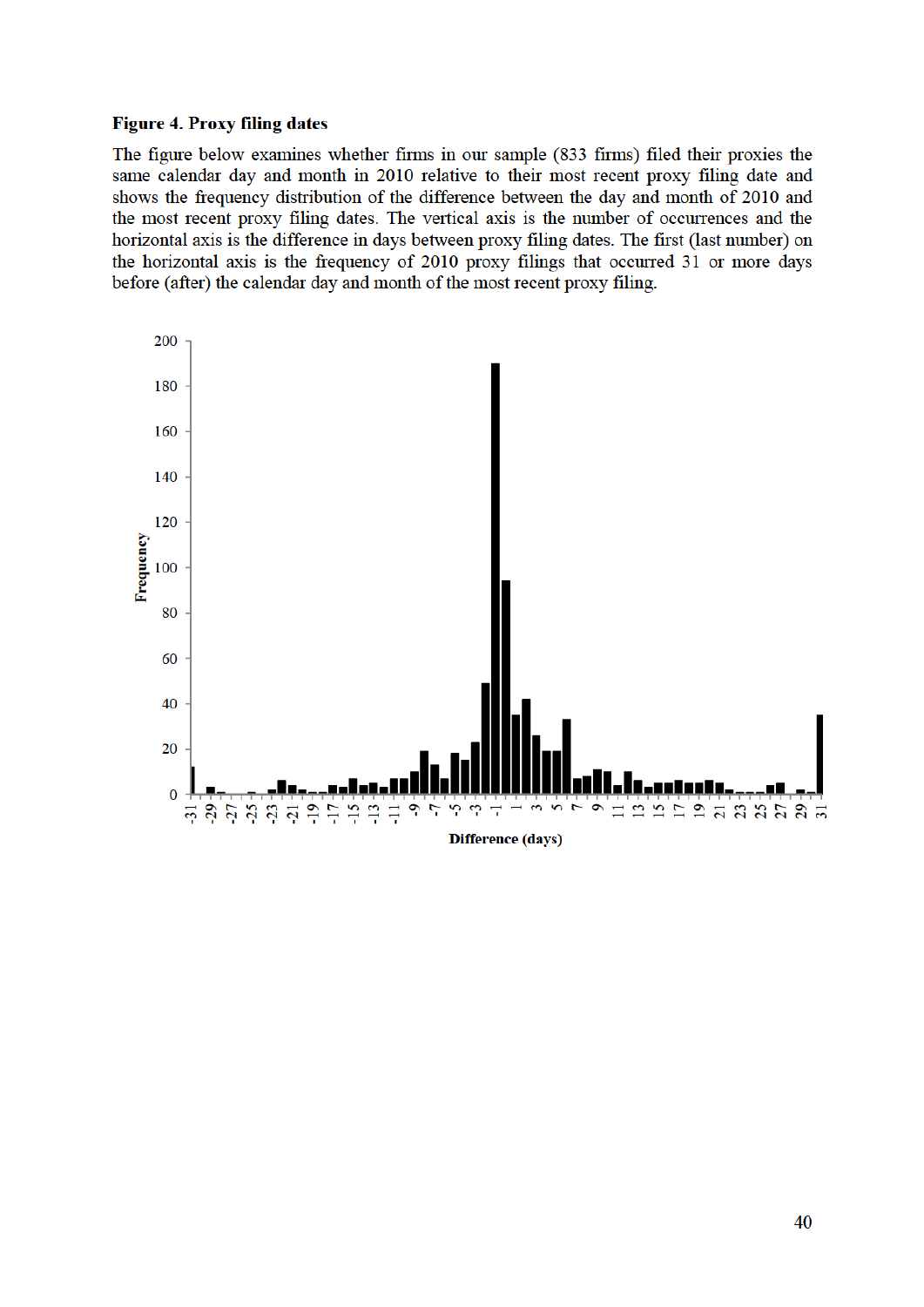# **Table 1. Firm characteristics**

This table reports descriptive statistics for 833 firms with data available for all variables. We provide the minimum and maximum of all variables except the dummies in the last two columns. See the Appendix for variable definitions.

| <b>Variables</b>                | <b>Mean</b> | <b>Median</b>    | <b>Standard</b><br><b>Deviation</b> | Min.           | Max.    |
|---------------------------------|-------------|------------------|-------------------------------------|----------------|---------|
| Firm size (millions of dollars) | 8,387       | 1,822            | 33,025                              | 57             | 75,1216 |
| Tobin's Q                       | 1.847       | 1.595            | 0.830                               | 0.867          | 6.140   |
| <b>ROA</b>                      | 0.040       | 0.047            | 0.085                               | $-1.217$       | 0.252   |
| Capital expenditures            | 0.063       | 0.029            | 0.146                               | $\theta$       | 1.600   |
| Business segments               | 2.029       | 1                | 1.343                               |                | 8       |
| Volatility                      | 0.023       | 0.022            | 0.009                               | 0.008          | 0.115   |
| S&P 500                         | 0.315       | $\boldsymbol{0}$ | 0.465                               |                |         |
| Firm age                        | 26.154      | 19               | 19.618                              | $\theta$       | 85      |
| Board size                      | 8.990       | 9                | 2.122                               | 4              | 17      |
| Board meetings                  | 7.707       | 7                | 3.618                               | 3              | 45      |
| Board committees                | 3.378       | 3                | 0.704                               | 2              | 7       |
| Independent director ratio      | 0.786       | 0.800            | 0.109                               | 0.333          |         |
| Outside directorships           | 0.835       | 0.833            | 0.456                               | $\theta$       | 2.333   |
| Director tenure                 | 9.060       | 8.444            | 3.871                               | $\overline{0}$ | 27      |
| CEO - chair                     | 0.538       | 1                | 0.499                               |                |         |
| CEO retirement                  | 0.287       | $\boldsymbol{0}$ | 0.453                               |                |         |
| Blockholder                     | 0.042       | $\boldsymbol{0}$ | 0.201                               |                |         |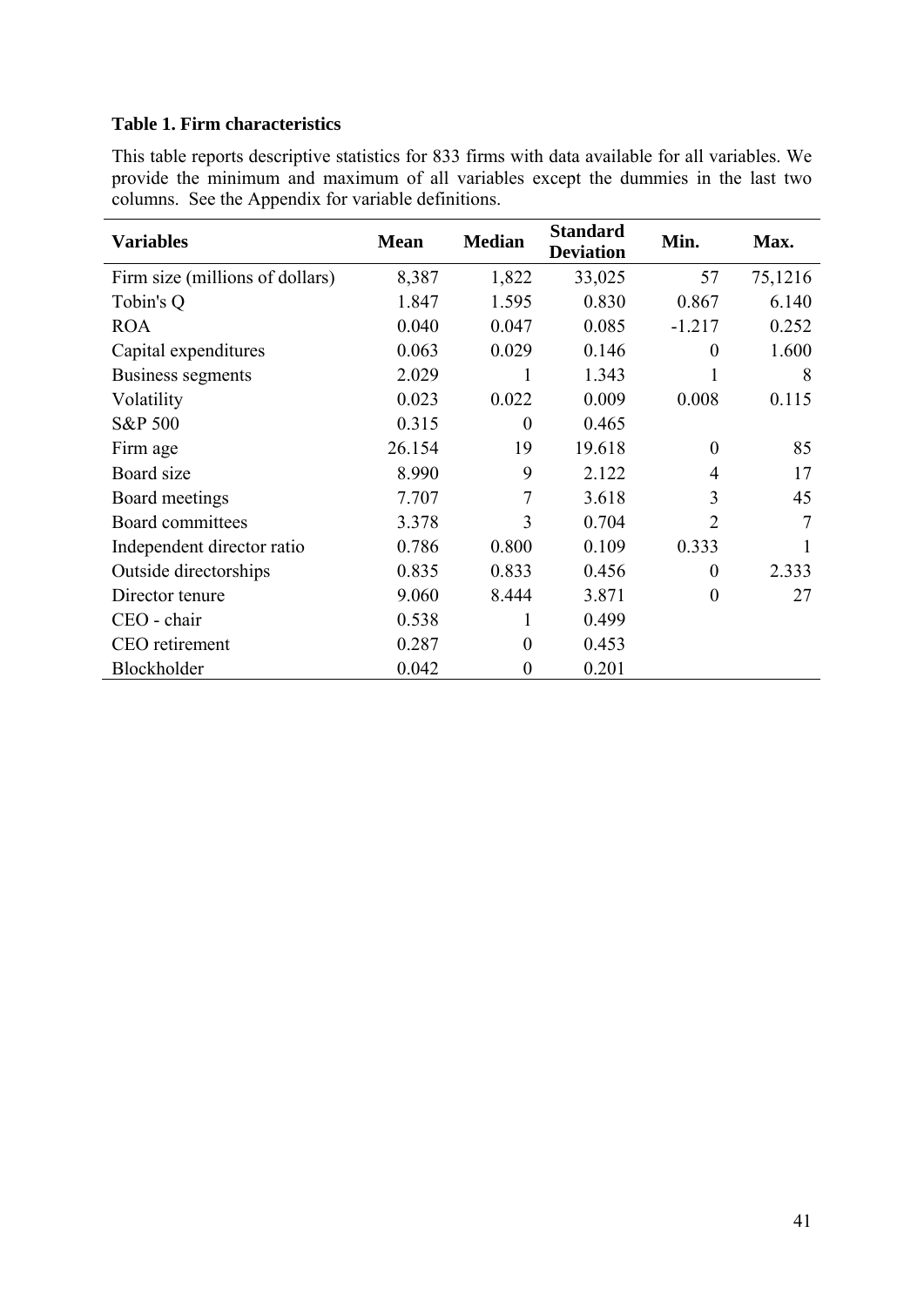# **Table 2. Experience categories**

This table lists our 20 experience categories. Data are obtained from 2010 proxy statements. From the 2010 proxy statements we code each director's experience, qualifications, attributes or skills that were important in appointing the director. We code all reasons directors were appointed and combine similar reasons. For example, we combine "litigation" or "legal compliance" experience into a single category of "legal" experience.

| <b>Variables</b>       | <b>Description</b>                                                                               |
|------------------------|--------------------------------------------------------------------------------------------------|
| Academic               | The director is from academia or has a higher degree (such as a Ph.D.).                          |
| Company business       | The director is experienced in the firm's business or industry (or a closely related industry).  |
| Compensation           | The director has compensation and benefits experience.                                           |
| Entrepreneurial        | The director has entrepreneurial experience.                                                     |
| Finance and accounting | The director has experience in banking, finance, accounting, or economics related activities.    |
| Governance             | The director has corporate governance experience.                                                |
| Government and policy  | The director has governmental, policy, or regulatory experience.                                 |
| International          | The director has international experience.                                                       |
| Leadership             | The director is someone that has leadership skills/experience.                                   |
| Legal                  | The director has legal expertise.                                                                |
| Management             | The director has management and communications skills/experience.                                |
| Manufacturing          | The director has manufacturing experience.                                                       |
| Marketing              | The director has marketing and sales skills/experience or knowledgeable in marketing activities. |
| Outside board          | The director has outside board experience.                                                       |
| Outside executive      | The director is an executive of another company.                                                 |
| Risk management        | The director has risk management experience.                                                     |
| Scientific             | The director has engineering, scientific, or R&D skills/experience.                              |
| Strategic planning     | The director is someone that has strategy skills or strategy planning experience                 |
| Sustainability         | The director has experience on environmental and sustainability issues.                          |
| Technology             | The director has technology skills/experience.                                                   |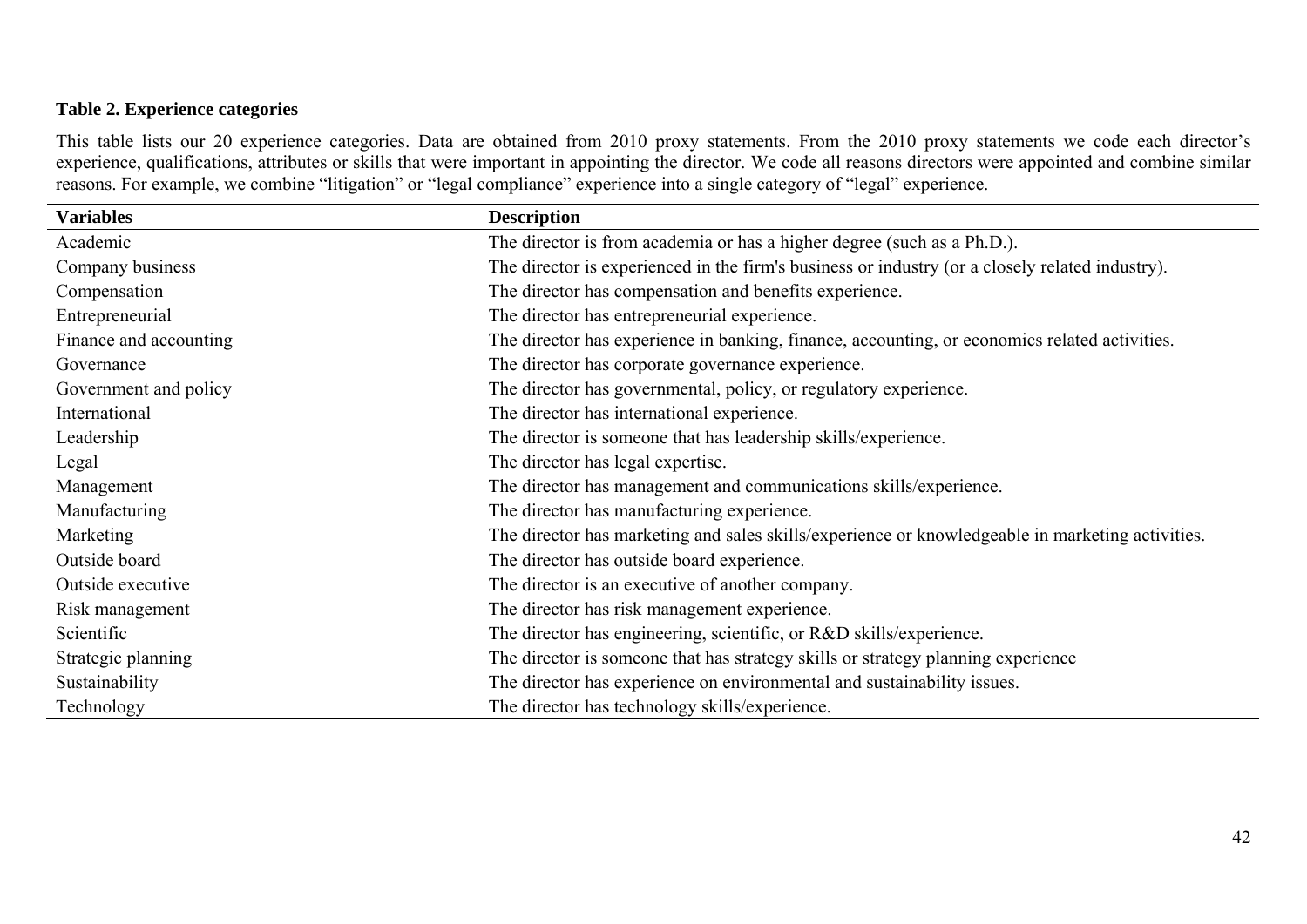### **Table 3. Descriptive statistics**

We present various descriptive statistics related to our sample firms. Data in this table are obtained from 2010 proxy statements and are based on 833 firms. In Panel A, we present descriptive statistics related to 20 firm-level skill experience categories for directors at the board level and director level. The first number is the percentage of boards that have the particular skill. The second and the third numbers are the percentages of outside and inside directors that possess the particular skill. Pairwise correlations between director age and the number of skills and outside directorships and the number of skills that excludes outside directorship as an experience category for 7,489 directors (6,311 outside directors and 1,178 inside directors) are reported in Panel B. Panel C reports descriptive statistics for committee skill match ratios for 20 committees. To construct the set of committee memberships for all directors, we start with data on compensation, audit, governance and nominating committee memberships in RiskMetrics and supplement it with additional committee memberships from Boardex. We group committees with similar names in Boardex. Riskmetrics duplicates committees whenever a committee shares tasks. For example, if a firm has one Audit and Compensation committee, Riskmetrics will report that the firm has one Audit committee and one Compensation committee with equal membership. This explains why the occurrence of each committee Riskmetrics covers is so high in our sample. To find the committee skill match ratio, we first find the number of directors on a particular committee that has the required skills (e.g., the number of directors with compensation skills on the compensation committee). We then compute the ratio of directors with those skills to the number of directors on the committee. We repeat this for all the other committees. In Panel D, we split our director-level sample into two based on whether a firm had a positive or negative ROA in the prior fiscal year and examine the difference between the number of words used to describe director experiences by the ROA sub-samples. We report the clarity scores in Panel E. Clarity score is a score variable that ranges between 0 and 1 for directors on more than one board that takes into account skills reported by other boards for the same director. We describe the calculation of the clarity score on page 11. The clarity score (mean) is the mean of the numbers as described on page 11. The clarity score (maximum) takes the maximum of the ratios instead of the mean. There are 1,615 directors with other directorships. Values in parentheses in Panel B (Panel D) are p-values (t-statistics). \*\*\*, \*\*, and \* indicate statistical significance at the 1, 5, and 10% levels, respectively.

| <b>Experience category</b> |              | <b>Mean</b> |               | <b>Standard Deviation</b> |         |               |
|----------------------------|--------------|-------------|---------------|---------------------------|---------|---------------|
|                            | <b>Board</b> | Outside     | <i>Inside</i> | <b>Board</b>              | Outside | <i>Inside</i> |
| Academic                   | 0.445        | 0.092       | 0.045         | 0.497                     | 0.290   | 0.207         |
| Company business           | 1.000        | 0.231       | 1.000         | 0.000                     | 0.422   | 0.000         |
| Compensation               | 0.319        | 0.063       | 0.009         | 0.466                     | 0.243   | 0.096         |
| Entrepreneurial            | 0.214        | 0.031       | 0.017         | 0.410                     | 0.174   | 0.129         |
| Finance and accounting     | 1.000        | 0.443       | 0.188         | 0.000                     | 0.497   | 0.391         |
| Governance                 | 0.535        | 0.139       | 0.042         | 0.499                     | 0.346   | 0.202         |
| Government and policy      | 0.347        | 0.074       | 0.021         | 0.476                     | 0.262   | 0.144         |
| International              | 0.489        | 0.118       | 0.060         | 0.500                     | 0.323   | 0.238         |
| Leadership                 | 0.676        | 0.216       | 0.248         | 0.468                     | 0.411   | 0.432         |
| Legal                      | 0.367        | 0.061       | 0.028         | 0.482                     | 0.239   | 0.165         |
| Management                 | 0.617        | 0.147       | 0.143         | 0.486                     | 0.354   | 0.350         |
| Manufacturing              | 0.258        | 0.051       | 0.029         | 0.438                     | 0.221   | 0.167         |
| Marketing                  | 0.432        | 0.090       | 0.086         | 0.496                     | 0.287   | 0.280         |
| Outside board              | 0.737        | 0.256       | 0.110         | 0.440                     | 0.436   | 0.312         |
| Outside executive          | 0.832        | 0.309       | 0.138         | 0.374                     | 0.462   | 0.345         |
| Risk management            | 0.268        | 0.058       | 0.028         | 0.443                     | 0.234   | 0.165         |
| Scientific                 | 0.256        | 0.048       | 0.042         | 0.437                     | 0.213   | 0.202         |

*Panel A: Experience categories*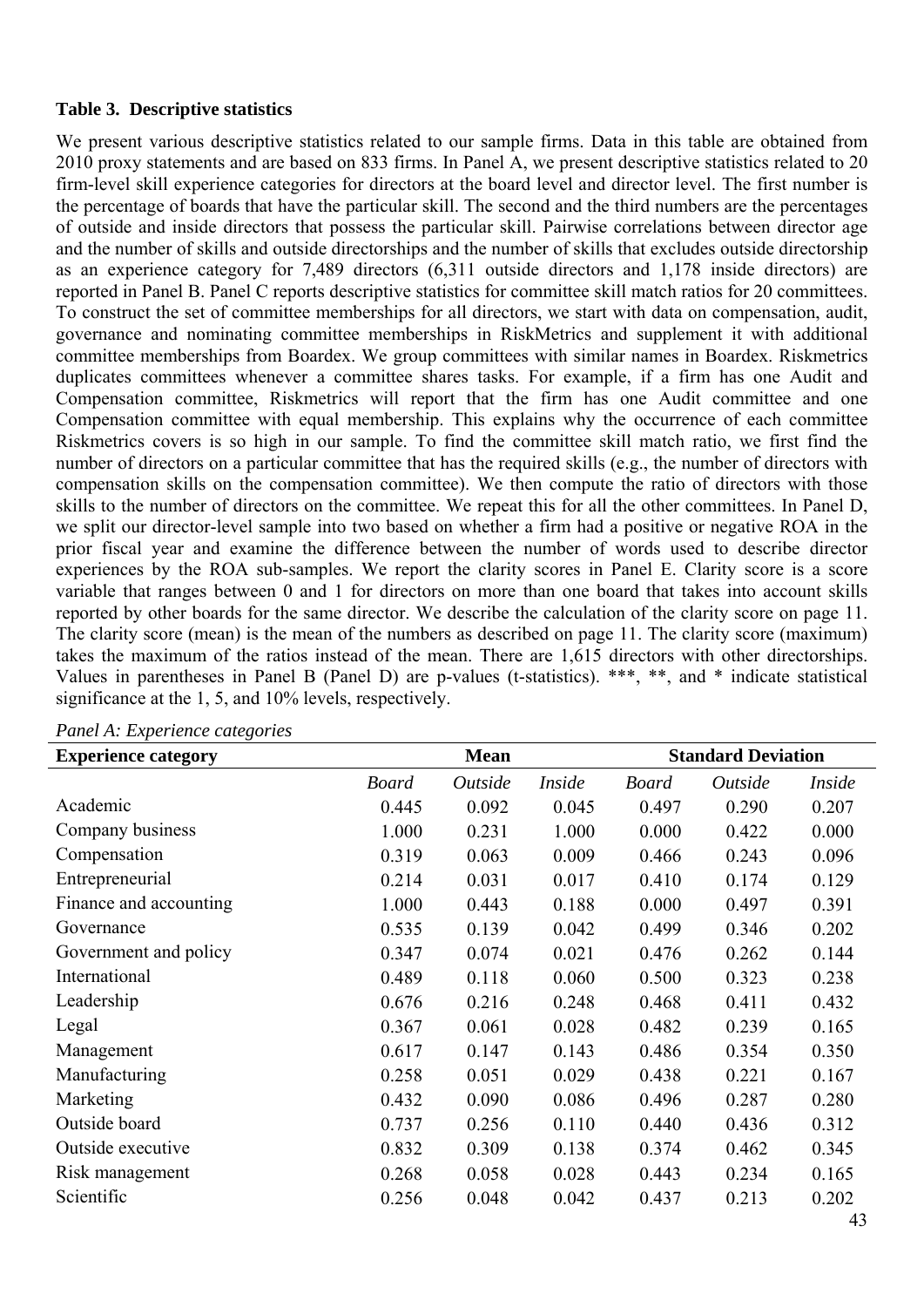| Strategic planning | 0.629 | 0.151 | 0.205 | 0.483 | 0.358 | 0.404 |
|--------------------|-------|-------|-------|-------|-------|-------|
| Sustainability     | 0.037 | 0.006 | 0.003 | 0.189 | 0.074 | 0.050 |
| Technology         | 0.466 | 0.113 | 0.097 | 0.499 | 0.317 | 0.296 |

*Panel B: Correlations* 

| <b>Variables</b>      | <b>Number of skills</b> |  |
|-----------------------|-------------------------|--|
| Director age          | $0.024**$               |  |
|                       | (0.041)                 |  |
| Outside directorships | $0.098***$              |  |
|                       | (0.000)                 |  |

# *Panel C: Committee skill match ratios*

| <b>Committee Name</b>       | N              | <b>Mean</b>    | <b>Median</b>    | <b>Standard</b><br><b>Deviation</b> | Min.             | Max.         |
|-----------------------------|----------------|----------------|------------------|-------------------------------------|------------------|--------------|
| Academic                    | $\mathbf{1}$   | 0.667          | 0.667            |                                     | 0.667            | 0.667        |
| Audit                       | 833            | 0.564          | 0.600            | 0.268                               | $\boldsymbol{0}$ | $\mathbf{1}$ |
| Company business            | 23             | 0.364          | 0.333            | 0.322                               | $\boldsymbol{0}$ | 1            |
| Compensation                | 833            | 0.107          | $\overline{0}$   | 0.198                               | $\overline{0}$   |              |
| Finance                     | 133            | 0.429          | 0.400            | 0.255                               | $\overline{0}$   | 1            |
| Governance                  | 822            | 0.320          | 0.250            | 0.313                               | $\overline{0}$   |              |
| Government                  | 4              | 0.167          | 0.167            | 0.192                               | $\overline{0}$   | 0.333        |
| International               | 2              | 0.500          | 0.500            | 0.236                               | 0.333            | 0.667        |
| Leadership                  | $\overline{4}$ | 0.479          | 0.375            | 0.375                               | 0.167            | 1            |
| Legal                       | 5              | 0.267          | $\boldsymbol{0}$ | 0.435                               | $\overline{0}$   | 1            |
| Management                  | 2              | $\overline{0}$ | $\overline{0}$   | 0.000                               | $\boldsymbol{0}$ | 0.000        |
| Marketing                   |                | 0.857          | 0.857            |                                     | 0.857            | 0.857        |
| Real estate                 | 1              | 0.333          | 0.333            |                                     | 0.333            | 0.333        |
| Risk management             | 10             | 0.030          | $\boldsymbol{0}$ | 0.067                               | $\boldsymbol{0}$ | 0.200        |
| Scientific                  | 17             | 0.297          | 0.250            | 0.307                               | $\boldsymbol{0}$ | 1            |
| Securities                  | 3              | 0.301          | 0.154            | 0.396                               | $\boldsymbol{0}$ | 0.750        |
| Strategic planning          | 30             | 0.212          | 0.208            | 0.221                               | $\overline{0}$   | 0.667        |
| Sustainability              | 47             | 0.045          | $\overline{0}$   | 0.108                               | $\boldsymbol{0}$ | 0.500        |
| Technology                  | 43             | 0.257          | 0.200            | 0.305                               | $\boldsymbol{0}$ | 1            |
| Committee skill match ratio | 833            | 0.328          | 0.333            | 0.174                               | $\boldsymbol{0}$ | $\mathbf{1}$ |

*Panel D: Number of words and firm profitability* 

| <b>ROA</b> sign | N     | <b>Mean</b>  | <b>Standard Deviation</b> |
|-----------------|-------|--------------|---------------------------|
| Positive ROA    | 6,195 | 58.457       | 32.823                    |
| Negative ROA    | 1,294 | 53.969       | 28.272                    |
| Difference      |       | 4.488        |                           |
|                 |       | $(4.54)$ *** |                           |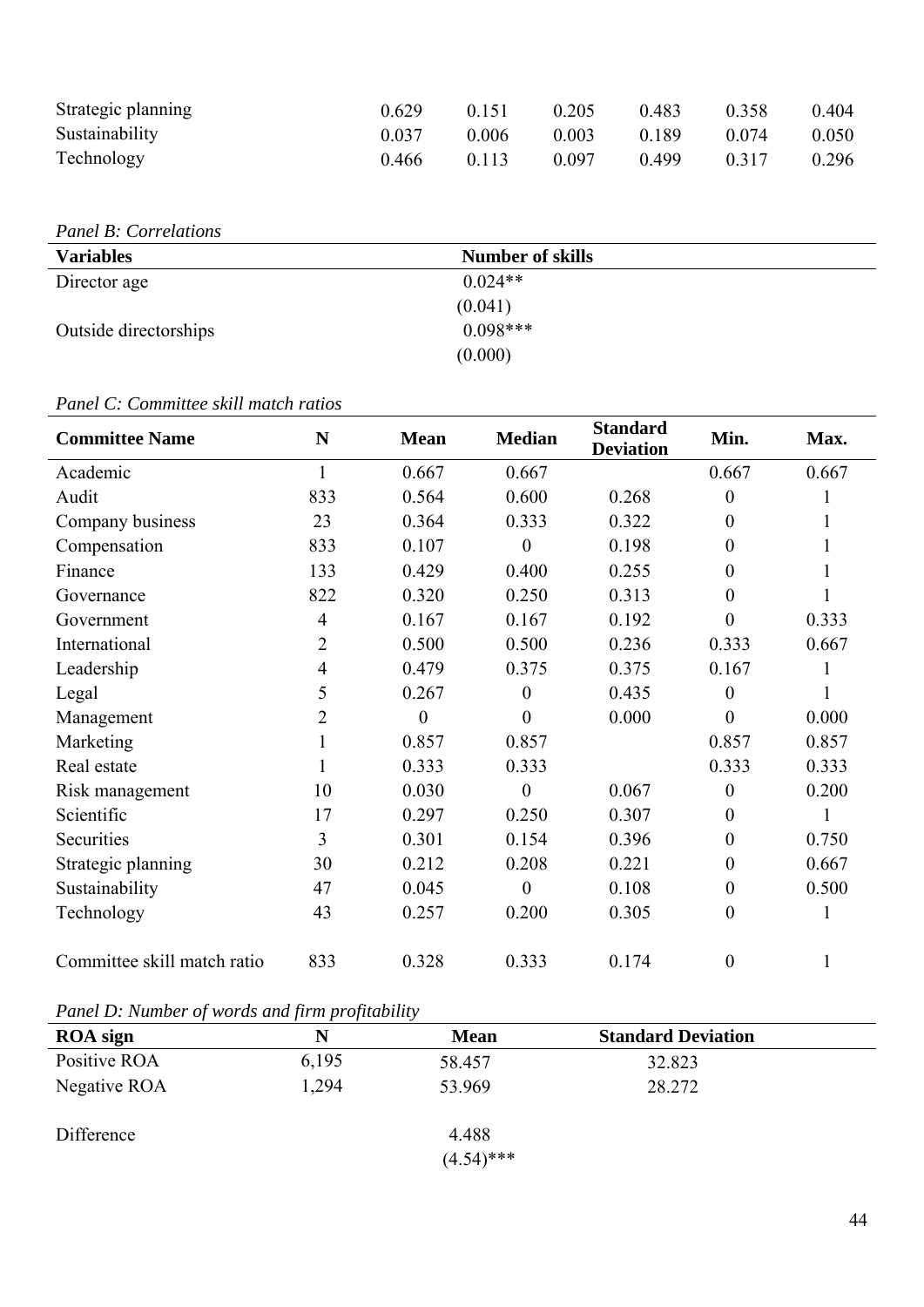*Panel E: Clarity Score* 

| <b>Variable</b>         | N    | <b>Mean</b> | <b>Median</b> | <b>Standard</b><br><b>Deviation</b> | Min.  | <b>Max.</b> |
|-------------------------|------|-------------|---------------|-------------------------------------|-------|-------------|
| Clarity score (mean)    | .615 | 0.563       | 0.500         |                                     | 0.200 |             |
| Clarity score (maximum) | .615 | 0.767       | 0.750         |                                     | 0.200 |             |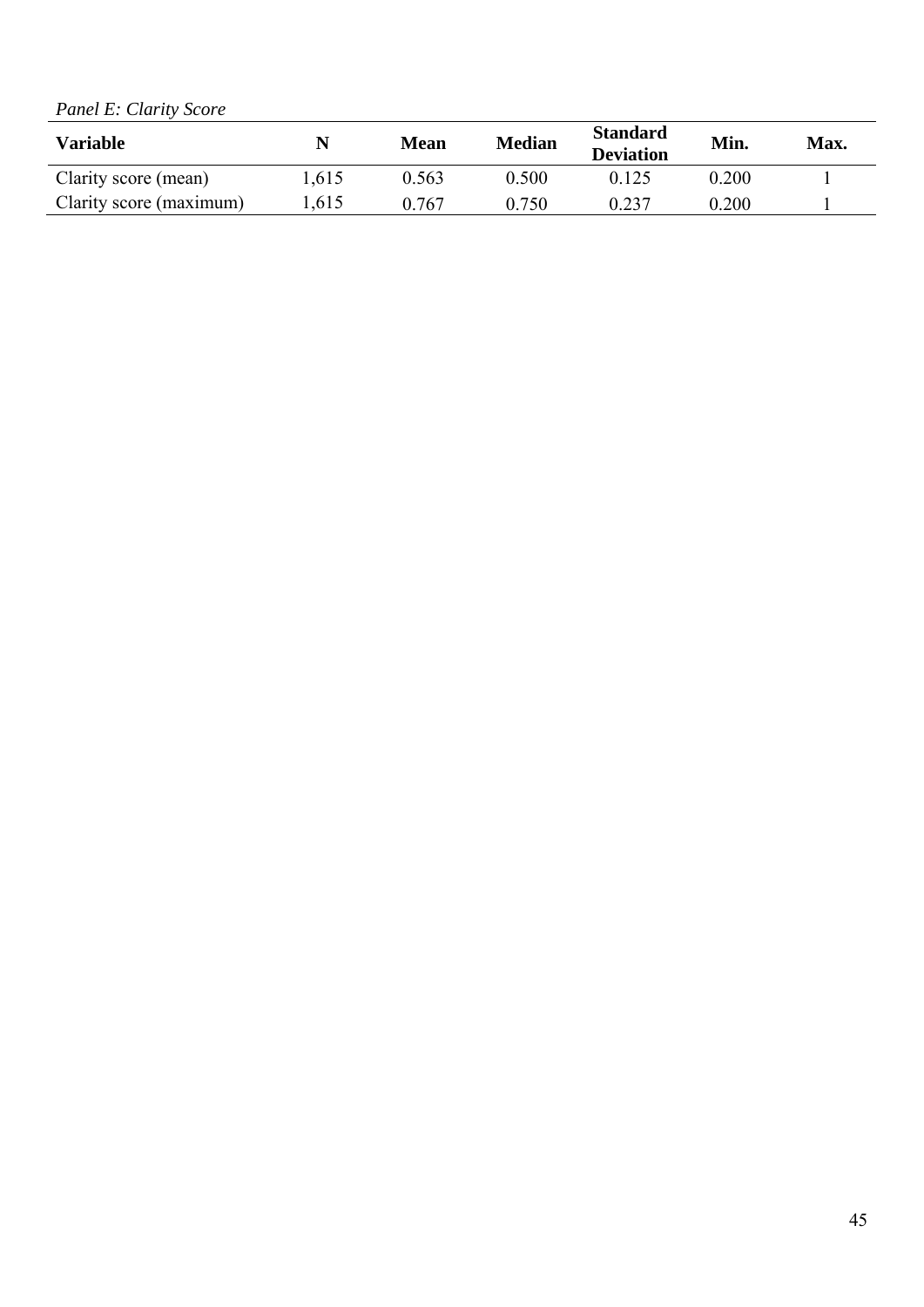#### **Table 4. Correlations**

|                           | (1)        | (2)        | (3)         | (4)        | (5)          | (6)               | (7)        | (8)        | (9)        | (10)              | (11)       | (12)       | (13)       | (14)       | (15)      | (16)  | (17)  | (18) |
|---------------------------|------------|------------|-------------|------------|--------------|-------------------|------------|------------|------------|-------------------|------------|------------|------------|------------|-----------|-------|-------|------|
| Academic (1)              |            |            |             |            |              |                   |            |            |            |                   |            |            |            |            |           |       |       |      |
| Compensation (2)          | 0.013      |            |             |            |              |                   |            |            |            |                   |            |            |            |            |           |       |       |      |
| Entrepreneurial (3)       | $0.116***$ | 0.014      |             |            |              |                   |            |            |            |                   |            |            |            |            |           |       |       |      |
| Governance (4)            | 0.011      | $0.297***$ | 0.039       |            |              |                   |            |            |            |                   |            |            |            |            |           |       |       |      |
| Government and policy (5) | $0.098***$ | $0.123***$ | 0.020       | $0.173***$ |              |                   |            |            |            |                   |            |            |            |            |           |       |       |      |
| International (6)         | $0.076**$  | 0.011      | 0.024       | $0.063*$   | $0.150***$ 1 |                   |            |            |            |                   |            |            |            |            |           |       |       |      |
| Leadership (7)            | $0.058*$   | 0.034      | 0.036       | $0.132***$ | 0.052        | $0.107***$        |            |            |            |                   |            |            |            |            |           |       |       |      |
| Legal $(8)$               | $-0.001$   | $0.060*$   | 0.022       | $0.111***$ | $0.198***$   | 0.047             | 0.001      |            |            |                   |            |            |            |            |           |       |       |      |
| Management (9)            | 0.010      | $0.058*$   | 0.043       | 0.044      | $-0.002$     | 0.024             | 0.035      | $-0.014$   |            |                   |            |            |            |            |           |       |       |      |
| Manufacturing (10)        | $-0.032$   | 0.031      | 0.034       | 0.043      | 0.077        | $0.203*** -0.002$ |            | $-0.006$   | $0.064*$   |                   |            |            |            |            |           |       |       |      |
| Marketing (11)            | $-0.002$   | 0.094      | $0.077**$   | 0.079      | 0.016        | $0.146***$ 0.014  |            | $-0.001$   | 0.069      | $0.150***$        |            |            |            |            |           |       |       |      |
| Outside board (12)        | $0.069**$  | $0.122***$ | 0.052       | $0.160***$ | 0.051        | $0.060*$          | $0.128***$ | 0.025      | 0.040      | 0.028             | $-0.030$   |            |            |            |           |       |       |      |
| Outside executive (13)    | $0.060*$   | $0.074**$  | 0.039       | 0.045      | $-0.003$     | $0.093***$        | $0.087**$  | $-0.017$   | 0.003      | $0.060*$          | 0.042      | $0.213***$ |            |            |           |       |       |      |
| Risk management (14)      | $-0.002$   | $0.133***$ | $-0.104***$ | $0.204***$ | $0.129***$   | $0.109***$        | $0.077**$  | $0.102***$ | 0.047      | 0.046             | $0.091***$ | $0.066*$   | $0.062*$   |            |           |       |       |      |
| Scientific (15)           | $0.239***$ | $-0.012$   | 0.030       | 0.027      | $0.064*$     | 0.055             | $-0.047$   | 0.044      | 0.009      | $0.145***$ -0.017 |            | 0.044      | 0.043      | 0.031      |           |       |       |      |
| Strategic planning (16)   | 0.013      | $0.185***$ | 0.043       | $0.207***$ | 0.038        | $0.084**$         | $0.095***$ | $-0.013$   | $0.111***$ | $0.061*$          | $0.173***$ | 0.050      | 0.020      | $0.189***$ | 0.023     |       |       |      |
| Sustainability (17)       | 0.028      | 0.015      | $-0.072**$  | 0.018      | $0.123***$   | $0.112***$        | 0.041      | 0.021      | $-0.028$   | $0.058*$          | $0.059*$   | 0.017      | 0.054      | $0.125***$ | $0.059*$  | 0.046 |       |      |
| Technology (18)           | $0.059*$   | $-0.005$   | 0.036       | 0.030      | $-0.018$     | 0.055             | $-0.022$   | $-0.013$   | $0.062*$   | 0.027             | $0.089**$  | 0.038      | $0.092***$ | 0.012      | $0.109**$ | 0.040 | 0.007 |      |

We present pairwise correlation coefficients for 18 director skill categories at the board level. Note that all boards have at least one director with company business and finance and accounting experiences. The correlatio firms. \*\*\*, \*\*, and \* indicate statistical significance at the 1, 5, and 10% levels, respectively.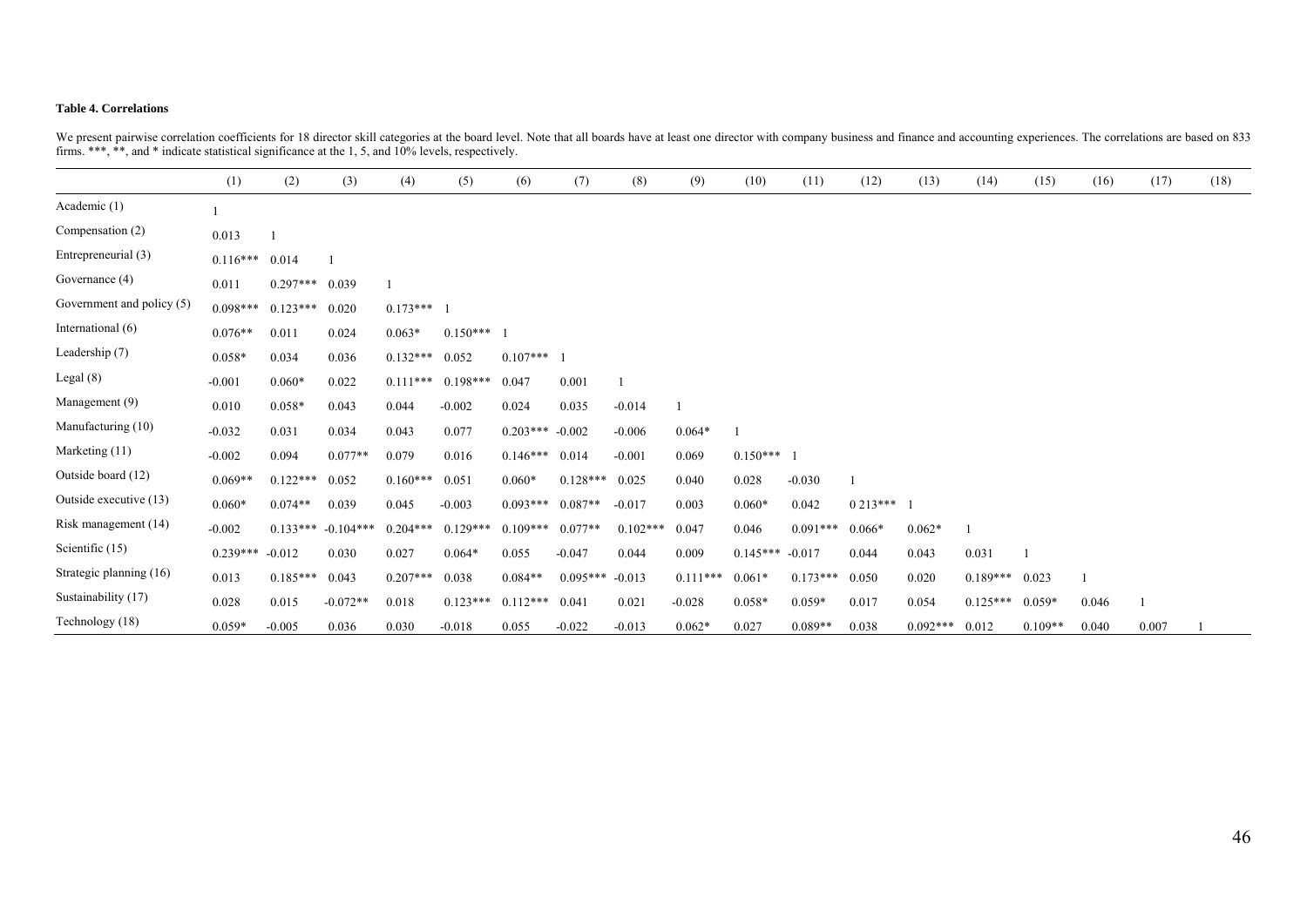# **Table 5. Factor analysis**

This table report the results of factor analysis based on 18 experience categories. We present unrotated factor loadings on the first four factors using the maximum likelihood method in the first four columns and the iterated principal factor method in the last four columns. Factor loadings less than  $\begin{pmatrix} 0.10 \end{pmatrix}$  are set to blank.

|                              | <b>Maximum Likelihood</b> |                 |                 |                 | <b>Iterated Principal Factor</b> |                 |          |                 |  |  |
|------------------------------|---------------------------|-----------------|-----------------|-----------------|----------------------------------|-----------------|----------|-----------------|--|--|
| <b>Experience Categories</b> | <b>Factor 1</b>           | <b>Factor 2</b> | <b>Factor 3</b> | <b>Factor 4</b> | <b>Factor 1</b>                  | <b>Factor 2</b> | Factor 3 | <b>Factor 4</b> |  |  |
| Eigenvalue                   | 1.325                     | 0.591           | 0.475           | 0.430           | 1.327                            | 0.576           | 0.472    | 0.434           |  |  |
| Percentage explained         | 0.470                     | 0.210           | 0.168           | 0.153           | 0.472                            | 0.205           | 0.168    | 0.155           |  |  |
| Academic                     | 0.141                     | 0.364           | $-0.140$        | 0.250           | 0.147                            | 0.333           | $-0.159$ | 0.176           |  |  |
| Compensation                 | 0.402                     | $-0.234$        |                 | 0.105           | 0.382                            | $-0.242$        |          | 0.102           |  |  |
| Entrepreneurial              |                           | 0.110           |                 | 0.172           |                                  | 0.120           |          | 0.158           |  |  |
| Governance                   | 0.531                     | $-0.243$        |                 | 0.103           | 0.508                            | $-0.262$        |          | 0.102           |  |  |
| Government and policy        | 0.372                     | 0.118           | $-0.319$        | $-0.223$        | 0.359                            |                 | $-0.332$ | $-0.233$        |  |  |
| International                | 0.303                     | 0.261           | 0.134           | $-0.184$        | 0.319                            | 0.235           |          | $-0.169$        |  |  |
| Leadership                   | 0.207                     |                 |                 |                 | 0.209                            |                 |          | 0.110           |  |  |
| Legal                        | 0.187                     |                 | $-0.247$        | $-0.143$        | 0.172                            |                 | $-0.243$ | $-0.140$        |  |  |
| Management                   | 0.123                     |                 | 0.152           |                 | 0.130                            |                 | 0.151    |                 |  |  |
| Manufacturing                | 0.212                     | 0.208           | 0.213           | $-0.159$        | 0.226                            | 0.212           | 0.182    | $-0.158$        |  |  |
| Marketing                    | 0.247                     |                 | 0.342           | $-0.109$        | 0.264                            |                 | 0.350    | $-0.126$        |  |  |
| Outside board                | 0.257                     |                 |                 | 0.248           | 0.273                            |                 |          | 0.309           |  |  |
| Outside executive            | 0.178                     | 0.111           |                 | 0.175           | 0.201                            | 0.128           |          | 0.213           |  |  |
| Risk management              | 0.371                     |                 |                 | $-0.125$        | 0.371                            | $-0.122$        |          | $-0.132$        |  |  |
| Scientific                   | 0.142                     | 0.364           |                 | 0.113           | 0.152                            | 0.361           |          |                 |  |  |
| Strategic planning           | 0.367                     | $-0.128$        | 0.218           |                 | 0.371                            | $-0.134$        | 0.219    |                 |  |  |
| Sustainability               | 0.167                     | 0.122           |                 | $-0.175$        | 0.175                            |                 |          | $-0.173$        |  |  |
| Technology                   |                           | 0.146           | 0.132           | 0.113           | 0.105                            | 0.166           | 0.115    |                 |  |  |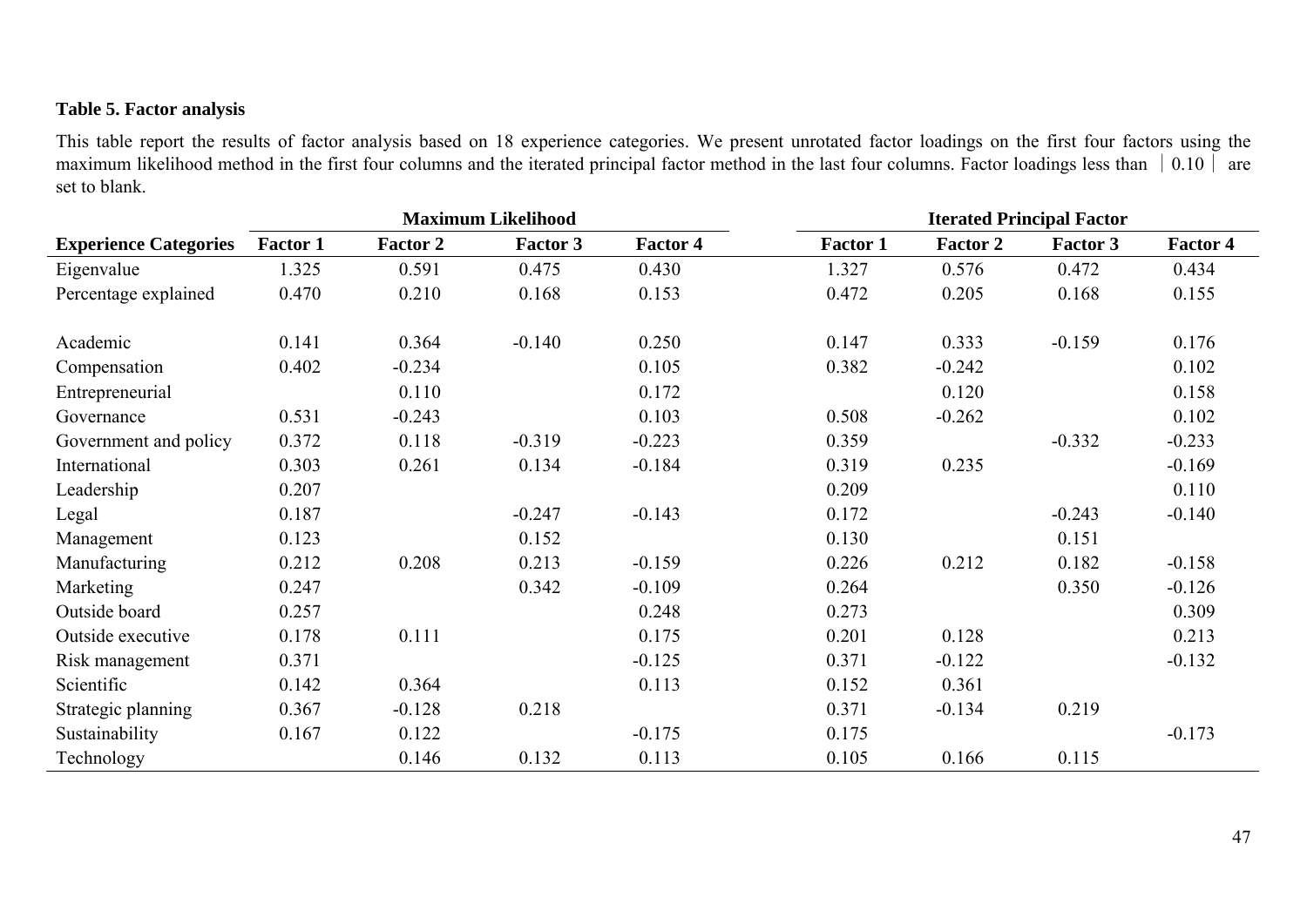# **Table 6. Tobin's Q and factor analysis**

We present the results of Tobin's Q regressions on the first factors. The dependent variable is Tobin's Q. Factor 1 in the first two columns is from the maximum likelihood estimation method (ML) and in the last two columns is from the iterated principal factor method (IPF). All other variables are defined in the Appendix. We control for industry effects by including industry dummies based on two-digit SIC codes. Tstatistics are reported in parentheses below coefficient estimates and are based on heteroskedasticity corrected standard errors. \*\*\*, \*\*, \* indicate statistical significance at the 1, 5, and 10% levels, respectively.

|                            | <b>ML</b> method |             | <b>IPF</b> method |             |
|----------------------------|------------------|-------------|-------------------|-------------|
| <b>Variables</b>           | (1)              | (2)         | (3)               | (4)         |
| Factor 1                   | $-0.115***$      | $-0.073**$  | $-0.113***$       | $-0.072**$  |
|                            | $(-3.18)$        | $(-2.20)$   | $(-3.10)$         | $(-2.18)$   |
| Log of firm size           |                  | $-0.184***$ |                   | $-0.184***$ |
|                            |                  | $(-5.36)$   |                   | $(-5.36)$   |
| Capital expenditures       |                  | 0.339       |                   | 0.338       |
|                            |                  | (1.29)      |                   | (1.29)      |
| <b>ROA</b>                 |                  | 3.115***    |                   | 3.118***    |
|                            |                  | (4.22)      |                   | (4.23)      |
| Segment number             |                  | $-0.037**$  |                   | $-0.038**$  |
|                            |                  | $(-2.04)$   |                   | $(-2.05)$   |
| Volatility                 |                  | 2.866       |                   | 2.854       |
|                            |                  | (0.51)      |                   | (0.51)      |
| S&P 500                    |                  | $0.654***$  |                   | $0.655***$  |
|                            |                  | (8.19)      |                   | (8.19)      |
| Log of firm age            |                  | $-0.155***$ |                   | $-0.156***$ |
|                            |                  | $(-3.27)$   |                   | $(-3.27)$   |
| Board size                 |                  | $-0.028*$   |                   | $-0.028*$   |
|                            |                  | $(-1.85)$   |                   | $(-1.85)$   |
| Log of board meetings      |                  | $-0.191***$ |                   | $-0.192***$ |
|                            |                  | $(-2.74)$   |                   | $(-2.75)$   |
| Log of board committees    |                  | $0.264*$    |                   | $0.265*$    |
|                            |                  | (1.81)      |                   | (1.82)      |
| Outside directorships      |                  | 0.072       |                   | 0.073       |
|                            |                  | (1.03)      |                   | (1.03)      |
| Director tenure            |                  | $-0.004$    |                   | $-0.004$    |
|                            |                  | $(-0.48)$   |                   | $(-0.49)$   |
| Independent director ratio |                  | $-0.180$    |                   | $-0.180$    |
|                            |                  | $(-0.55)$   |                   | $(-0.55)$   |
| CEO - chair                |                  | $-0.000$    |                   | 0.000       |
|                            |                  | $(-0.00)$   |                   | (0.00)      |
| CEO retirement             |                  | $-0.058$    |                   | $-0.058$    |
|                            |                  | $(-0.94)$   |                   | $(-0.95)$   |
| Blockholder                |                  | $-0.054$    |                   | $-0.054$    |
|                            |                  | $(-0.40)$   |                   | $(-0.39)$   |
| Constant                   | 1.847***         | $3.824***$  | 1.847***          | 3.824***    |
|                            | (66.72)          | (9.77)      | (66.69)           | (9.78)      |
| Industry dummies           | Yes              | Yes         | Yes               | Yes         |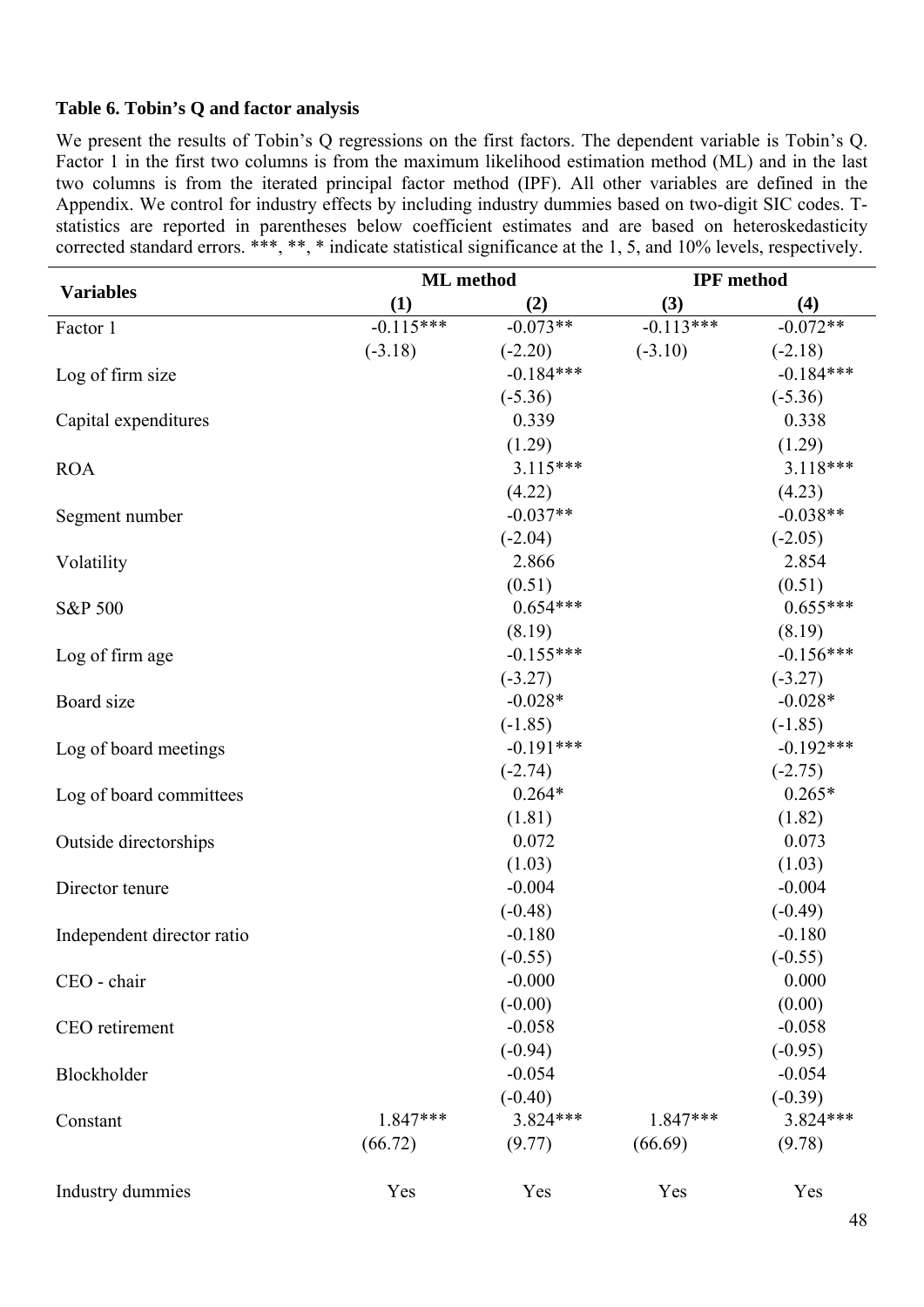| Adj. R-squared |             | 0.281       | 0.073 | 0.281 |
|----------------|-------------|-------------|-------|-------|
| N<br>. .       | on c<br>ບບປ | ററ്റ<br>833 |       |       |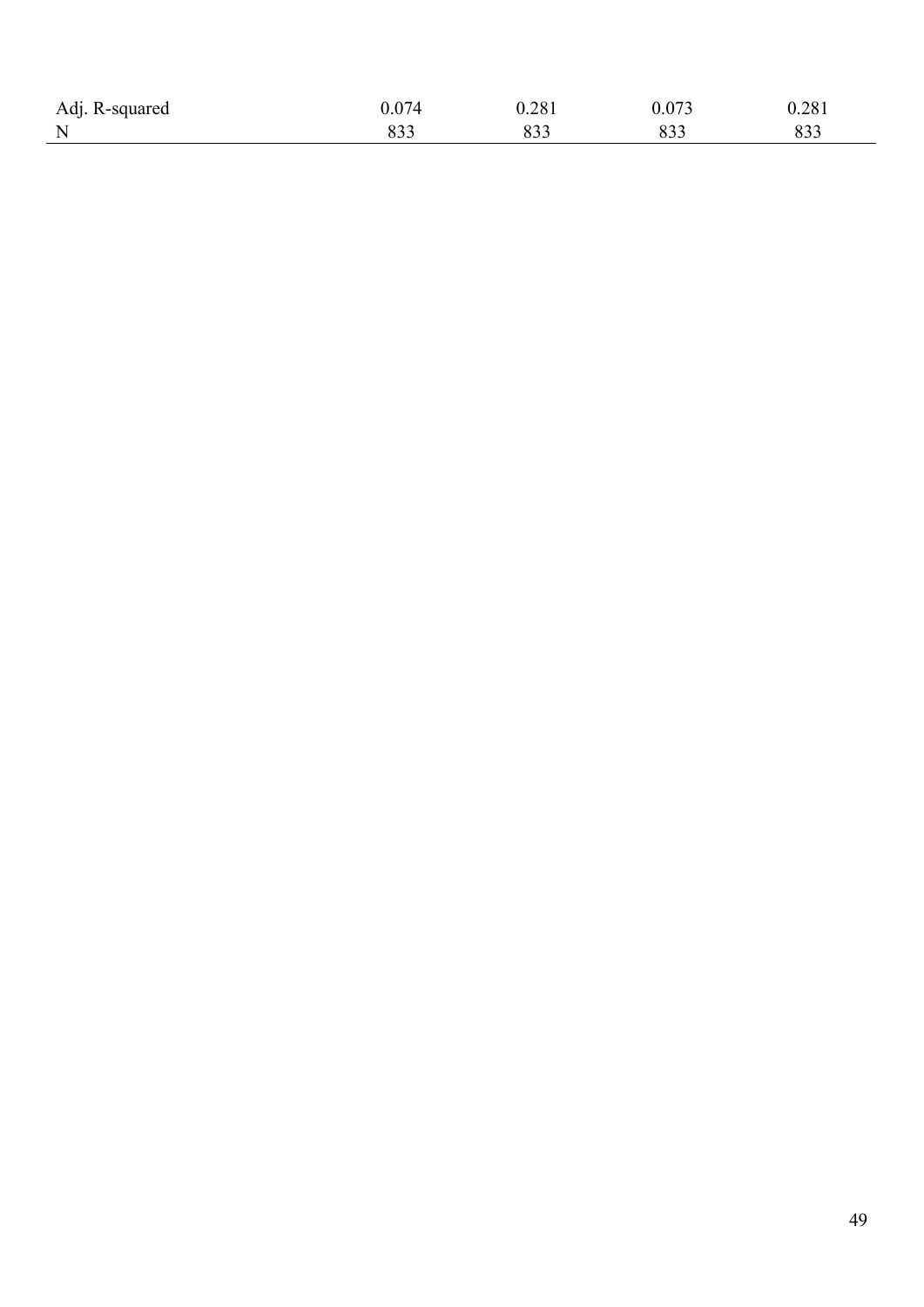### **Table 7. Descriptive statistics for the number of skills**

We present descriptive statistics for our number of skills measure that also include and exclude committee skills from committee assignments in this table. We provide summary statistics in Panel A and we show correlations with the two factors in Panel B. We report p-values beneath the correlations. \*\*\*, \*\*, and \* indicate statistical significance at the 1, 5, and 10% levels, respectively.

### *Panel A: Summary statistics*

| <b>Variable</b>                             | <b>Mean</b> | Median | Standard<br><b>Deviation</b> | Min. | Max. |  |
|---------------------------------------------|-------------|--------|------------------------------|------|------|--|
| Number of skills                            | 9.924       | 10     | 2.725                        |      |      |  |
| Number of skills including committee skills | 1.132       |        | 2.426                        |      |      |  |
| Number of skills excluding committee skills | 8.825       |        | 2.644                        |      |      |  |

#### *Panel B: Correlations*

| <b>Variable</b>                             | Factor 1 (ML) | Factor 1 (IPF) |
|---------------------------------------------|---------------|----------------|
| Factor 1 (ML)                               |               |                |
| Factor 1 (IPF)                              | $0.998***$    |                |
|                                             | < 0.01        |                |
| Number of skills                            | $0.924***$    | $0.938***$     |
|                                             | < 0.01        | < 0.01         |
| Number of skills including committee skills | $0.807***$    | $0.832***$     |
|                                             | < 0.01        | < 0.01         |
| Number of skills excluding committee skills | $0.842***$    | $0.860***$     |
|                                             | < 0.01        | < 0.01         |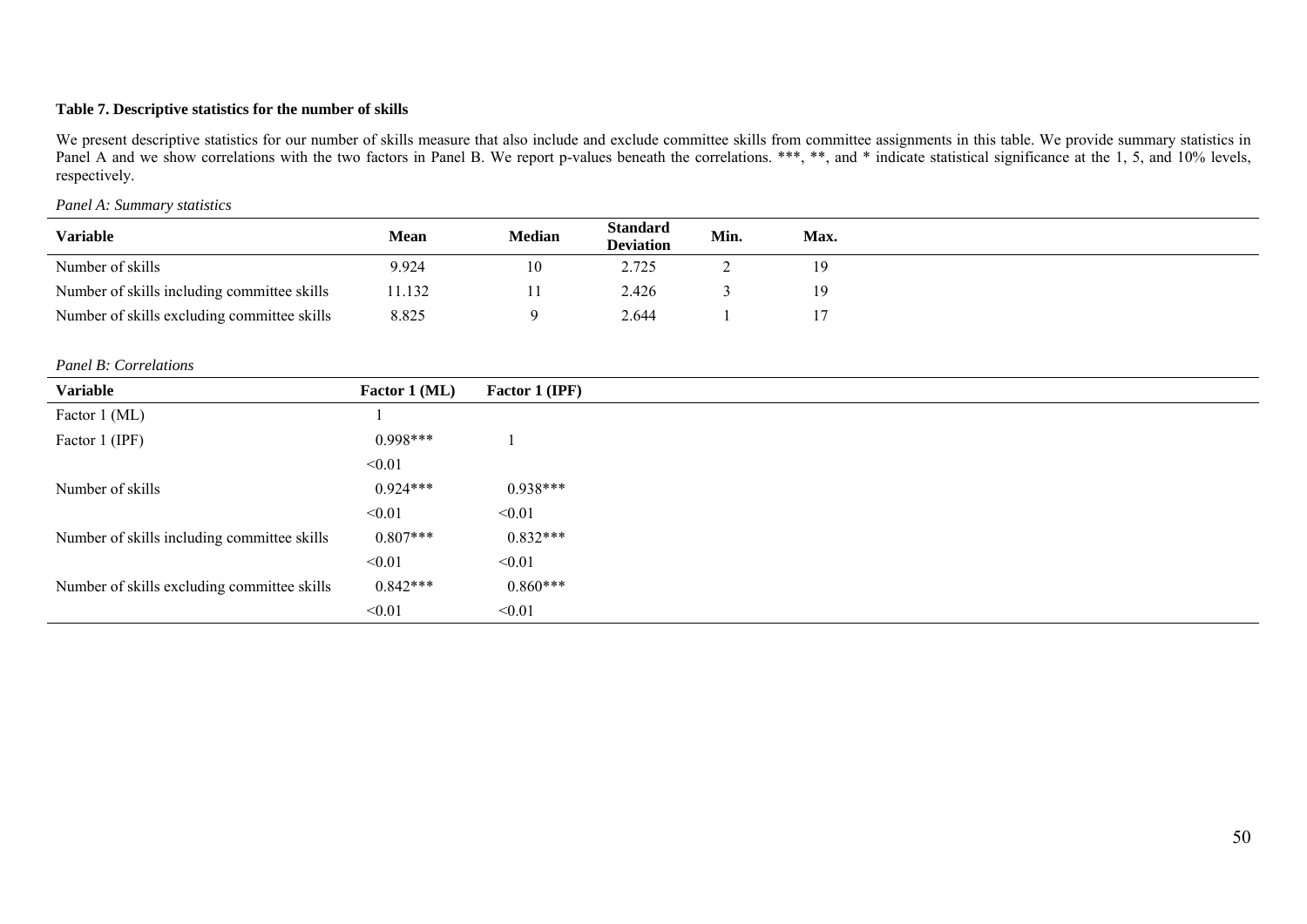### **Table 8. Tobin's Q and the number of skills**

This table shows how our number of skills variable is related to Tobin's Q. The dependent variable is Tobin's Q in the OLS and second-stage IV models. The dependent variable in the first stage IV models is the number of skills. The first model below is based on the reported skills. We then add to this any unreported committee assignments as skills in the next model. We then remove skills from the reported skills that match to committee assignments in the last model. We repeat this for the IV regressions in models four through six. In the last IV model, we run the fourth model with three instruments. The coefficients from the first-stage on our instruments (time since announcement, log of airport distance and skills for common directors) are provided after the IV regressions along with Kleibergen-Paap rk Wald F statistic and endogeneity test statistic. All other variables are defined in the Appendix. We control for industry effects by including industry dummies based on two-digit SIC codes. T-statistics are reported in parentheses below coefficient estimates and are based on heteroskedasticity corrected standard errors. \*\*\*, \*\*, \* indicate statistical significance at the 1, 5, 10% levels, respectively.

|                      |                                  | <b>OLS</b>                                            |                                                       | IV                               |                                                       |                                                       |                                  |  |
|----------------------|----------------------------------|-------------------------------------------------------|-------------------------------------------------------|----------------------------------|-------------------------------------------------------|-------------------------------------------------------|----------------------------------|--|
|                      | (1)                              | (2)                                                   | (3)                                                   | (4)                              | (5)                                                   | (6)                                                   | (7)                              |  |
| <b>Variables</b>     | <b>Reported</b><br><b>Skills</b> | <b>Including</b><br><b>Committee</b><br><b>Skills</b> | <b>Excluding</b><br><b>Committee</b><br><b>Skills</b> | <b>Reported</b><br><b>Skills</b> | <b>Including</b><br><b>Committee</b><br><b>Skills</b> | <b>Excluding</b><br><b>Committee</b><br><b>Skills</b> | <b>Reported</b><br><b>Skills</b> |  |
| Number of skills     | $-0.020**$                       | $-0.022*$                                             | $-0.022**$                                            | $-0.180**$                       | $-0.246**$                                            | $-0.191**$                                            | $-0.214***$                      |  |
|                      | $(-2.01)$                        | $(-1.93)$                                             | $(-2.23)$                                             | $(-2.29)$                        | $(-2.25)$                                             | $(-2.29)$                                             | $(-2.89)$                        |  |
| Log of firm size     | $-0.185***$                      | $-0.185***$                                           | $-0.185***$                                           | $-0.199***$                      | $-0.204***$                                           | $-0.200***$                                           | $-0.208***$                      |  |
|                      | $(-5.37)$                        | $(-5.37)$                                             | $(-5.37)$                                             | $(-5.39)$                        | $(-5.26)$                                             | $(-5.38)$                                             | $(-5.02)$                        |  |
| Capital expenditures | 0.346                            | 0.343                                                 | 0.348                                                 | 0.332                            | 0.294                                                 | 0.350                                                 | 0.358                            |  |
|                      | (1.31)                           | (1.29)                                                | (1.32)                                                | (1.26)                           | (0.98)                                                | (1.31)                                                | (1.32)                           |  |
| <b>ROA</b>           | $3.117***$                       | $3.122***$                                            | $3.126***$                                            | 3.381***                         | $3.497***$                                            | $3.444***$                                            | $3.083***$                       |  |
|                      | (4.20)                           | (4.21)                                                | (4.22)                                                | (4.77)                           | (4.84)                                                | (4.84)                                                | (4.30)                           |  |
| Segment number       | $-0.037**$                       | $-0.037**$                                            | $-0.036**$                                            | $-0.032$                         | $-0.033$                                              | $-0.030$                                              | $-0.027$                         |  |
|                      | $(-1.99)$                        | $(-2.00)$                                             | $(-1.97)$                                             | $(-1.53)$                        | $(-1.55)$                                             | $(-1.44)$                                             | $(-1.18)$                        |  |
| Volatility           | 2.622                            | 2.547                                                 | 2.624                                                 | 0.143                            | $-1.222$                                              | 0.356                                                 | $-1.986$                         |  |
|                      | (0.47)                           | (0.45)                                                | (0.47)                                                | (0.02)                           | $(-0.20)$                                             | (0.06)                                                | $(-0.28)$                        |  |
| S&P 500              | $0.654***$                       | $0.656***$                                            | $0.654***$                                            | $0.619***$                       | $0.631***$                                            | $0.618***$                                            | $0.657***$                       |  |
|                      | (8.19)                           | (8.18)                                                | (8.17)                                                | (6.68)                           | (6.59)                                                | (6.58)                                                | (6.27)                           |  |
| Log of firm age      | $-0.158***$                      | $-0.159***$                                           | $-0.158***$                                           | $-0.142***$                      | $-0.148***$                                           | $-0.143***$                                           | $-0.146***$                      |  |
|                      | $(-3.30)$                        | $(-3.30)$                                             | $(-3.30)$                                             | $(-2.86)$                        | $(-2.82)$                                             | $(-2.86)$                                             | $(-2.60)$                        |  |
| Board size           | $-0.027*$                        | $-0.026*$                                             | $-0.024$                                              | 0.060                            | 0.085                                                 | 0.075                                                 | 0.068                            |  |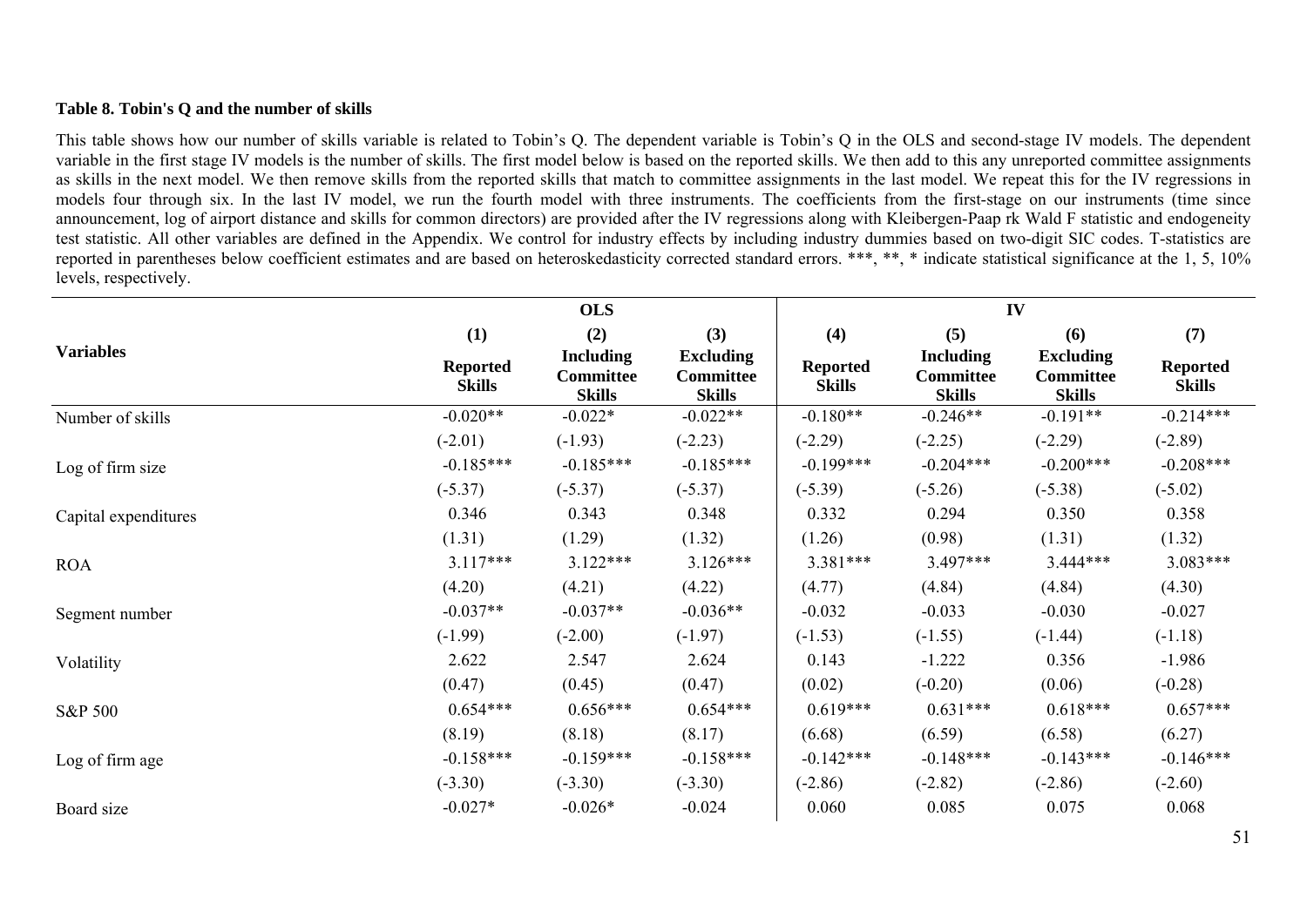|                                         | $(-1.78)$   | $(-1.73)$   | $(-1.57)$   | (1.32)     | (1.49)      | (1.45)      | (1.60)      |
|-----------------------------------------|-------------|-------------|-------------|------------|-------------|-------------|-------------|
| Log of board meetings                   | $-0.191***$ | $-0.193***$ | $-0.193***$ | $-0.176**$ | $-0.193**$  | $-0.193***$ | $-0.148*$   |
|                                         | $(-2.74)$   | $(-2.76)$   | $(-2.77)$   | $(-2.46)$  | $(-2.56)$   | $(-2.69)$   | $(-1.73)$   |
| Log of board committees                 | $0.272*$    | $0.302**$   | 0.222       | $0.365**$  | $0.712***$  | $-0.073$    | $0.435**$   |
|                                         | (1.86)      | (2.02)      | (1.52)      | (2.12)     | (2.70)      | $(-0.33)$   | (2.38)      |
| Outside directorships                   | 0.070       | 0.069       | 0.073       | $0.175*$   | $0.194*$    | $0.199**$   | 0.123       |
|                                         | (0.98)      | (0.98)      | (1.03)      | (1.89)     | (1.93)      | (2.01)      | (1.27)      |
| Director tenure                         | $-0.003$    | $-0.003$    | $-0.003$    | $-0.007$   | $-0.005$    | $-0.006$    | 0.001       |
|                                         | $(-0.45)$   | $(-0.42)$   | $(-0.44)$   | $(-0.77)$  | $(-0.58)$   | $(-0.72)$   | (0.11)      |
| Independent director ratio              | $-0.193$    | $-0.205$    | $-0.194$    | $-0.069$   | $-0.168$    | $-0.085$    | 0.062       |
|                                         | $(-0.60)$   | $(-0.63)$   | $(-0.60)$   | $(-0.19)$  | $(-0.45)$   | $(-0.23)$   | (0.14)      |
| CEO - chair                             | 0.002       | 0.005       | 0.006       | 0.029      | 0.064       | 0.064       | 0.035       |
|                                         | (0.03)      | (0.08)      | (0.11)      | (0.45)     | (0.88)      | (0.90)      | (0.49)      |
| CEO retirement                          | $-0.056$    | $-0.056$    | $-0.059$    | $-0.086$   | $-0.098$    | $-0.109$    | $-0.089$    |
|                                         | $(-0.90)$   | $(-0.91)$   | $(-0.95)$   | $(-1.20)$  | $(-1.26)$   | $(-1.43)$   | $(-1.10)$   |
| Blockholder                             | $-0.050$    | $-0.050$    | $-0.053$    | $-0.132$   | $-0.151$    | $-0.156$    | $-0.125$    |
|                                         | $(-0.37)$   | $(-0.37)$   | $(-0.39)$   | $(-0.92)$  | $(-1.01)$   | $(-1.09)$   | $(-0.68)$   |
| Constant                                | $4.028***$  | 4.058***    | $4.068***$  | $4.810***$ | $5.241***$  | $5.059***$  | 4.984***    |
|                                         | (10.01)     | (9.94)      | (10.04)     | (7.69)     | (7.01)      | (7.73)      | (6.58)      |
| Industry dummies                        | Yes         | Yes         | Yes         | Yes        | Yes         | Yes         | Yes         |
| Adj. R-squared                          | 0.280       | 0.280       | 0.281       |            |             |             |             |
| N                                       | 833         | 833         | 833         | 833        | 833         | 833         | 694         |
| 1st stage – time since announcement     |             |             |             | $0.085**$  | $0.062**$   | $0.087***$  | $0.094**$   |
|                                         |             |             |             | (2.52)     | (2.23)      | (2.85)      | (2.39)      |
| 1st stage $-$ log of airport distance   |             |             |             | $-2.16***$ | $-1.547***$ | $-1.879***$ | $-2.515***$ |
|                                         |             |             |             | $(-3.40)$  | $(-2.91)$   | $(-3.16)$   | $(-3.58)$   |
| 1st stage – skills for common directors |             |             |             |            |             |             | $0.232**$   |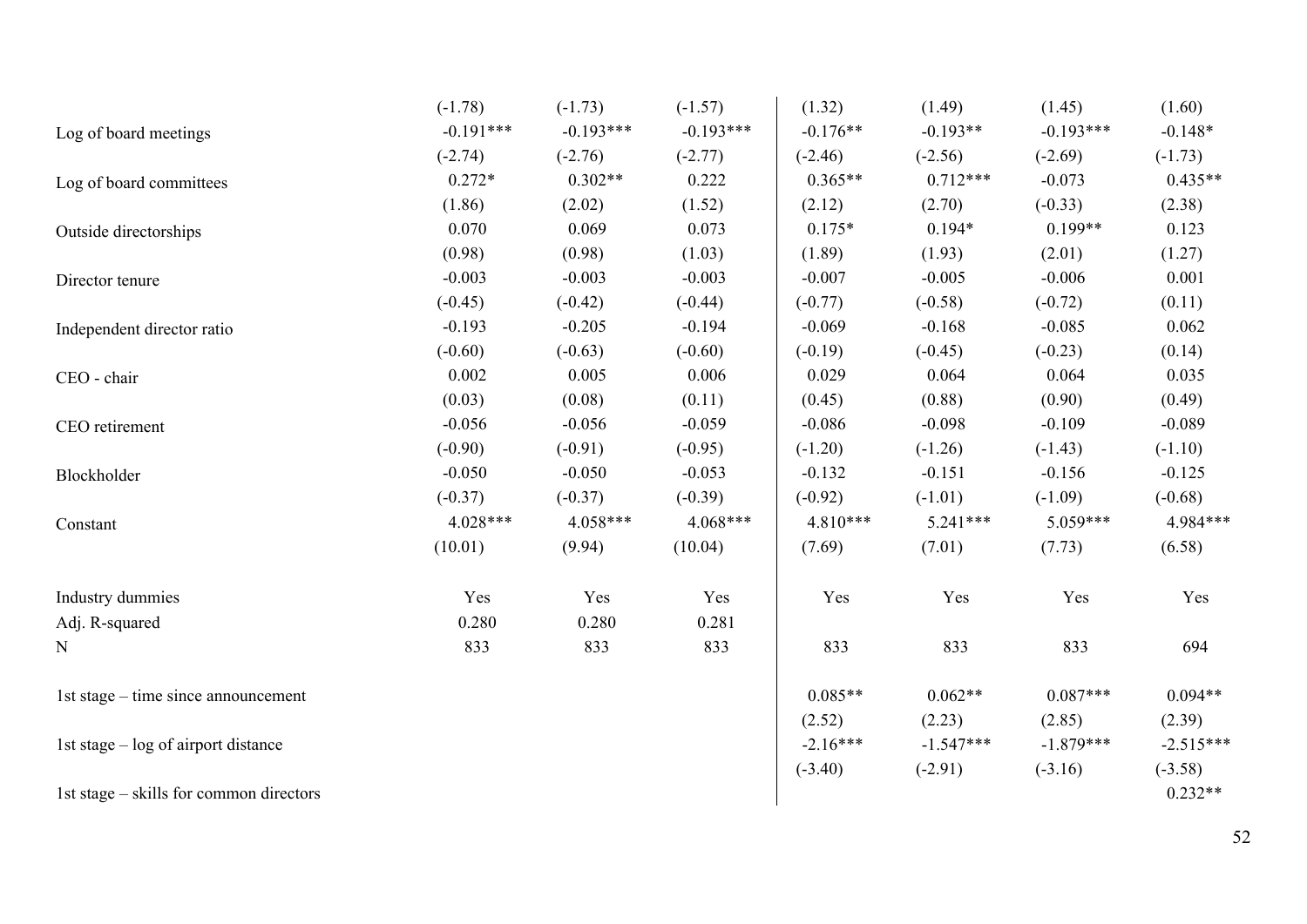| Kleibergen-Paap rk Wald F statistic | 9.139     | 7.039     | 9.633     | 7.015     |
|-------------------------------------|-----------|-----------|-----------|-----------|
| Stock Yogo critical value $-10\%$   | 19.93     | 19.93     | 19.93     | 22.30     |
| Stock Yogo critical value $-15\%$   | 11.59     | 11.59     | 11.59     | 12.83     |
| Stock Yogo critical value $-20\%$   | 8.75      | 8.75      | 8.75      | 9.54      |
| Endogeneity test                    | $5.407**$ | $5.613**$ | $5.260**$ | 12.370*** |
| $Chi-square(1) p-value$             | (0.020)   | (0.018)   | (0.022)   | (0.000)   |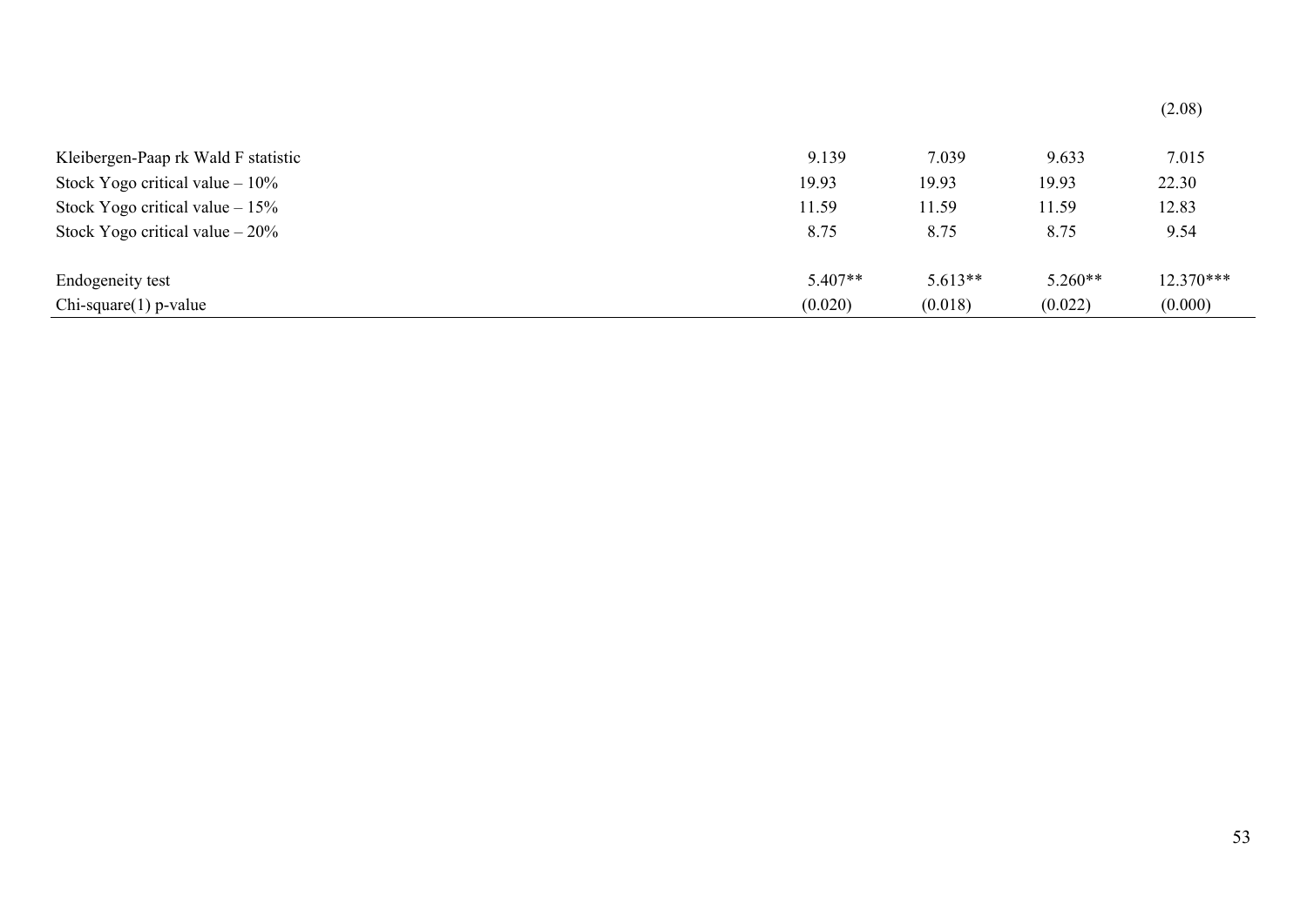### **Table 9. Sub-sample analyses**

This table shows how our number of skills variable is related to Tobin's Q for two different sub-samples. The dependent variable is Tobin's Q in the OLS and the second stage IV models and the number of skills in the first stage IV models. The coefficients from the first-stage on our instruments (time since announcement and log of airport distance) are provided after the IV regressions along with Kleibergen-Paap rk Wald F statistic and endogeneity test statistic. In the first OLS model, we restrict the sample to the firms that had their 2010 proxy filing within two weeks of their 2009 proxy filing month and day and regress Tobin's Q on the variables in Table 6. In the second, we consider only profitable firms, defined as firms with positive ROAs in the prior fiscal year. All other variables are defined in the Appendix. We control for industry effects by including industry dummies based on two-digit SIC codes. Tstatistics are reported in parentheses below coefficient estimates and are based on heteroskedasticity corrected standard errors. \*\*\*, \*\*, \* indicate statistical significance at the 1, 5, and 10% levels, respectively.

|                            | <b>OLS</b>  |                         |             | IV                      |  |
|----------------------------|-------------|-------------------------|-------------|-------------------------|--|
| <b>Variables</b>           | (1)         | (2)                     | (3)         | (4)                     |  |
|                            | Proxy date  | <b>Profitable firms</b> | Proxy date  | <b>Profitable firms</b> |  |
| Number of skills           | $-0.023**$  | $-0.007$                | $-0.197**$  | $-0.216***$             |  |
|                            | $(-2.09)$   | $(-0.65)$               | $(-2.53)$   | $(-2.74)$               |  |
| Log of firm size           | $-0.192***$ | $-0.161***$             | $-0.212***$ | $-0.190***$             |  |
|                            | $(-4.95)$   | $(-4.46)$               | $(-5.02)$   | $(-4.42)$               |  |
| Capital expenditures       | $0.575*$    | 0.497                   | $0.719***$  | 0.220                   |  |
|                            | (1.72)      | (1.12)                  | (2.60)      | (0.45)                  |  |
| <b>ROA</b>                 | $4.611***$  | 8.800***                | 4.783***    | 8.264***                |  |
|                            | (7.08)      | (9.60)                  | (7.17)      | (8.29)                  |  |
| Segment number             | $-0.045**$  | $-0.028$                | $-0.035$    | $-0.015$                |  |
|                            | $(-2.19)$   | $(-1.49)$               | $(-1.49)$   | $(-0.63)$               |  |
| Volatility                 | 0.400       | 1.579                   | $-3.349$    | $-1.713$                |  |
|                            | (0.07)      | (0.32)                  | $(-0.49)$   | $(-0.28)$               |  |
| S&P 500                    | $0.639***$  | $0.556***$              | $0.596***$  | $0.552***$              |  |
|                            | (7.32)      | (6.26)                  | (5.90)      | (5.21)                  |  |
| Log of firm age            | $-0.143***$ | $-0.122**$              | $-0.132**$  | $-0.089$                |  |
|                            | $(-2.81)$   | $(-2.46)$               | $(-2.45)$   | $(-1.61)$               |  |
| Board size                 | $-0.021$    | $-0.028*$               | 0.074       | $0.087*$                |  |
|                            | $(-1.18)$   | $(-1.71)$               | (1.61)      | (1.83)                  |  |
| Log of board meetings      | $-0.240***$ | $-0.222***$             | $-0.197**$  | $-0.143$                |  |
|                            | $(-2.99)$   | $(-2.89)$               | $(-2.34)$   | $(-1.61)$               |  |
| Log of board committees    | 0.161       | 0.038                   | 0.235       | 0.201                   |  |
|                            | (1.03)      | (0.25)                  | (1.24)      | (1.02)                  |  |
| Outside directorships      | 0.076       | 0.079                   | $0.189*$    | $0.226**$               |  |
|                            | (0.93)      | (1.00)                  | (1.86)      | (2.10)                  |  |
| Director tenure            | 0.004       | 0.002                   | 0.001       | $-0.004$                |  |
|                            | (0.49)      | (0.21)                  | (0.10)      | $(-0.36)$               |  |
| Independent director ratio | 0.146       | $-0.182$                | 0.254       | $-0.075$                |  |
|                            | (0.43)      | $(-0.52)$               | (0.66)      | $(-0.18)$               |  |
| CEO - chair                | $-0.016$    | 0.049                   | 0.014       | 0.080                   |  |
|                            | $(-0.26)$   | (0.82)                  | (0.19)      | (1.11)                  |  |
| CEO retirement             | $-0.063$    | $-0.136**$              | $-0.099$    | $-0.197**$              |  |
|                            | $(-0.90)$   | $(-2.20)$               | $(-1.22)$   | $(-2.44)$               |  |
| Blockholder                | 0.082       | 0.001                   | $-0.036$    | $-0.089$                |  |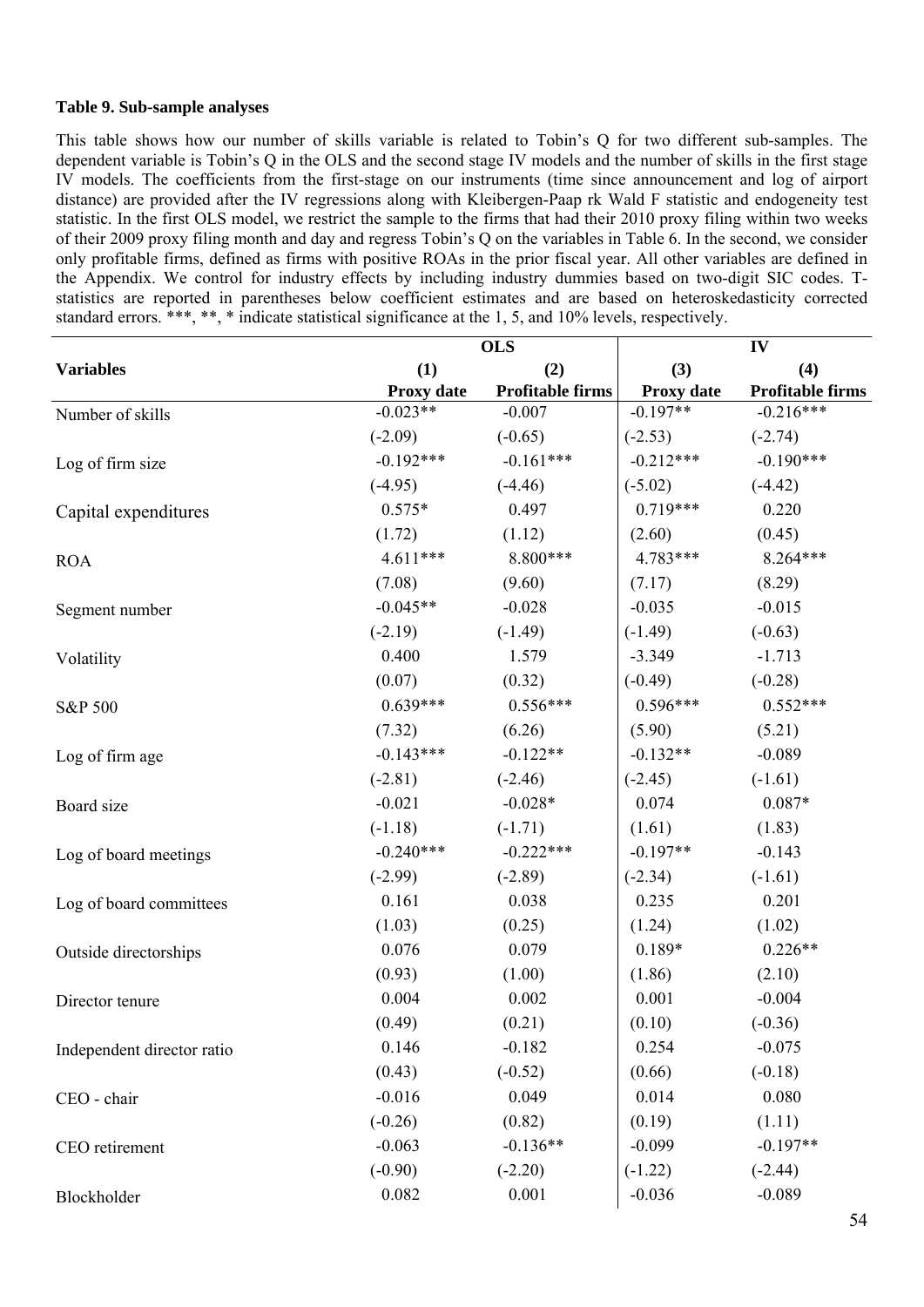|                                       | (0.55)   | (0.01)     | $(-0.23)$   | $(-0.52)$   |
|---------------------------------------|----------|------------|-------------|-------------|
| Constant                              | 3.914*** | $3.554***$ | $4.796***$  | 4.487***    |
|                                       | (8.86)   | (8.10)     | (6.92)      | (6.39)      |
| Industry dummies                      | Yes      | Yes        | Yes         | Yes         |
| Adj. R-squared                        | 0.318    | 0.379      |             |             |
| N                                     | 697      | 684        | 697         | 684         |
| 1st stage – time since announcement   |          |            | $0.098***$  | $0.098***$  |
|                                       |          |            | (2.61)      | (2.66)      |
| 1st stage $-$ log of airport distance |          |            | $-2.194***$ | $-2.250***$ |
|                                       |          |            | $(-3.19)$   | $(-3.41)$   |
| Kleibergen-Paap rk Wald F statistic   |          |            | 9.243       | 9.656       |
| Stock Yogo critical value $-10\%$     |          |            | 19.93       | 19.93       |
| Stock Yogo critical value $-15%$      |          |            | 11.59       | 11.59       |
| Stock Yogo critical value $-20\%$     |          |            | 8.75        | 8.75        |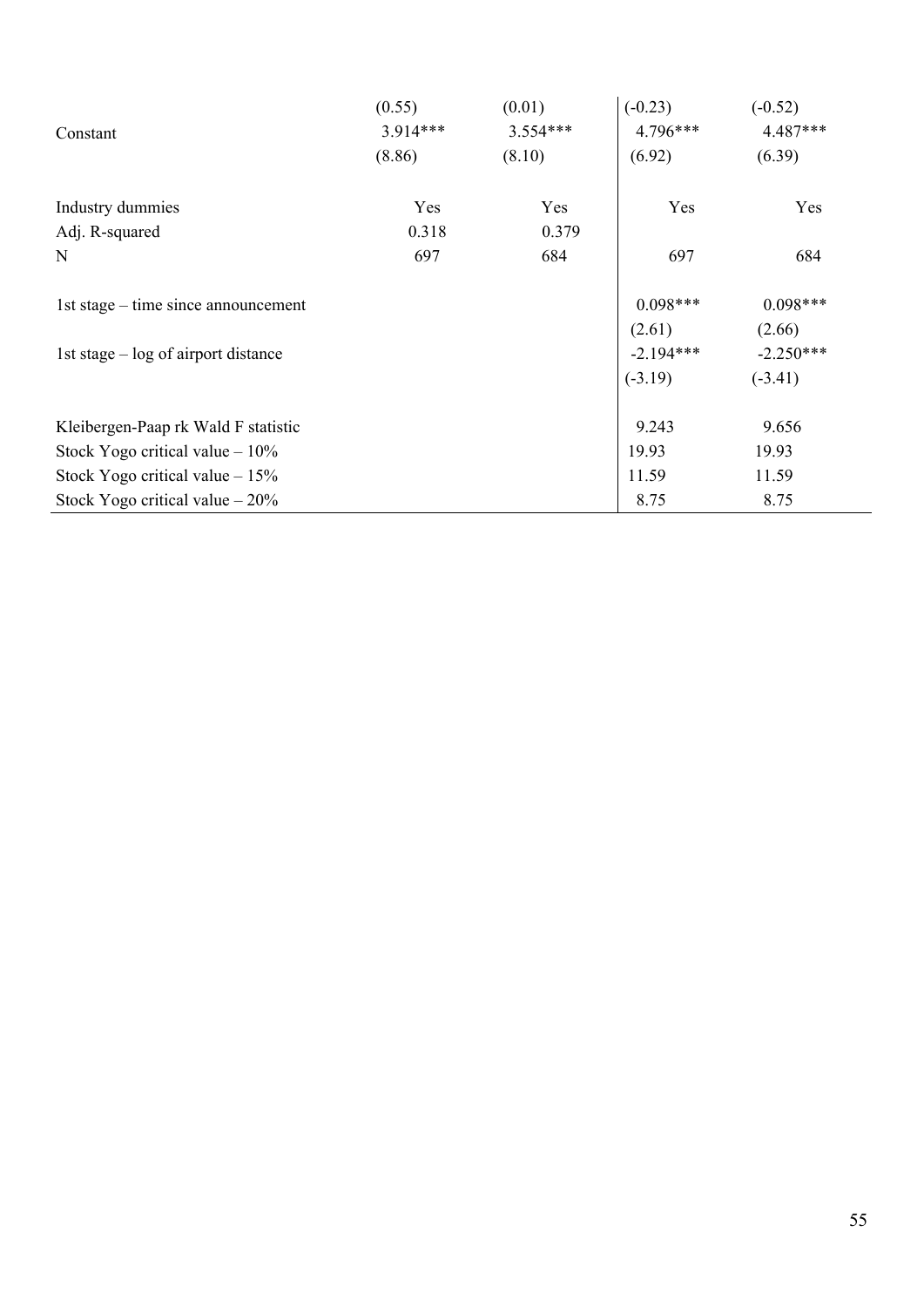# **Table 10. Tobin's Q and common ground**

We report summary statistics for the common ground proxies in Panels A and B, and the results of regression that shows how the proxies are related to Tobin's Q in Panel C. Our first common ground proxy is the Blau score. The Blau score is our measure of concentration of skills among directors and calculated as  $1 - \Sigma p_i^2$  (Blau, 1977). By construction, the Blau index is between zero and  $(K - 1)/K$  where K is the maximum number of skills, which in our case provides a theoretical maximum of 19/20. A high Blau score indicates a low concentration of skills among directors, and thus low levels of common ground. Our second common ground proxy is the inside-outside Blau score. This measure is calculated similar to the Blau score by treating inside and outside directors as separate groups. The numbers underneath the correlations in Panel B are p-values. The dependent variable in Panel C is Tobin's Q in the OLS and the second-stage IV models and the common ground proxies in the first-stage IV models. In the last IV model, we run the third model with three instruments. The coefficients from the first-stage on our instruments (time since announcement, log of airport distance and skills for common directors) are provided after IV regressions along with Kleibergen-Paap rk Wald F statistic and endogeneity test statistic. All other variables are defined in the Appendix. We control for industry effects by including industry dummies based on two-digit SIC codes. T-statistics are reported in parentheses below coefficient estimates in Panel C and are based on heteroskedasticity corrected standard errors. \*\*\*, \*\*, \* indicate statistical significance at the 1, 5, and 10% levels, respectively.

### *Panel A: Summary statistics*

| <b>Variables</b>          | <b>Mean</b> | Median | <b>Standard</b><br><b>Deviation</b> | Min.  | Max.  |
|---------------------------|-------------|--------|-------------------------------------|-------|-------|
| Blau score                | 0.850       | 0.862  | 0.053                               | 0.320 | 0.924 |
| Inside-outside Blau score | 0.879       | 0.889  | 9.043                               | 0 444 | 0.941 |

#### *Panel B: Correlation*

| <b>Variables</b>          | <b>Number of skills</b> |  |
|---------------------------|-------------------------|--|
| Blau score                | $0.815***$              |  |
|                           | < 0.01                  |  |
| Inside-outside Blau score | $0.881***$              |  |
|                           | < 0.01                  |  |

### *Panel C: Regressions*

|                           | <b>OLS</b>  |             |             | IV          |              |
|---------------------------|-------------|-------------|-------------|-------------|--------------|
| <b>Variables</b>          | (1)         | (2)         | (3)         | (4)         | (5)          |
| Blau score                | $-0.823*$   |             | $-13.190**$ |             | $-14.883***$ |
|                           | $(-1.84)$   |             | $(-1.98)$   |             | $(-2.63)$    |
| Inside-outside Blau score |             | $-1.420**$  |             | $-15.626**$ |              |
|                           |             | $(-2.32)$   |             | $(-2.03)$   |              |
| Log of firm size          | $-0.185***$ | $-0.186***$ | $-0.211***$ | $-0.211***$ | $-0.219***$  |
|                           | $(-5.38)$   | $(-5.40)$   | $(-4.99)$   | $(-5.15)$   | $(-4.82)$    |
| Capital expenditures      | 0.351       | 0.347       | 0.393       | 0.344       | 0.481        |
|                           | (1.33)      | (1.32)      | (1.23)      | (1.21)      | (1.37)       |
| <b>ROA</b>                | $3.116***$  | $3.141***$  | 3.588***    | $3.707***$  | $3.138***$   |
|                           | (4.20)      | (4.31)      | (4.82)      | (5.38)      | (4.32)       |
| Segment number            | $-0.038**$  | $-0.038**$  | $-0.043*$   | $-0.041*$   | $-0.045*$    |
|                           | $(-2.05)$   | $(-2.04)$   | $(-1.88)$   | $(-1.82)$   | $(-1.80)$    |
| Volatility                | 2.806       | 2.647       | 1.043       | $-0.123$    | $-2.723$     |
|                           | (0.50)      | (0.48)      | (0.17)      | $(-0.02)$   | $(-0.36)$    |
| S&P 500                   | $0.655***$  | $0.652***$  | $0.607***$  | $0.593***$  | $0.689***$   |
|                           | (8.19)      | (8.19)      | (5.62)      | (5.63)      | (6.10)       |
| Log of firm age           | $-0.159***$ | $-0.159***$ | $-0.151***$ | $-0.151***$ | $-0.163***$  |
|                           | $(-3.32)$   | $(-3.32)$   | $(-2.61)$   | $(-2.70)$   | $(-2.65)$    |
| Board size                | $-0.033**$  | $-0.027*$   | 0.039       | 0.073       | 0.028        |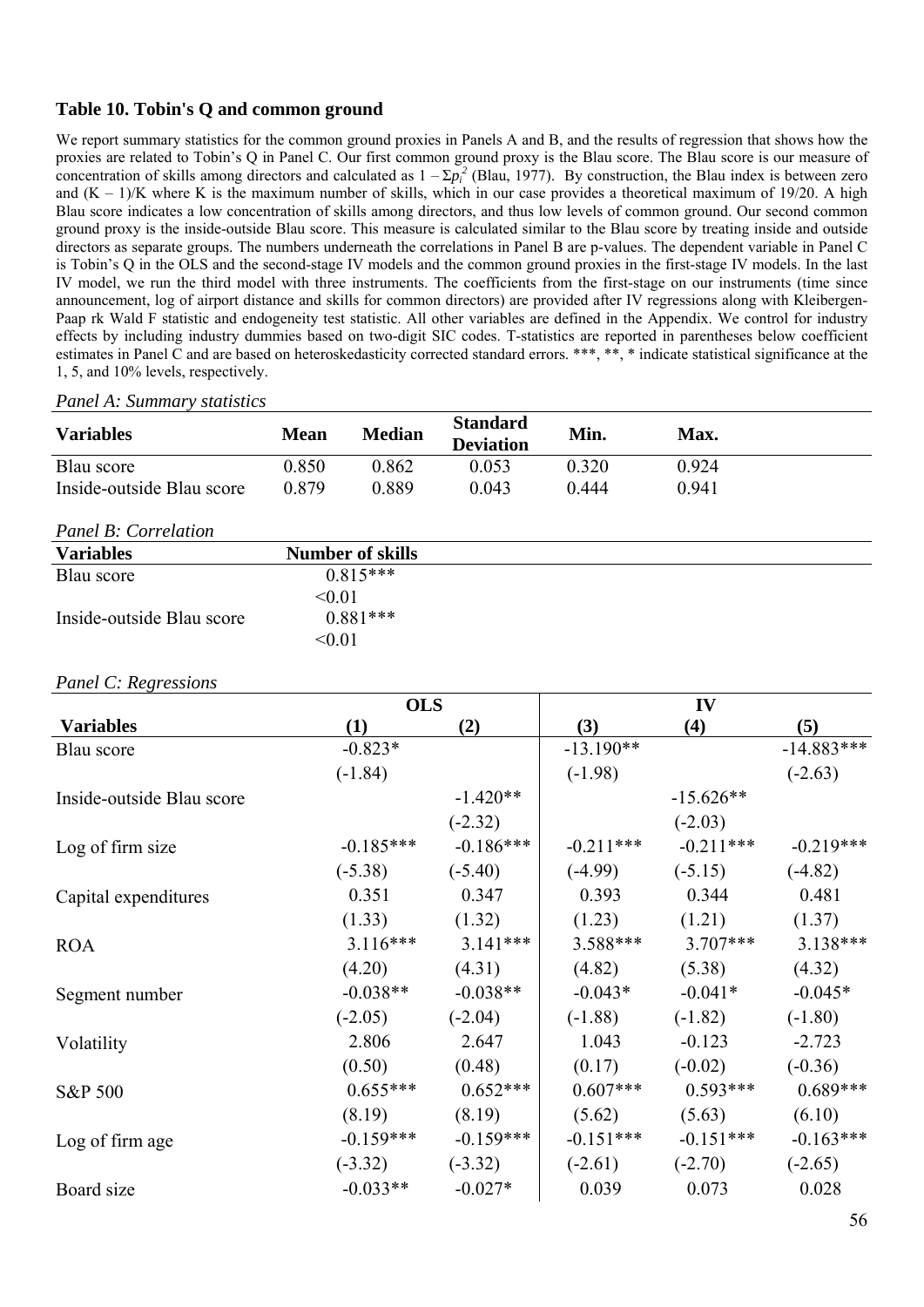|                                            | $(-2.27)$   | $(-1.86)$   | (0.90)      | (1.28)      | (0.80)      |
|--------------------------------------------|-------------|-------------|-------------|-------------|-------------|
| Log of board meetings                      | $-0.192***$ | $-0.188***$ | $-0.171**$  | $-0.139*$   | $-0.111$    |
|                                            | $(-2.73)$   | $(-2.69)$   | $(-2.04)$   | $(-1.71)$   | $(-1.08)$   |
| Log of board committees                    | $0.274*$    | $0.270*$    | $0.474**$   | $0.361*$    | $0.479**$   |
|                                            | (1.86)      | (1.84)      | (2.02)      | (1.78)      | (2.34)      |
| Outside directorships                      | 0.070       | 0.074       | $0.268**$   | $0.240**$   | 0.163       |
|                                            | (1.00)      | (1.04)      | (1.96)      | (2.03)      | (1.46)      |
| Director tenure                            | $-0.004$    | $-0.004$    | $-0.017$    | $-0.016$    | 0.003       |
|                                            | $(-0.51)$   | $(-0.55)$   | $(-1.22)$   | $(-1.23)$   | (0.24)      |
| Independent director ratio                 | $-0.189$    | $-0.171$    | 0.097       | 0.202       | 0.360       |
|                                            | $(-0.58)$   | $(-0.53)$   | (0.22)      | (0.45)      | (0.71)      |
| CEO - chair                                | $-0.001$    | $-0.000$    | $-0.003$    | 0.013       | 0.013       |
|                                            | $(-0.02)$   | $(-0.00)$   | $(-0.04)$   | (0.19)      | (0.16)      |
| CEO retirement                             | $-0.052$    | $-0.054$    | $-0.054$    | $-0.068$    | $-0.055$    |
|                                            | $(-0.84)$   | $(-0.86)$   | $(-0.72)$   | $(-0.91)$   | $(-0.65)$   |
| Blockholder                                | $-0.044$    | $-0.046$    | $-0.101$    | $-0.113$    | $-0.165$    |
|                                            | $(-0.32)$   | $(-0.34)$   | $(-0.67)$   | $(-0.79)$   | $(-0.83)$   |
| Constant                                   | $4.588***$  | $5.081***$  | $14.219***$ | $16.453***$ | 15.583***   |
|                                            | (8.71)      | (7.94)      | (2.73)      | (2.68)      | (3.41)      |
| Industry dummies                           | Yes         | Yes         | Yes         | Yes         | Yes         |
| Adj. R-squared                             | 0.279       | 0.281       |             |             |             |
| N                                          | 833         | 833         | 833         | 833         | 694         |
| 1st stage $-$ time since<br>announcement   |             |             | $0.001*$    | $0.001*$    | 0.001       |
|                                            |             |             | (1.76)      | (1.87)      | (1.31)      |
| 1st stage – log of airport distance        |             |             | $-0.027*$   | $-0.023*$   | $-0.038***$ |
|                                            |             |             | (1.94)      | (1.97)      | $(-2.75)$   |
| 1st stage – skills for common<br>directors |             |             |             |             | $0.004**$   |
|                                            |             |             |             |             | (2.10)      |
| Kleibergen-Paap rk Wald F<br>statistic     |             |             | 4.449       | 4.928       | 4.110       |
| Stock Yogo critical value $-10\%$          |             |             | 19.93       | 19.93       | 22.30       |
| Stock Yogo critical value $-15%$           |             |             | 11.59       | 11.59       | 12.83       |
| Stock Yogo critical value $-20\%$          |             |             | 8.75        | 8.75        | 9.54        |
| <b>Endogeneity</b> test                    |             |             | 5.754**     | 5.441**     | 13.495***   |
| $Chi$ -square $(1)$ p-value                |             |             | (0.017)     | (0.020)     | (0.000)     |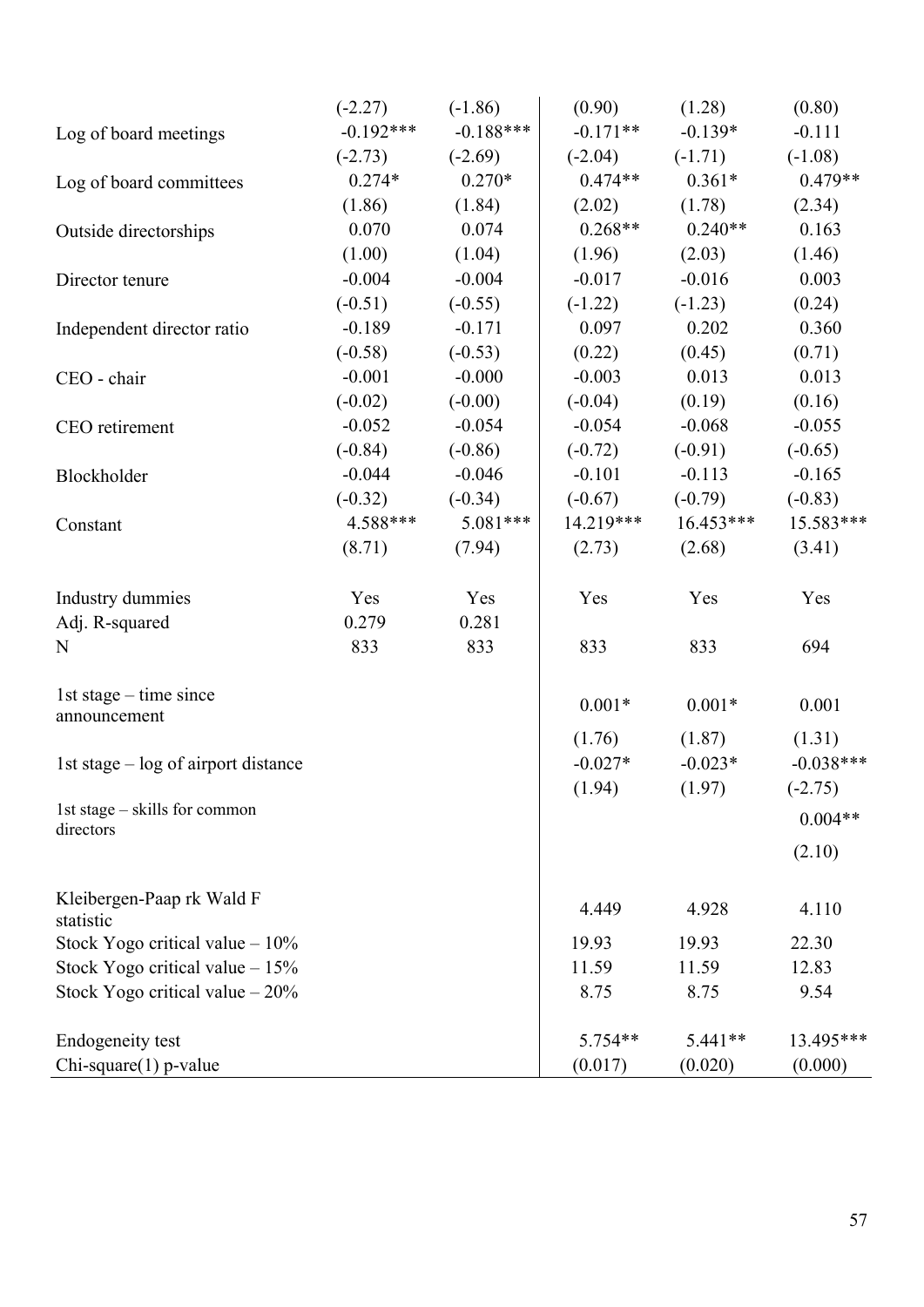#### **Table 11. Blau scores and the number of board meetings**

We report the results of regressions that show how the common ground is related to board meetings. We estimate a Poisson model of board meetings on three different Blau scores and other control variables. The Blau score is our measure of concentration of skills among directors and calculated as  $1 - \Sigma p_i^2$  (Blau, 1977). By construction, the Blau index is between zero and  $(K - 1)/K$  where K is the maximum number of skills, which in our case provides a theoretical maximum of 19/20. A high Blau score indicates a low concentration of skills among directors, and thus low levels of common ground. Our first common ground proxy is the Blau score between committee members and the rest of the board. We use the audit, compensation, and corporate governance and nomination committees to find committee Blau scores. Specifically for each committee, we calculate the Blau score between the committee members and the rest of the board and take an average of the Blau scores for each committee to come a single Blau score for a firm. The second common ground proxy is the Blau score for the board, which considers all board members as in Table 10. Our third common ground proxy is the inside-outside Blau score. This measure is calculated similar to the Blau score for the board by treating inside and outside directors as separate groups. All other variables are defined in the Appendix. We control for industry effects by including industry dummies based on two-digit SIC codes. T-statistics are reported in parentheses below coefficient estimates in Panel C and are based on heteroskedasticity corrected standard errors. \*\*\*, \*\*, \* indicate statistical significance at the 1, 5, and 10% levels, respectively.

|                            | <b>Board meetings</b> |             |             |  |
|----------------------------|-----------------------|-------------|-------------|--|
| <b>Variables</b>           | (1)                   | (2)         | (3)         |  |
| Committee Blau score       | $0.705*$              |             |             |  |
|                            | (1.87)                |             |             |  |
| Blau score                 |                       | 0.244       |             |  |
|                            |                       | (0.87)      |             |  |
| Inside-outside Blau score  |                       |             | $0.654*$    |  |
|                            |                       |             | (1.79)      |  |
| Log of firm size           | $0.041*$              | $0.040*$    | $0.041*$    |  |
|                            | (1.74)                | (1.68)      | (1.72)      |  |
| Capital expenditures       | 0.058                 | 0.061       | 0.061       |  |
|                            | (0.36)                | (0.38)      | (0.38)      |  |
| <b>ROA</b>                 | $-1.042***$           | $-1.018***$ | $-1.040***$ |  |
|                            | $(-2.66)$             | $(-2.61)$   | $(-2.65)$   |  |
| Segment number             | 0.001                 | 0.001       | 0.001       |  |
|                            | (0.09)                | (0.07)      | (0.08)      |  |
| Volatility                 | 0.305                 | 0.154       | 0.292       |  |
|                            | (0.09)                | (0.04)      | (0.08)      |  |
| S&P 500                    | 0.057                 | 0.055       | 0.057       |  |
|                            | (1.14)                | (1.09)      | (1.14)      |  |
| Log of firm age            | $-0.055**$            | $-0.056**$  | $-0.055**$  |  |
|                            | $(-2.05)$             | $(-2.07)$   | $(-2.05)$   |  |
| Board size                 | $-0.024*$             | $-0.020*$   | $-0.023*$   |  |
|                            | $(-1.88)$             | $(-1.65)$   | $(-1.86)$   |  |
| Log of board committees    | 0.030                 | 0.029       | 0.029       |  |
|                            | (0.34)                | (0.33)      | (0.34)      |  |
| Meeting attendance         | 0.530                 | 0.510       | 0.525       |  |
|                            | (1.18)                | (1.13)      | (1.16)      |  |
| Outside directorships      | $-0.022$              | $-0.017$    | $-0.021$    |  |
|                            | $(-0.46)$             | $(-0.36)$   | $(-0.44)$   |  |
| Female directors           | $-0.140$              | $-0.118$    | $-0.138$    |  |
|                            | $(-0.79)$             | $(-0.68)$   | $(-0.78)$   |  |
| Independent director ratio | $0.599***$            | $0.611***$  | $0.597***$  |  |
|                            | (3.36)                | (3.42)      | (3.34)      |  |
| CEO - chair                | $-0.116***$           | $-0.116***$ | $-0.116***$ |  |
|                            | $(-3.68)$             | $(-3.67)$   | $(-3.68)$   |  |